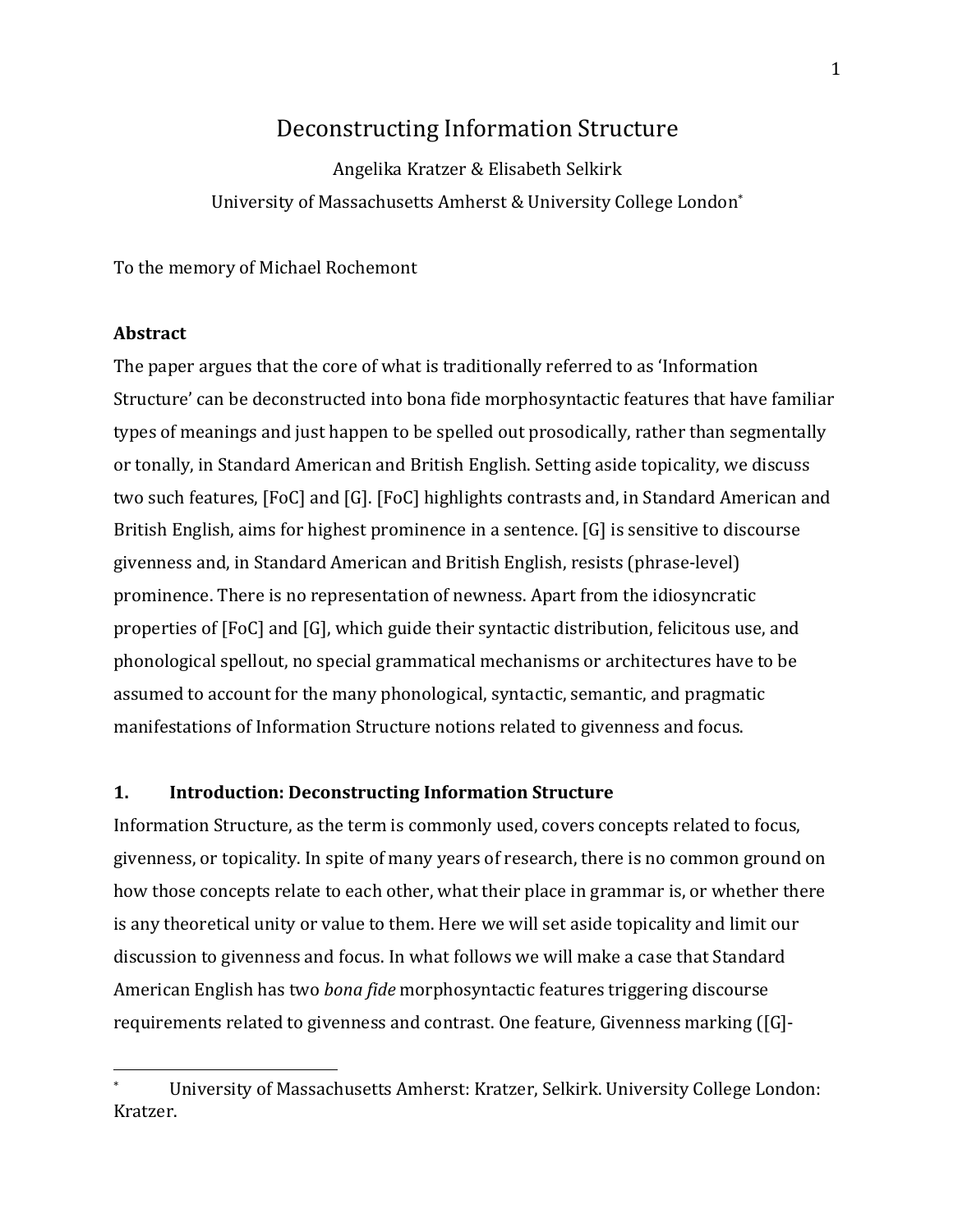marking), is sensitive to whether an individual, concept, or proposition has been mentioned before or is otherwise present in the context. The other feature, FoCus marking ([FoC]-marking], evokes alternatives to a mentioned individual, concept, or proposition, and thereby brings out a contrast.

Givenness and contrast have been discussed as distinct categories of Information Structure at least since Chafe (1976), with important insights contributed by the Prague School.<sup>1</sup> Rochemont (2016) has an in-depth discussion of givenness in the sense intended here and distinguishes it from kindred notions like presuppositionality, definiteness, repetition, and predictability. We will follow Rochemont in capitalizing *Givenness* whenever the targeted notion of givenness is the one responsible for the lack of prominence on content words under certain discourse conditions in Standard American and British English. In a similar vein, we will use the spelling *FoCus* when the intended notion of focus is tied to the introduction of alternatives to highlight a contrast.<sup>2</sup> FoCus in this sense needs to be distinguished from information focus ('newness focus'), which applies to expressions that merely present new information. We will take up this topic in sections 4 and 5, where we will gather together evidence from different sources confirming that Givenness and FoCus, but not information focus, are represented by morphosyntactic features in Standard American and British English.

 $1$ . In the terminology of the Prague School, constituents that are given in our sense correspond to 'themes', and those that are new to 'rhemes'. Focused constituents in our sense relate to 'contrast', and non-focused constituents to 'background'. Vallduví (2016) gives an overview of modern construals of those notions and makes clear that both the 'theme/rheme' and the 'contrast/background' dichotomies are needed.

<sup>&</sup>lt;sup>2</sup>. Pretheoretically, we'll continue to use the standard spellings for givenness and focus, and that includes occasions when we discuss examples from sources that do not necessarily assume the Information Structure notions we do.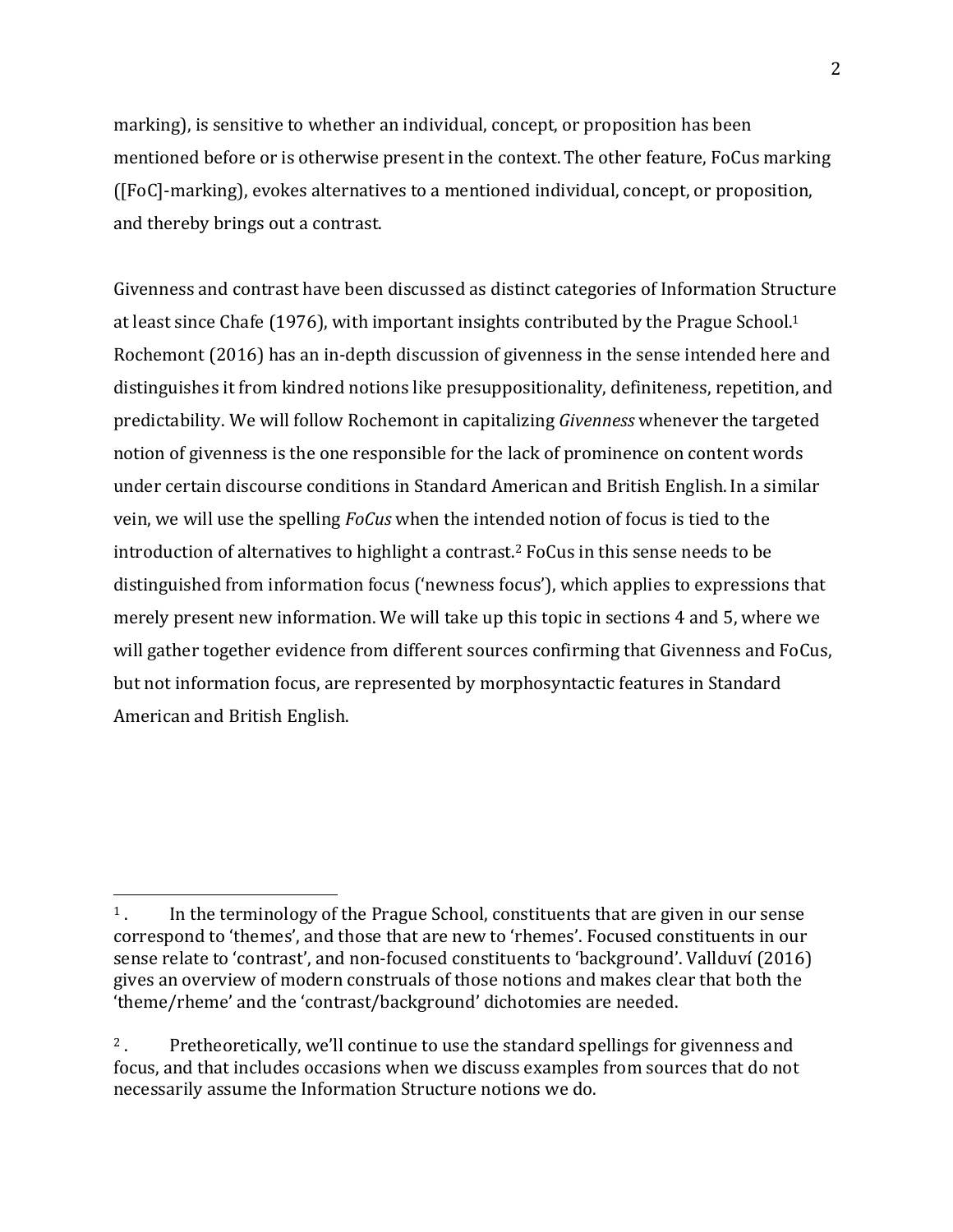Examples  $(1)$  to  $(2)$  below give a first illustration of Givenness and FoCus and their representation via [G]-marking and [FoC]-marking.<sup>3</sup>

- $(1)$  Me: Did anybody eat the clementines? I can't find them in the pantry. You: (I think) Paula might [have eaten the clementines] $<sub>G</sub>$ .</sub>
- (2) Me: Sarah mailed the caramels. You: (No),  $[Eliza]_{FoC}$  [mailed the caramels] $_G$ .

 

In your answer in (1), the VP *have eaten the clementines* is Given. The concept of having eaten the clementines has just been mentioned. Its Givenness is signaled by the absence of prominence on *eaten* and *clementines* in Standard American and British English. The context of your answer in (1) discourages (but doesn't exclude) an interpretation where *Paula* is a FoCus. On its most natural interpretation, you aren't evoking alternatives to Paula, that is, you aren't contrasting Paula with other people who might have eaten the clementines. *Paula* is merely new, then. Anticipating arguments still to come, *Paula* isn't marked with any feature in (1). In (2), the VP *mailed the caramels* in your reply is Given, too, but the subject *Eliza* is now a FoCus, not merely new. FoCus on *Eliza* evokes alternatives to Eliza: other people who might have mailed the caramels. Since Sarah is one of them, your reply highlights a contrast with what I said.

The phonological and semantic/pragmatic properties of  $[G]$ -marking and  $[FoC]$ -marking will be discussed in detail in sections 6 and 7, so we will not go beyond this introductory illustration of  $[G]$ -marking and  $[FoC]$ -marking for now.

If Givenness and FoCus are realized by genuine morphosyntactic features, they would be expected to have the usual properties of morphosyntactic features. They should show syntactic behavior in at least some languages, like triggering movement or agreement.

<sup>&</sup>lt;sup>3</sup>. Technically, [FoC] and [G] are features associated with syntactic nodes and are part of their labeling. For convenience, they are usually the only labels we indicate when representing syntactic structures as labeled bracketings.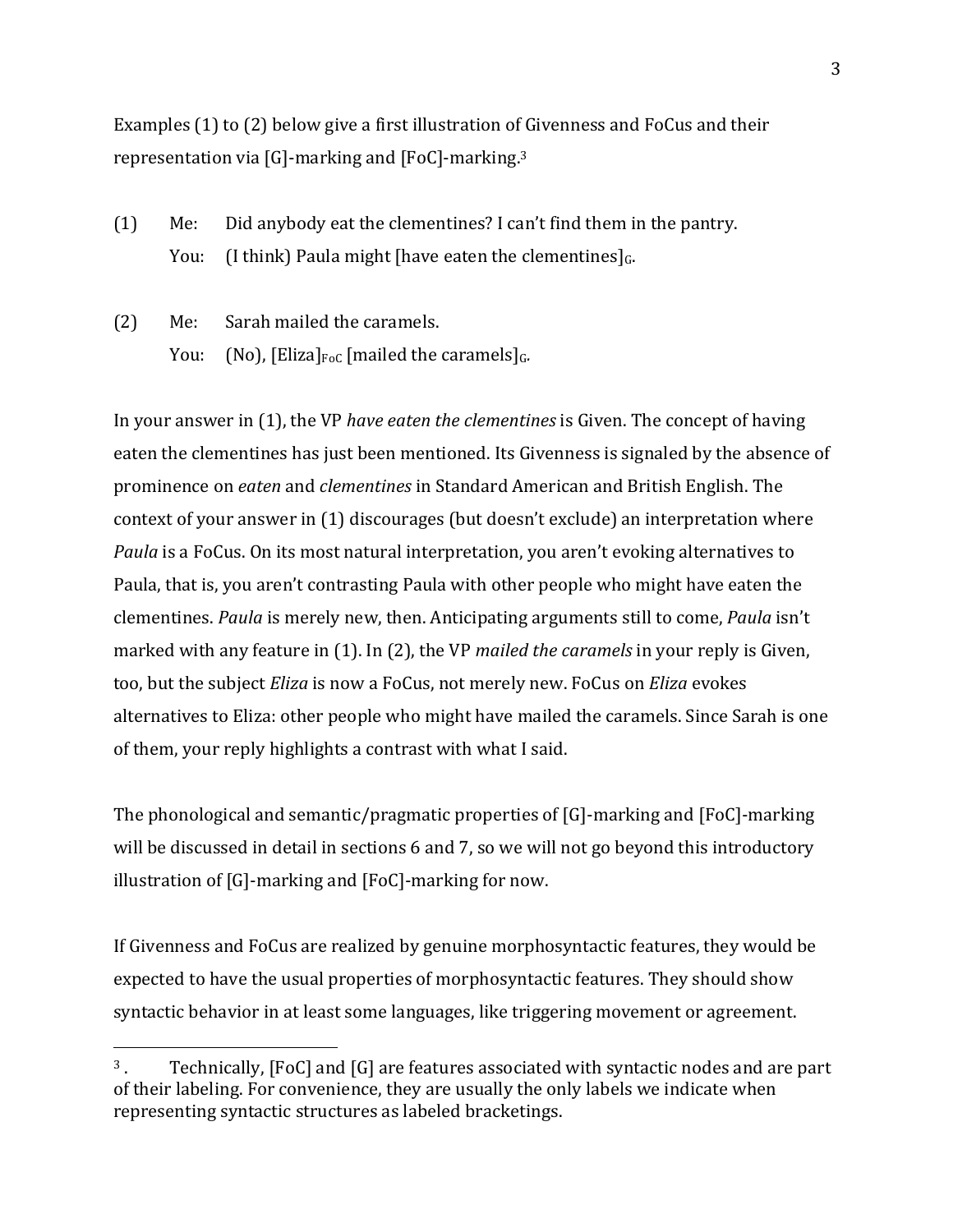Across languages, we should see variation in the way the features are spelled out: segmentally, tonally, prosodically, through a combination of those, or not at all. If spelled out segmentally, the features might influence or be influenced by the phonological realization of their environment in rule-governed ways. If spelled out tonally or prosodically, they might interact with the tonal and prosodic properties of their linguistic environment. There would be nothing special about Givenness and FoCus affecting the prosodic structure of the sentences they occur in in Standard American and British English, then. A connection between prosody and meaning would be entirely within the range of possibilities permitted by familiar grammatical architectures

Historically, what has set the investigation of Information Structure apart from investigations of other semantic and pragmatic phenomena like speech acts, presuppositions, quantification, and what have you, seems to be precisely the fact that important Information Structure notions are realized prosodically, rather than segmentally in familiar languages like English. This apparent special relation to prosody has led to proposed grammatical architectures where prosodic representations themselves are bearers of meaning. On one implementation, which can be traced back to Ladd (1980), the input for the computation calculating the discourse anaphoric impact of prosodic prominence are binary branching metrical trees, as in Liberman & Prince (1977).<sup>4</sup> Metrical trees can represent relative prominence relations between sister constituents in syntactic representations. In English, the default is for a left-hand sister to be weak and for a righthand sister to be strong. Deviations from the default signal the impact of Information Structure. When a sister that should be weak by default is actually strong, we can infer that it is a FoCus, and when a sister that should be strong is actually weak, we know that it is Given. On such an approach, the computation of discourse requirements attached to Givenness and FoCus might only need to track deviations from the default prominence

<sup>&</sup>lt;sup>4</sup>. This approach is also adopted in Williams (1996, 2012), Wagner (2005, 2012), Calhoun  $(2010)$ , and Büring  $(2015)$ .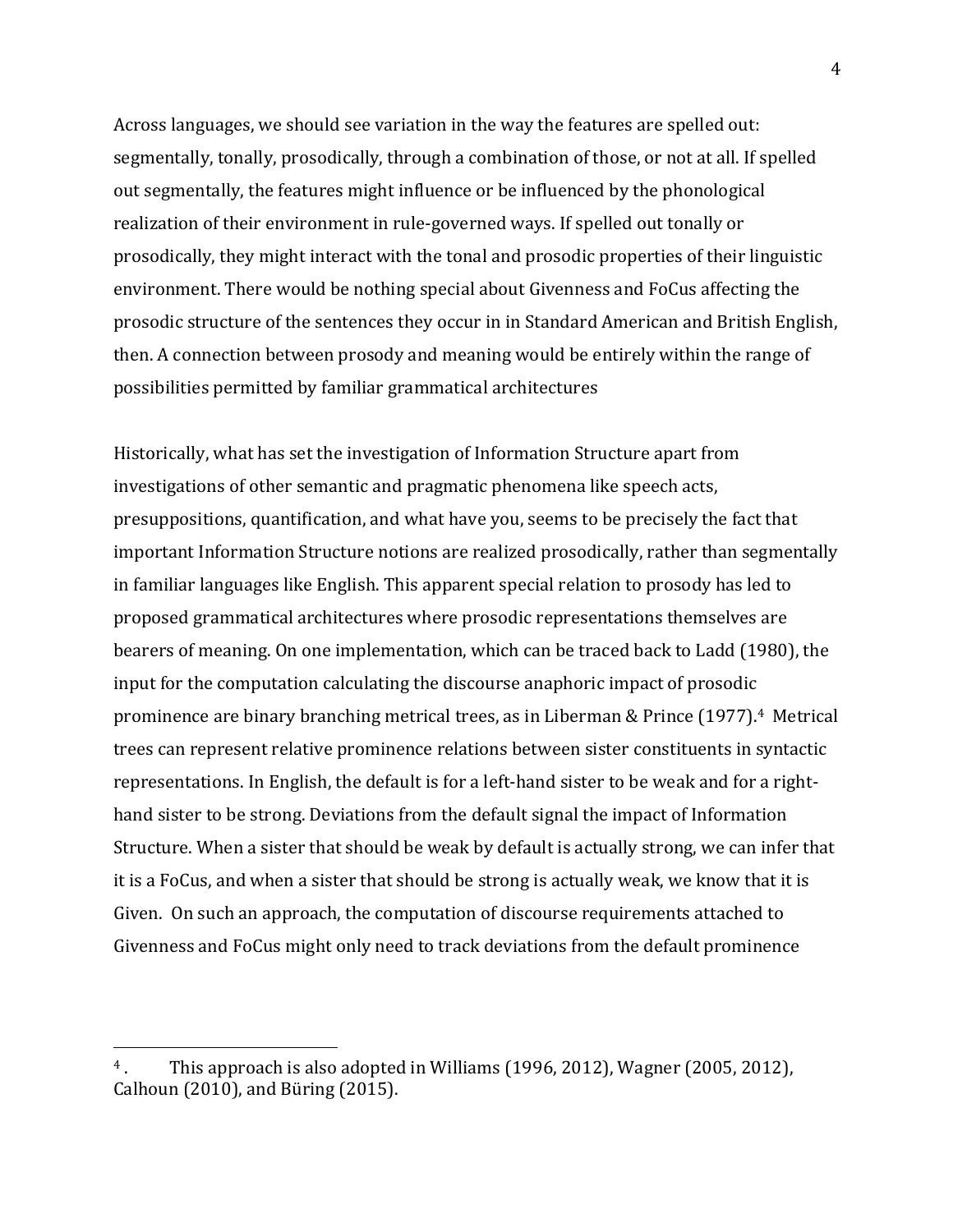pattern.<sup>5</sup> A separate representation of Givenness or FoCus via morphosyntactic features might seem superfluous.

However, as Aboh (2010, 2016) reminds us, Information Structure CAN have an impact on prosody, but doesn't HAVE to. There is no necessary link between prosody and Information Structure. Cross-linguistically, Information Structure notions can be spelled out segmentally, prosodically, tonally, or not at all, and can moreover show syntactic behavior like triggering movement or agreement, even without having any distinctive prosodic properties. Given that prosodic realization is just one option for spelling out notions related to Information Structure, proposed architectures where those notions are necessarily linked to prosodic representations do not provide an optimal basis for a typology that maps out the full range of possible realizations of Information Structure in natural languages.

For illustration, Aboh (2007a, 2007b, 2010, 2016) documents that the Gbe language Gungbe (spoken in Benin) uses overt particles to mark topic and focus. The particles appear in left-peripheral positions and attract topical or focused constituents to the edge of their projections.  $3(a)$  and (b) illustrate constructions with the focus particle  $w\dot{\epsilon}$ :<sup>6</sup>

(3) a. Sésínú wè dà Àsíàbá Sessinou FOC marry Asiaba 'SESSINOU married Asiaba.'

 $5$ . Ladd (1996, 2008) makes clear that, ultimately, richer prosodic representations including information about prosodic phrasing would be needed.

<sup>&</sup>lt;sup>6</sup>. Glosses: *FOC* for focus particle. Here and in all following examples, glosses and translations are exactly as given in the cited source, except for capitalization.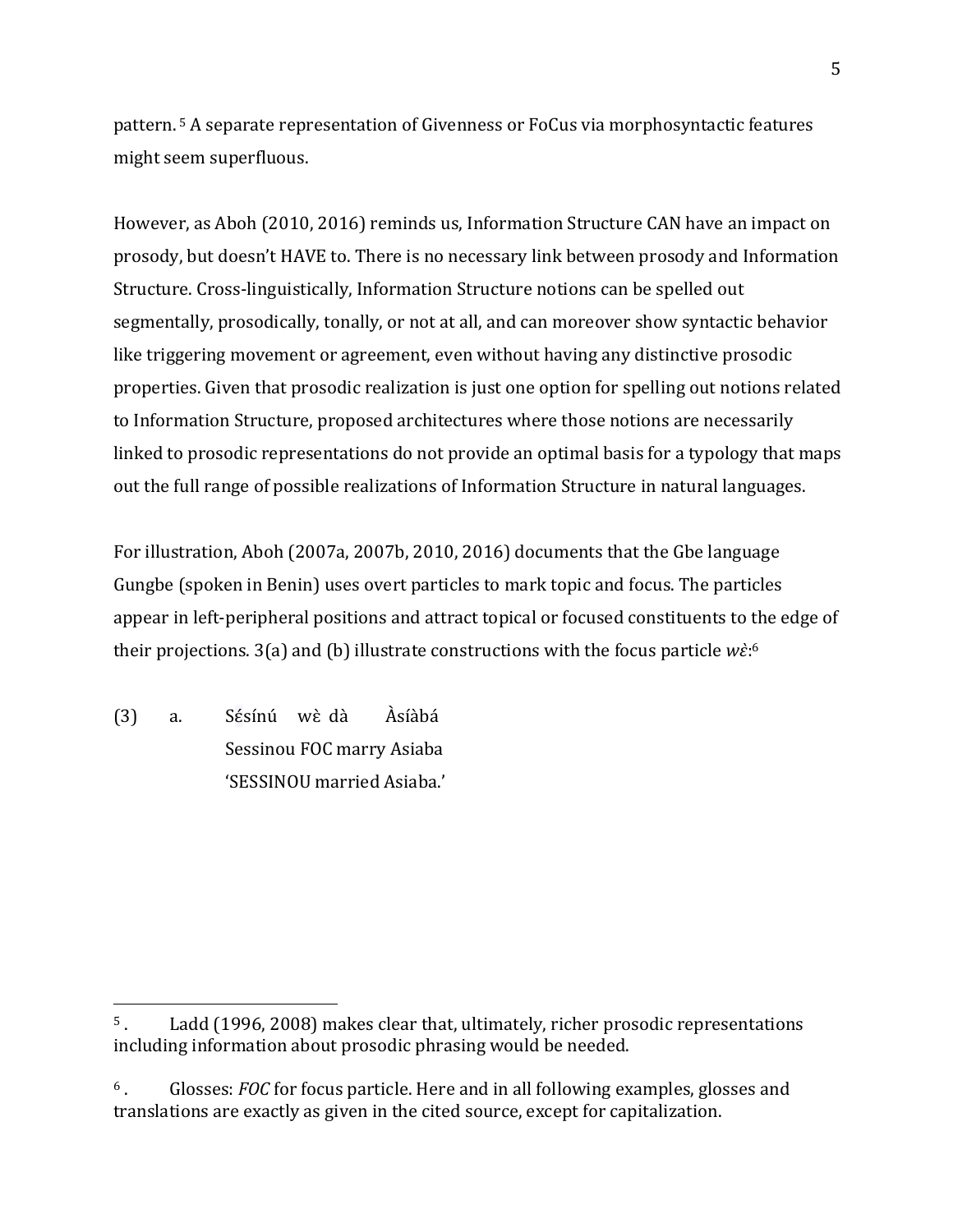b. Asíàbá wè Sésínú dà Asia ba FOC Sessinou marry 'Sessinou married ASIABA.'

Gungbe. Aboh (2007a: 289).

According to Aboh (personal communication), neither he nor other native speakers who have worked on those constructions perceive any prosodic difference between neutral and focused constituents, but he cautions that there hasn't yet been any systematic research on this. 

The fact that meanings related to Information Structure can be spelled out in different ways, and can moreover trigger syntactic behavior supports the hypothesis that those meanings are universally introduced by genuine morphosyntactic features. We want to call this hypothesis *Aboh's Conjecture*, after Aboh (2010, 2016), where it is explicitly entertained. The consequences of Aboh's Conjecture are momentous. On the phonological side, what may seem to be more global effects of Information Structure on prosody in languages like Standard American or British English would now have to be derivable from the interaction of idiosyncratic contributions of morphosyntactic features with independently attested principles of default prosody. That is, any connection between prosody and discourse related meanings would have to be funneled through dedicated morphosyntactic features.

As Aboh (2016) is well aware, his view on Information Structure may look bold to those who are primarily looking at Indo-European languages. Taken to its most radical conclusion, the view suggests that Information Structure may be nothing but a collection of run-of-the-mill morphosyntactic features with discourse related meanings that happen to be spelled out prosodically in some languages we happen to know well. In the next section, we'll gather further support for Aboh's Conjecture by presenting more examples from languages where the realizations of focus behave like genuine morphosyntactic features.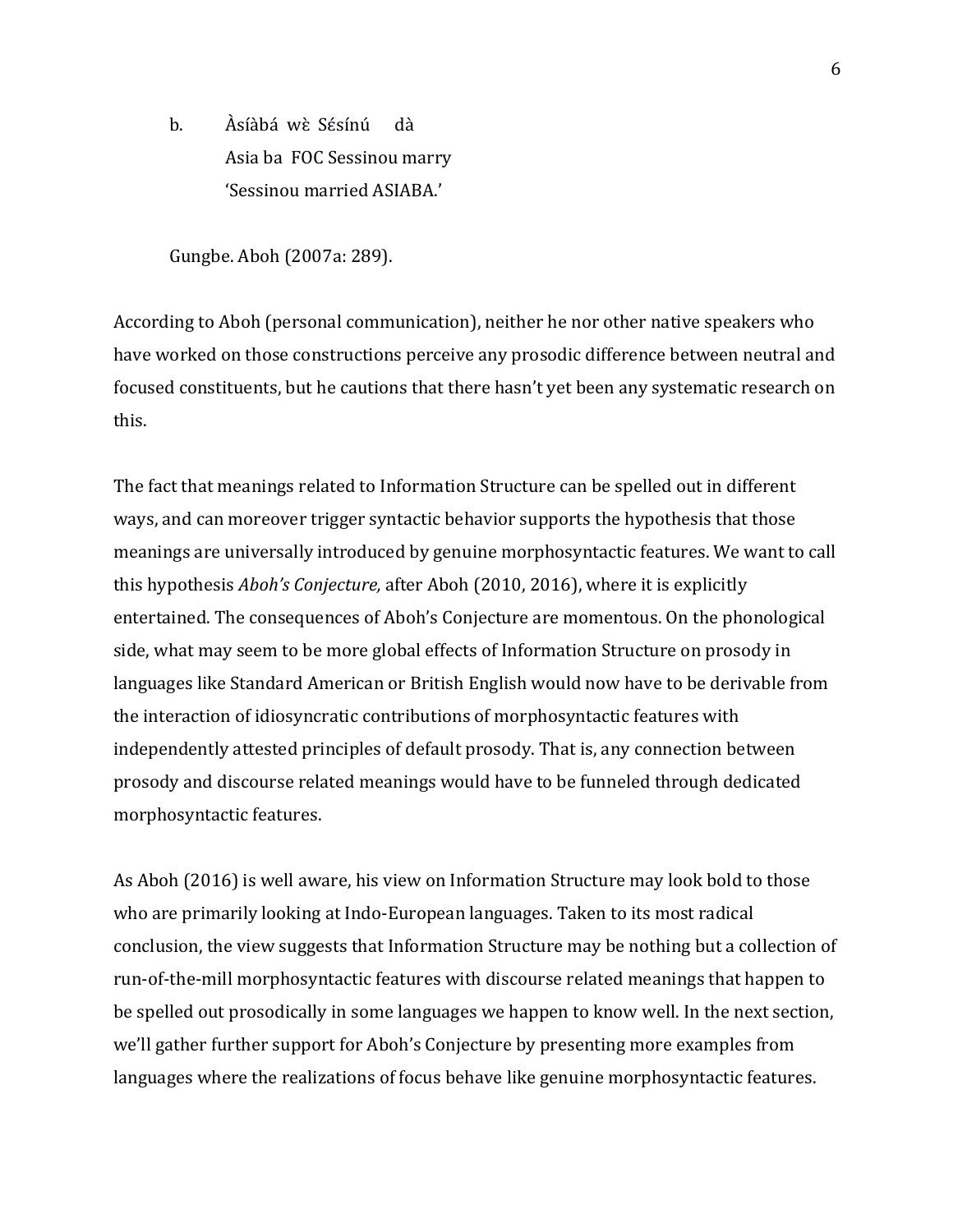## **2. Representing focus with morphosyntactic features**

This section will showcase a few selected examples supporting the conjecture that natural languages represent focus-related notions by genuine morphosyntactic features that are not necessarily spelled out prosodically. We need to begin with a caveat, though. The examples in this section are drawn from the literature, so there are bound to be terminological or theoretical misalignments between the different sources. Not all analyses assume the same notions of focus, and not all analyses make explicit the semantic or syntactic properties of the discourse contexts in which a putative focus might appear. We are nevertheless confident that the examples we discuss illustrate some kind of FoCus, as opposed to mere information focus. We'll also have to set aside givenness in this section, for the simple reason that there is little documentation about the crosslinguistic realization of this notion.

Morphosyntactic features earn their keep by driving syntactic behavior like displacement or agreement. We already saw that in Gungbe, focused constituents move to left-peripheral positions headed by the focus particle *wi*. Like Gungbe, Wolof, an Atlantic language spoken in Senegal and the Gambia, has a left-peripheral focus position (Torrence  $2013$ )<sup>7</sup>:

 $(4)$  a. Xale bi l-a-a gis. child the XPL-COP-1SG see 'It's the child that I saw.'

 

b. Ca lekkool ba l-a-a gis-e Isaa. P school the XPL-COP-1SG see-appl Isaa 'It's at school that I saw Isaa.'

<sup>&</sup>lt;sup>7</sup>. Glosses: 1SG for first person singular, *APPL* for applicative, *COP* for copula, *MANN* for manner suffix, *XPL* for expletive.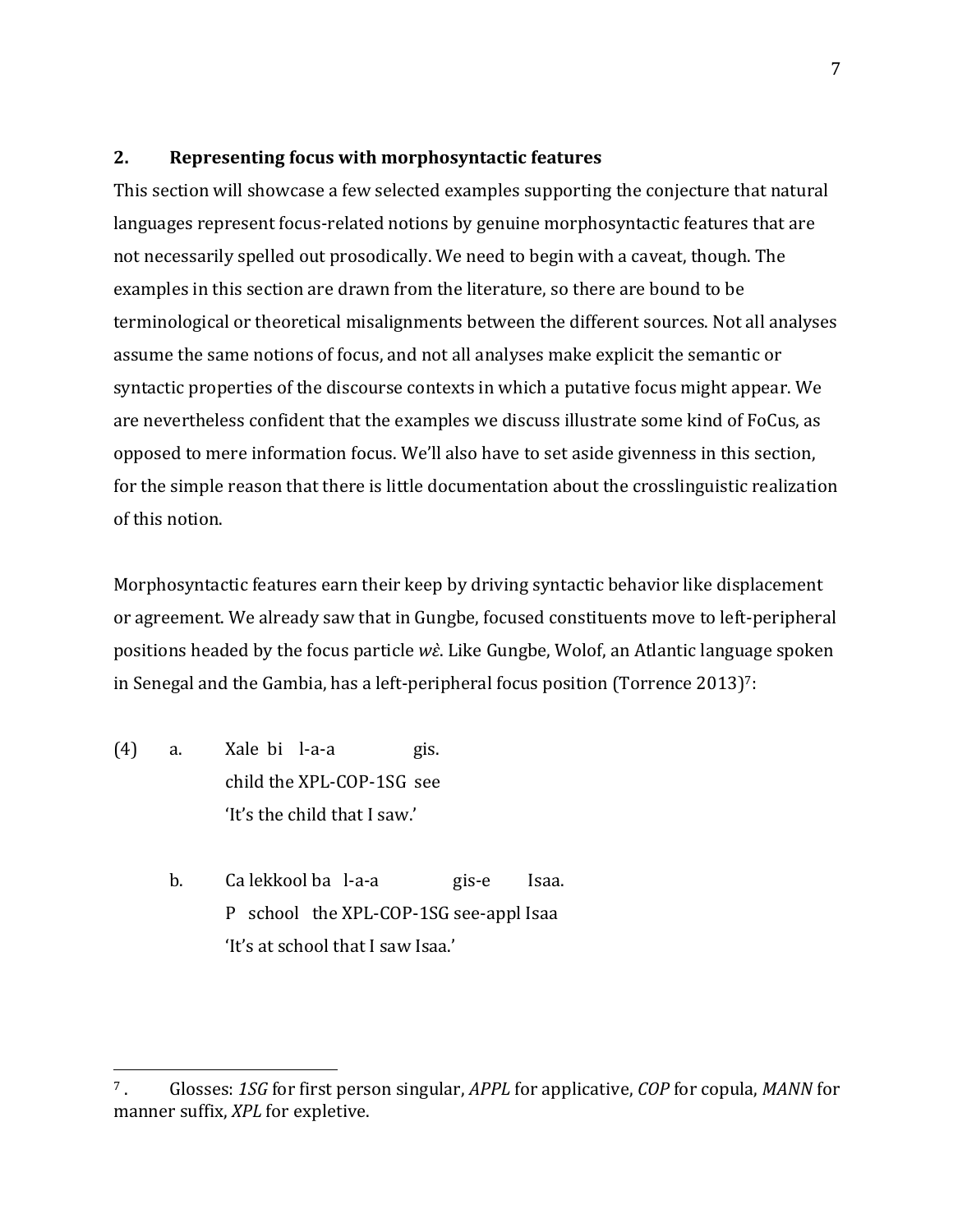c. Gaaw l-a-a ubbe-e bunt bi. quickly XPL-COP-1SG open-mann door the 'It's quickly that I opened the door.'

Wolof. Torrence (2013: 182).

Torrence (2013) analyzes constructions like  $4(a)$  to (c) as cleft constructions that are the result of movement of the clefted constituent into the left periphery. Rialland & Robert (2001) conducted acoustic analyses of several natural and elicited Wolof corpora and found that Wolof has no prosodic marking of focus: "The originality of Wolof is that it has no prosodic marking of focus, even optionally" (Rialland & Robert 2001: 937). There is essentially level pitch in all sentence types, except at the edges of intonational phrases, where tonal morphemes independent of information structure appear. Rialland & Robert's acoustic investigation of Wolof establishes that there is no necessary connection between focus and prosody. In Wolof, focused constituents occupy dedicated syntactic positions, but surface with flat intonation contours.

Focus can trigger agreement in some languages. In the 'focus concord' constructions of Sinhala, Pre-Modern Japanese, and the Japanese dialects spoken in the Ryukyus (Aldridge  $(2018)$ , Kishimoto  $(2018)$ , Slade  $(2018)$ , Whitman  $(1997)$ ), focused phrases are marked with a particle that covaries with special inflection on the predicate.  $(5)$  is an example from Sinhala, an Indo-Iranian language spoken in Sri Lanka.<sup>8</sup>

(5) a. Ranjit [Chitra ee pota **tamay kieuwe** kiyala] dannawa. Ranjit Chitra that book FOC read.E that know.A 'Ranjit knows that it was that book that Chitra read.'

<sup>&</sup>lt;sup>8</sup>. Glosses: A for *-a* inflection, E for *-e* inflection, FOC for focus.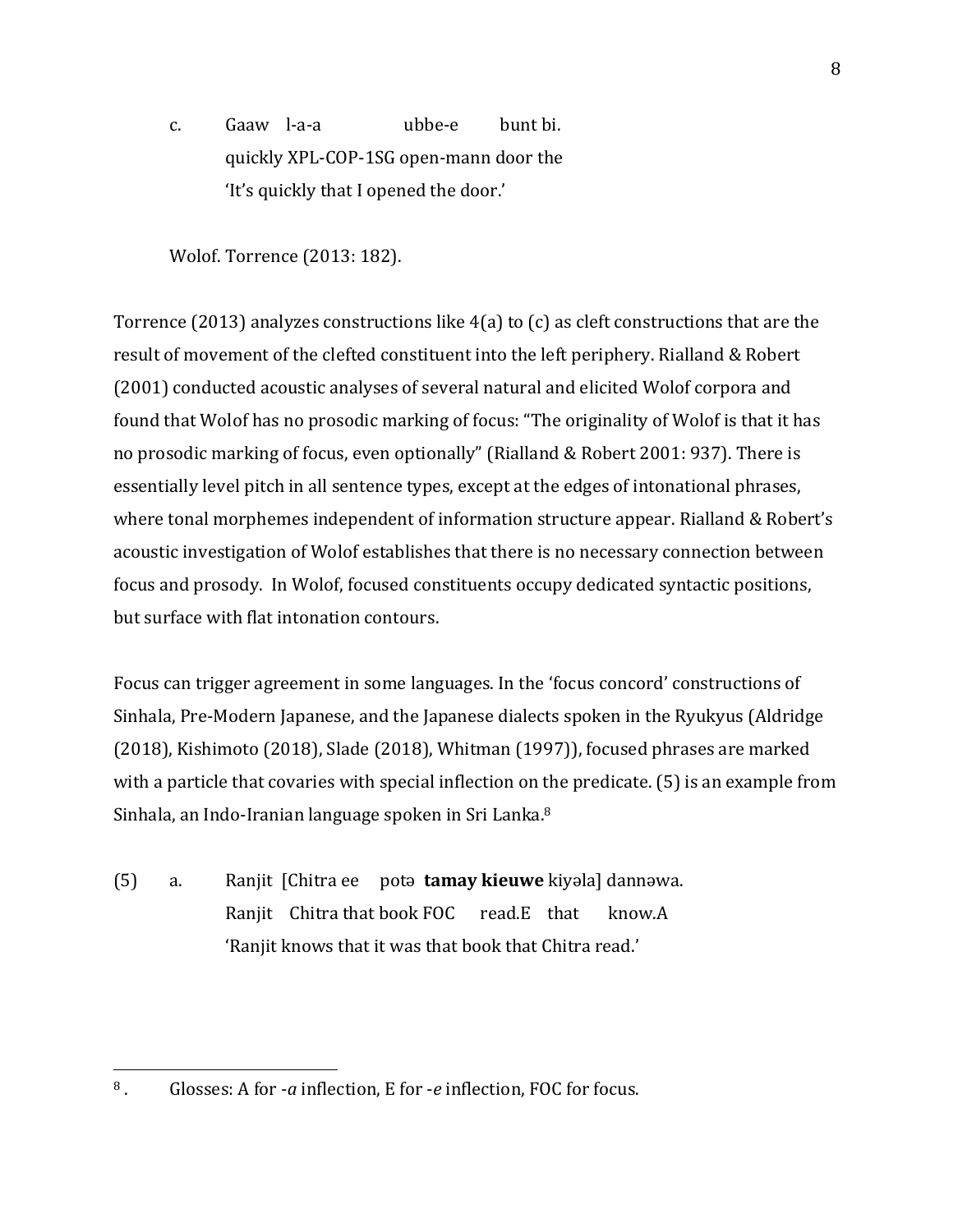**b.** Ranjit [Chitra ee pota **tamay** kieuwa kiyəla] **danne**. Ranjit  $Chitra$  that book FOC read.A that know.E 'It is that book that Ranjit knows that Chitra read.'

Sinhala. Kishimoto (2018: 2).

In 5(a) and (b), the particle *tamay* marks *ee pota* ('that book') as a focus. The scope of the focus is indicated by the *-e* ending of the verb, which has to appear here instead of the default  $-a$  ending. In  $5(a)$ , the scope of the focus is just the embedded sentence.  $5(a)$ conveys that Ranjit knows that what Chitra read was that book (and not anything else). In  $5(b)$ , on the other hand, the scope of the focus is the whole sentence.  $5(b)$  conveys that what Ranjit knows Chitra read is that book (and not anything else).  $5(b)$ , but not  $5(a)$ should thus be compatible with a situation where, unbeknownst to Ranjit, Chitra also read a magazine. 

Hagstrom (1998, 2004) and Kishimoto (2018) assume that there is feature agreement between the focus particle *tamay* and the scope site of focus marked by the *e*-form of the verb in examples like  $5(a)$  or (b). Both authors argue (in different ways) that the nature of this relation forces the focus particle to move to its scope site overtly or covertly.<sup>9</sup> (6) would be the result of an overt instance of this movement.

(6) [Ranjit ee potǝ kieuwa] **tamay** Ranjit that book read.A FOC 'It was only that Ranjit read that book.'

Sinhala. Kishimoto (2018: 3).

<sup>&</sup>lt;sup>9</sup>. For Hagstrom, the *-e* form of the verb has an uninterpretable focus feature that needs to be checked. For Kishimoto, the movement of the focus particle is criterial in the sense of Rizzi (1997): the particle moves into a dedicated focus position in the CP layer of the sentence.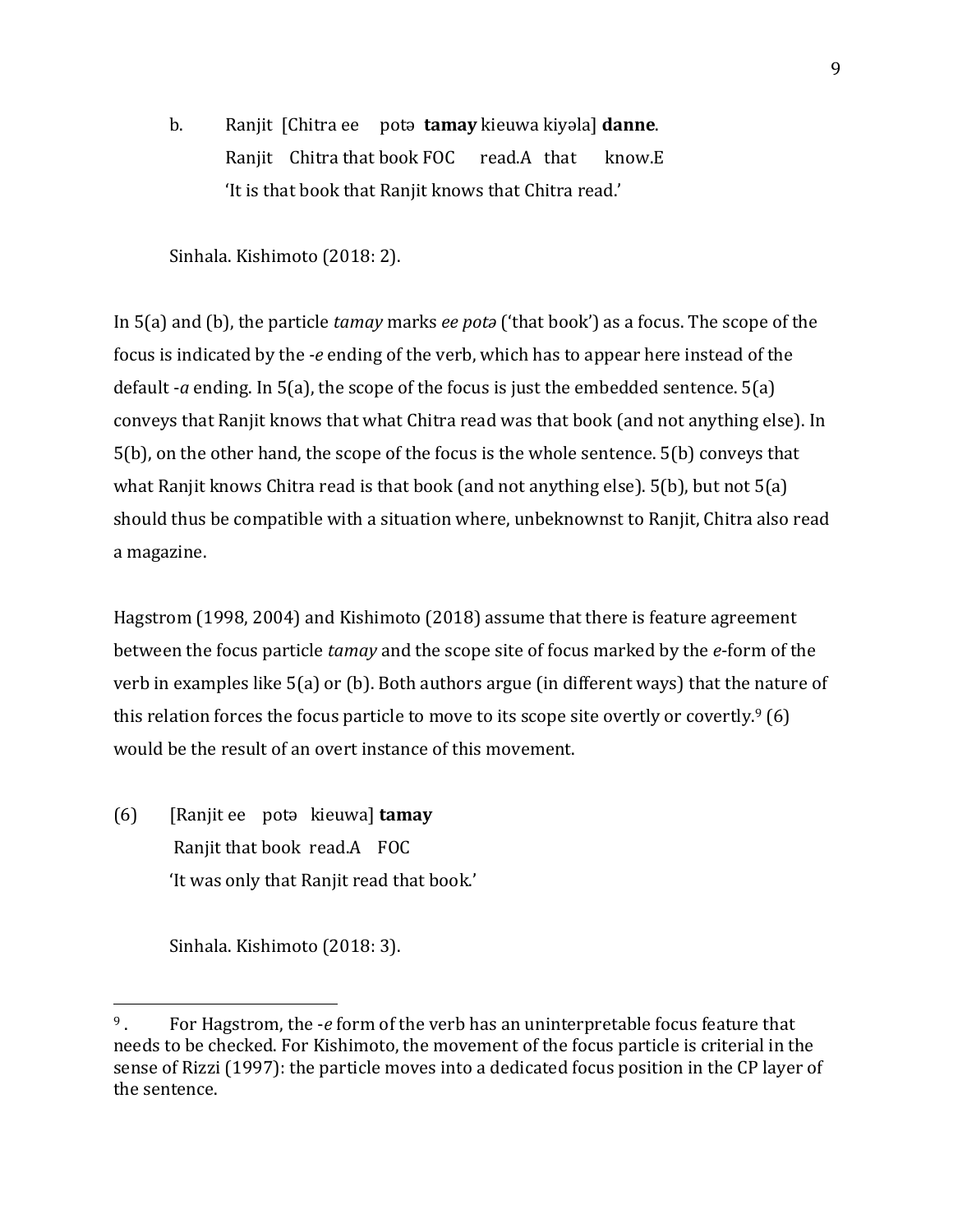In (6), *tamay* appears clause finally and with the *a*-form of the verb. In this position, *tamay* doesn't delimit the focused constituent, as in  $5(a)$  and (b), but marks the scope site of the focus. (6) has several interpretations depending on which part of the scope of *tamay* is understood as focused. It may convey that it was Ranjit who read that book, that it was that book that Ranjit read, that Ranjit did read that book, and so on.

An agreement relation between particles that mark focused constituents and inflection on a nearby predicate has also been posited for the *kakari-musubi* construction found in Premodern Japanese and in Japanese dialects spoken in the Ryukyus (Whitman 1997).<sup>10</sup>

 $(7)$  Pito = koso sira-ne matu = pa siru ramu. Person = KOSO know-NEG.IZ pine = TOP know MOD.RT 'Though people do not understand, the pine may know.'

Old Japanese. Aldridge (2018: 7).

 

In (7), the contrastive focus particle *koso* triggers the *izen* 'realis' inflection on the predicate, which would not be used here in the absence of *koso*. This dependence between a focus particle and inflection on the predicate has been analyzed as feature agreement by several researchers, including Ikawa  $(1998)$ , Kuroda  $(2007)$ , and Aldridge  $(2018)$ .

The examples from Gungbe, Wolof, Sinhala, and Old Japanese show that, crosslinguistically, the representations of focus-related notions can show the signature behavior of morphosyntactic features: they can appear as heads of dedicated syntactic positions, can trigger displacement, and can participate in agreement relations. Taken together, those facts support the conjecture that natural languages represent focus-related notions by morphosyntactic features. We also have seen evidence that, cross-linguistically, those

<sup>&</sup>lt;sup>10</sup>. Glosses: *NEG* for negation, *IZ* for izen 'realis' inflection, *TOP* for topic, *MOD* for modal, *RT* for *rentai* 'adnominal' inflection.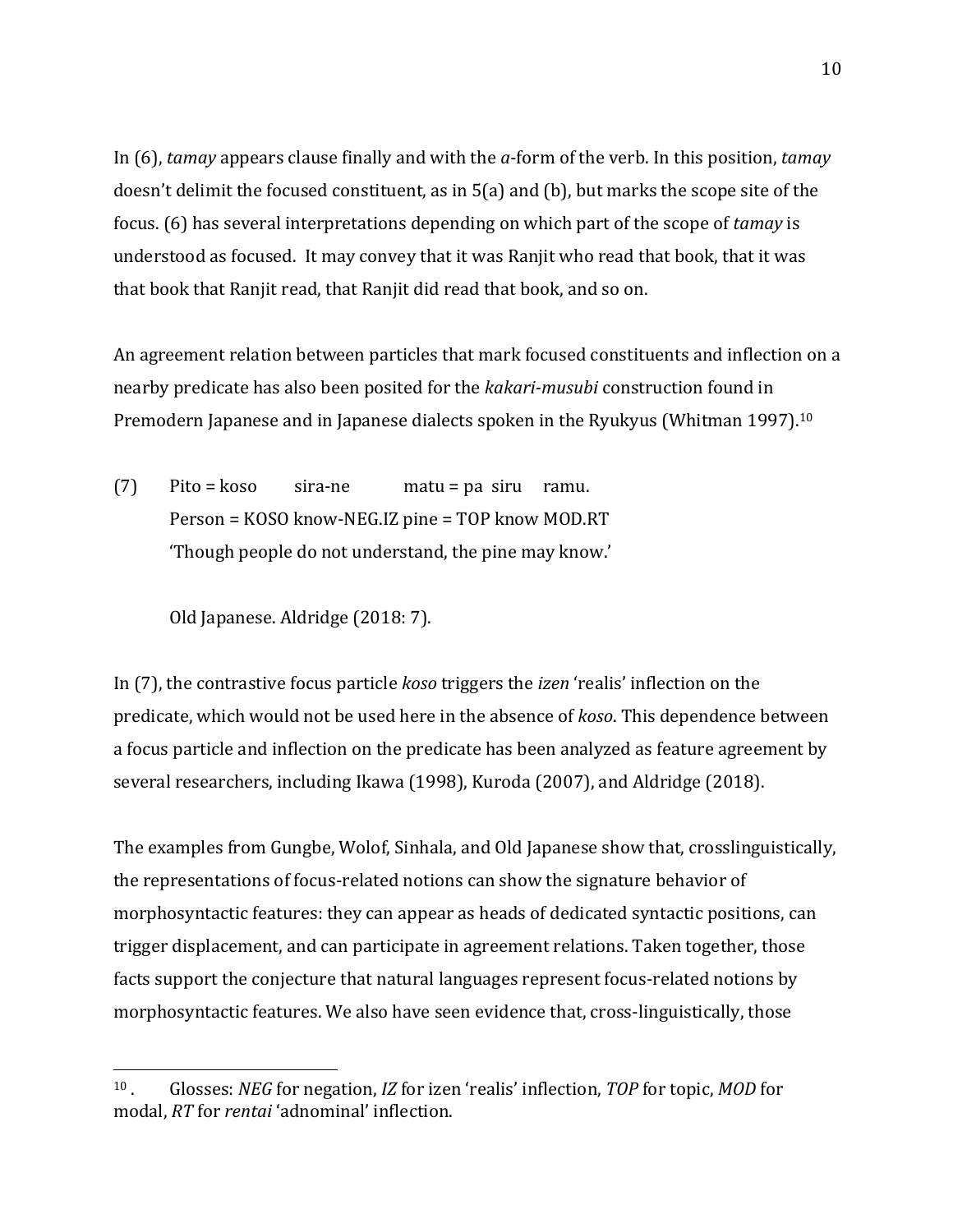features do not have to be spelled out prosodically. The connection between prosody and Information Structure is not a linguistic universal.

## **3. A** unified account for newness and FoCus?

Section 1 already introduced the main claim of this paper, namely that Standard American English has two *bona fide* morphosyntactic features imposing discourse requirements related to Givenness and FoCus:  $[G]$ -marking and  $[FeC]$ -marking. Our claim that Standard American English has two features to mark discourse requirements related to FoCus and Givenness flies in the face of the unified accounts of Rooth (1992, 2016) and Schwarzschild (1999). Rooth and Schwarzschild follow Jackendoff (1972) and Selkirk (1984, 1995) in assuming that constituents that are FoCused (in our sense) and those that are merely new (hence not Given in our sense) are uniformly [F]-marked. Given constituents remain unmarked. This is illustrated in  $(1')$  and  $(2')$  below.

- (1') Me: Did anybody eat the clementines? I can't find them in the pantry. You: (I think) [Paula]<sub>F</sub> might have eaten the clementines.
- $(2')$  Me: Sarah mailed the caramels. You: (No), [Eliza]<sub>F</sub> mailed the caramels.

One reason favoring such a uniform account is that in English, pitch accents are invariably associated with material that can be either FoCused or merely new. The distribution of pitch accents thus seems to indicate that English prosody treats FoCused and merely new phrases the same.

A second reason to seriously consider a uniform  $[F]$ -marking approach is that Rooth (1992) and Schwarzschild (1999) have actually proposed successful accounts that compute the discourse requirements imposed by FoCus and Givenness from representations that only have [F]-marking. To illustrate the leading ideas common to Rooth and Schwarzschild, we'll use the Alternatives Semantics of Rooth (1992, 2016) to state the discourse anaphoric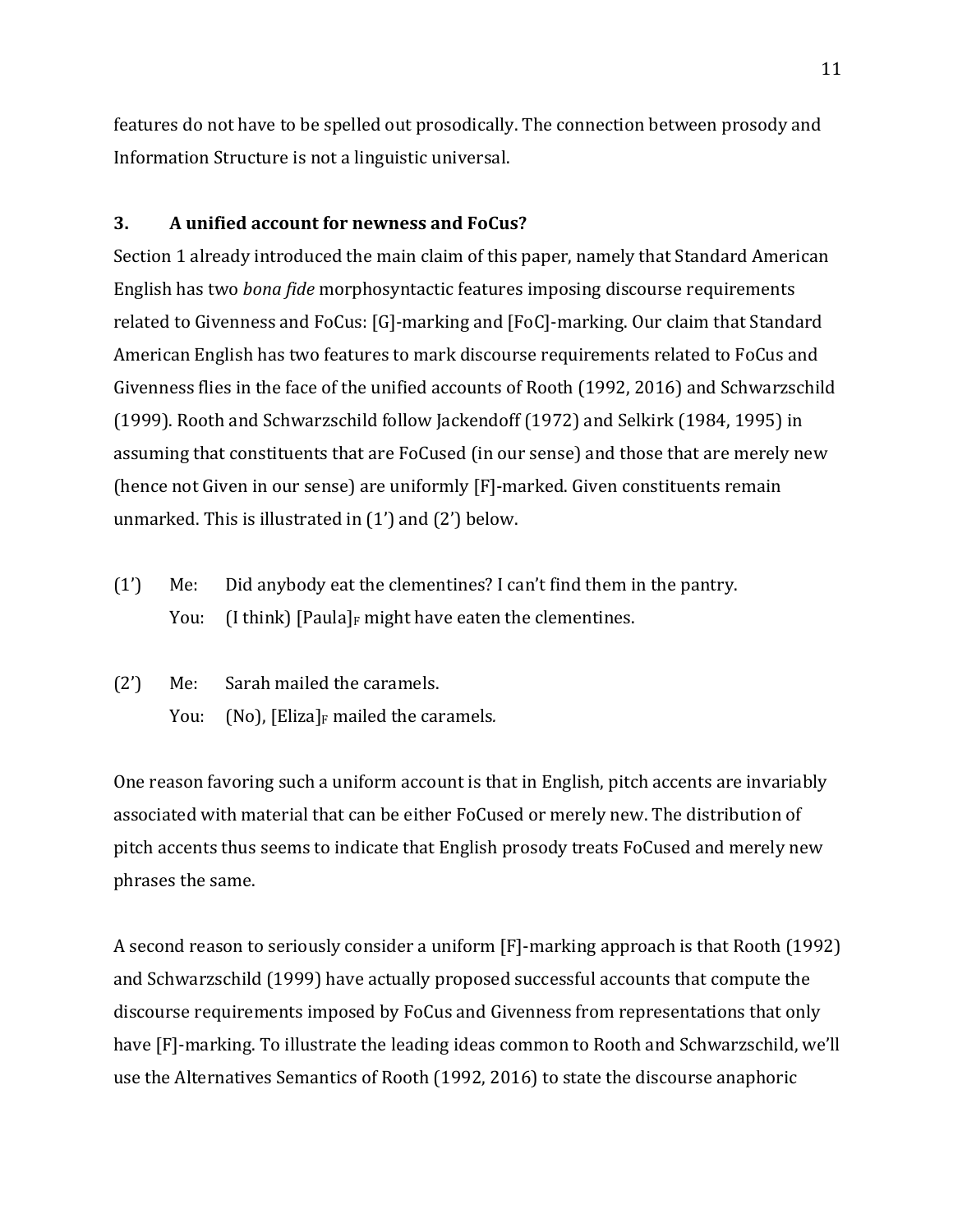requirements for Givenness and FoCus in a way that closely mimics the method of Schwarzschild (1999).

Look again at your answer in  $(2')$ , repeated here as  $(8)$ :

(8)  $[Elizabeth]$  [Eliza]<sub>F</sub> mailed the caramels.

(8) is not acceptable as an out-of-the-blue utterance. The VP *mailed the caramels* needs to be Given in our sense, and the sentence as a whole seems to express a contrast, possibly with something that was said earlier. Schwarzschild (1999) proposes a unified characterization of those two discourse requirements in terms of a more general notion of givenness that subsumes both our Givenness and contrast. Schwarzschild requires that any constituent that is not  $[F]$ -marked be given in this general sense. In  $(8)$ , neither the VP or its parts, nor the sentence as a whole are [F]-marked, hence those constituents all need to come out as given on his approach.

The Alternatives Semantics of Rooth (1992, 2016) provides a convenient counterpart of Schwarzschild's general notion of givenness: A-Givenness from now on.<sup>11</sup> A constituent  $\alpha$  is A-Given (in a context) just in case there is a salient discourse referent (an individual, concept, or proposition) from the preceding context that is a member of the alternatives set associated with  $\alpha$ . In Alternatives Semantics, every expression is assigned two semantic values: its O(rdinary)-value, and its A(lternatives)-value, which is its alternatives set. For example, the O-value of  $(8)$  is just the proposition that Eliza mailed the caramels. Its Avalue is the set of propositions in  $(9)$ .

(i) Every  $[cat]_F$  is a complainer.

 

For Schwarzschild,  $(i)$  as a whole is given just in case  $(ii)$  is entailed by prior context:

(ii)  $\exists P$  [every P is a complainer].

 $11$ . Schwarzschild states his notion of givenness in terms of a special version of generalized entailment. As Rooth (2016) points out, Schwarzschild's generalized entailment condition for givenness is sometimes too easy to satisfy. Take  $(i)$ :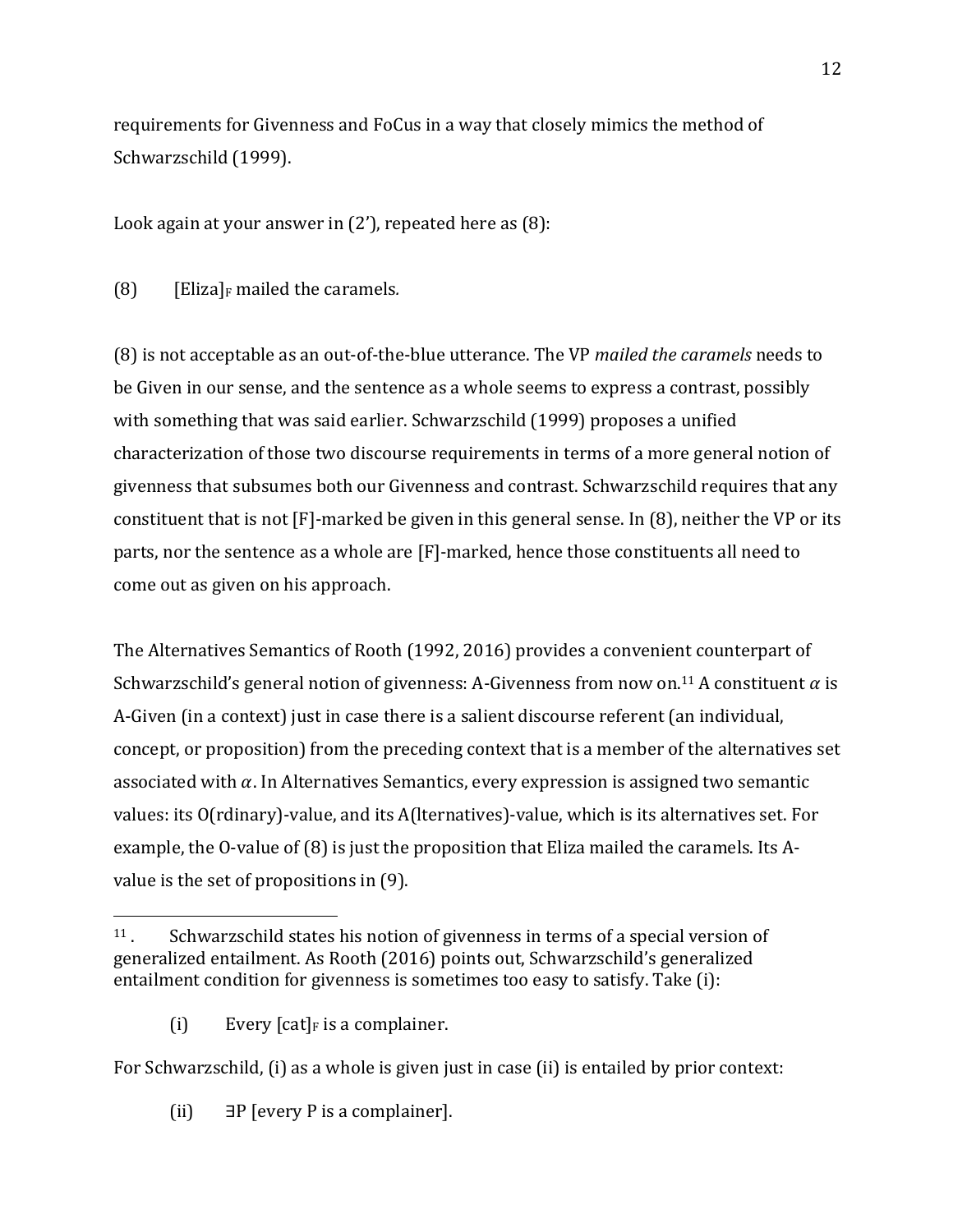(9) {'Eliza mailed the caramels', 'Sarah mailed the caramels', 'Leif mailed the caramels', …}. 

Since the proposition that Sarah mailed the caramels is in the alternatives set  $(9)$  for  $(8)$ and, in the context of  $(2')$ , has just been mentioned,  $(8)$  as a whole is A-Given in that context. 

To compute the alternatives set for  $(8)$  compositionally, we combine the A-values of its immediate constituents, the  $[F]$ -marked subject *[Eliza]<sub>F</sub>* and the VP *mailed the caramels*. The A-value of *[Eliza]<sub>F</sub>* is the set of all individuals: Eliza, Sarah, Leif, and anybody else in our domain of discourse. What about the A-value of the VP *mailed the caramels*, which contains no [F]-marks? In Rooth's Alternatives Semantics, that VP's A-value is a singleton set, the set containing the VP's O-value as its only member. That's the singleton set containing the property of having mailed the caramels. The A-value of  $(10)$  as a whole is computed by pointwise combination of the A-values of *[Eliza]<sub>F</sub>* and the VP *mailed the caramels*: {Eliza, Sarah, Leif, ...}  $\times$  {'mailed the caramels'}. The result is the alternatives set (9).

Our Givenness falls out as a special case of A-Givenness. Since the VP *mailed the caramels* in  $(8)$  has a singleton alternatives set, it is A-Given just in case its only member, the property of having mailed the caramels, is salient in the discourse context, hence is Given in our sense. That, too, is the case in the context of  $(2')$ .

Rooth's and Schwarzschild's systems provide unified accounts of the discourse requirements triggered by FoCus and Givenness. It looks like there really aren't TWO such

But the property of being a complainer is a witness for (ii), hence (ii) is trivially true and is entailed by any sentence. Defining the relevant notion of givenness within Alternatives Semantics does not run into this problem.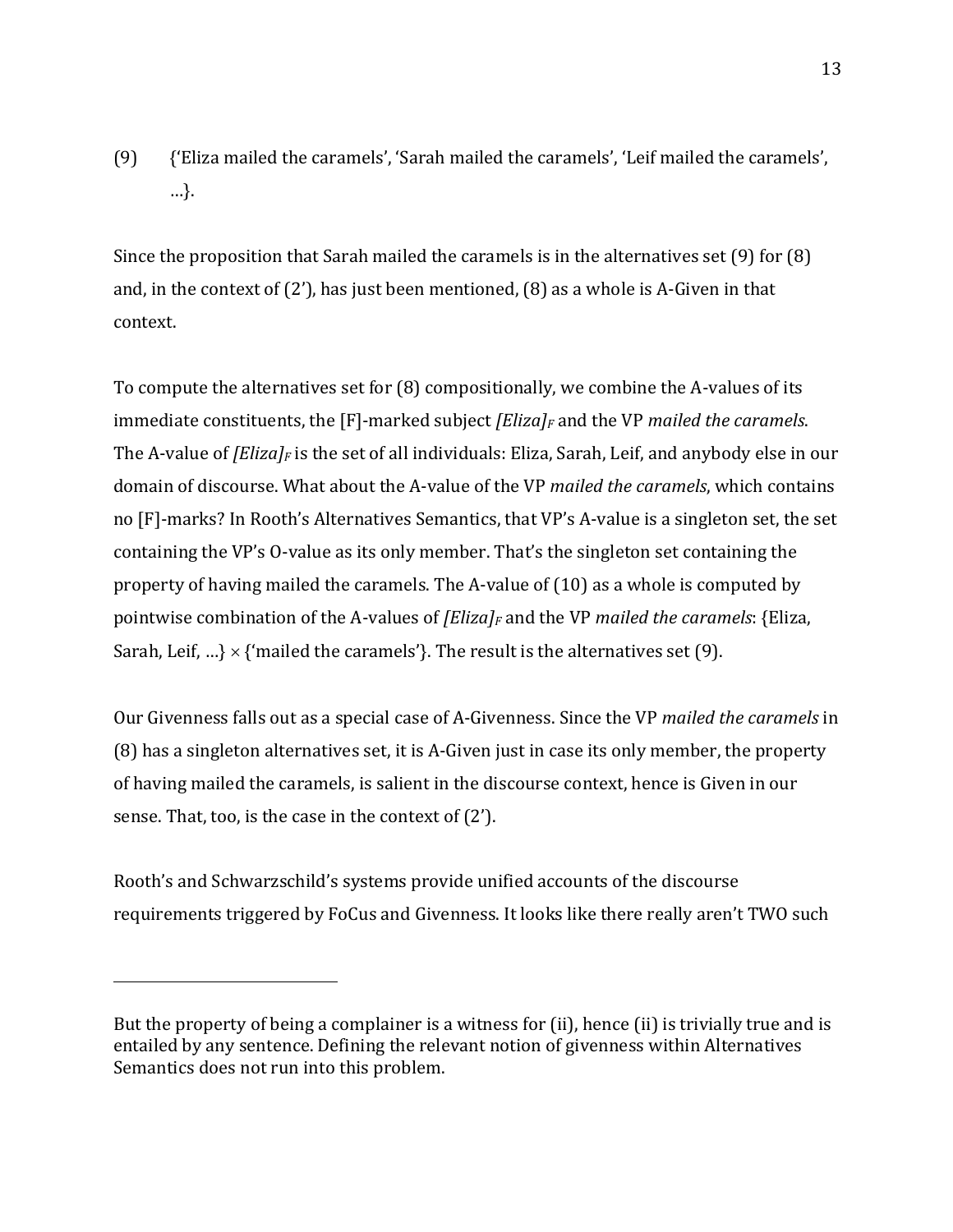discourse requirements. Givenness and contrast seem to be two sides of the same coin. Rooth's and Schwarzschild's systems only require a single focus-related feature: [F]marking. Neither FoCus nor Givenness need to be represented. The case for a unified account of Givenness and FoCus in terms of [F]-marking is strong. Nevertheless, a diverse range of facts go against it. The following section will present data suggesting strongly that FoCus and newness should not be lumped together into a single feature.

## **4. Against a unified account of newness and FoCus**

 

Over the years, syntacticians, phonologists, and phoneticians, have documented differences between different types of focus in a number of languages. Many of those authors have pointed to differences in the way languages mark constituents that are merely new (newness focus, information focus), as opposed to constituents that evoke alternatives and thereby highlight a contrast  $(FoCus).<sup>12</sup>$  In this section, we will discuss some representative examples. We will conclude that those examples pose challenges for single-feature representations of the semantic/pragmatic and phonological effects of FoCus and Givenness, which rely on  $[F]$ -marking alone. We will then explore ways of overcoming those challenges within a two-feature approach.

Our first example comes from Katz & Selkirk's experimental materials (Katz & Selkirk 2011: 802).

 $(10)$  Gary is an art dealer. Lately he's been very picky about which museum he deals with; he doesn't do business with the Metropolitan or the Guggenheim. So he would only offer that Modigliani to MoMA. He says that's the only museum with a space good enough to hang it in.

 $12$ . These authors include Chafe (1976), Rochemont (1986, 2013a, 2013b), Pierrehumbert & Beckman (1988), D'Imperio (1997), Kiss (1998), Vallduví & Vilkuna (1998), Zubizarreta (1998), Frota (2000), Belletti (2001, 2004), Selkirk (2002, 2007, 2008), Neeleman & Szendröi (2004), Féry & Samek-Lodovici (2006), Aboh (2007a, 2007b), Ameka (2010), Beaver & Velleman (2011), Katz & Selkirk (2011), among many others.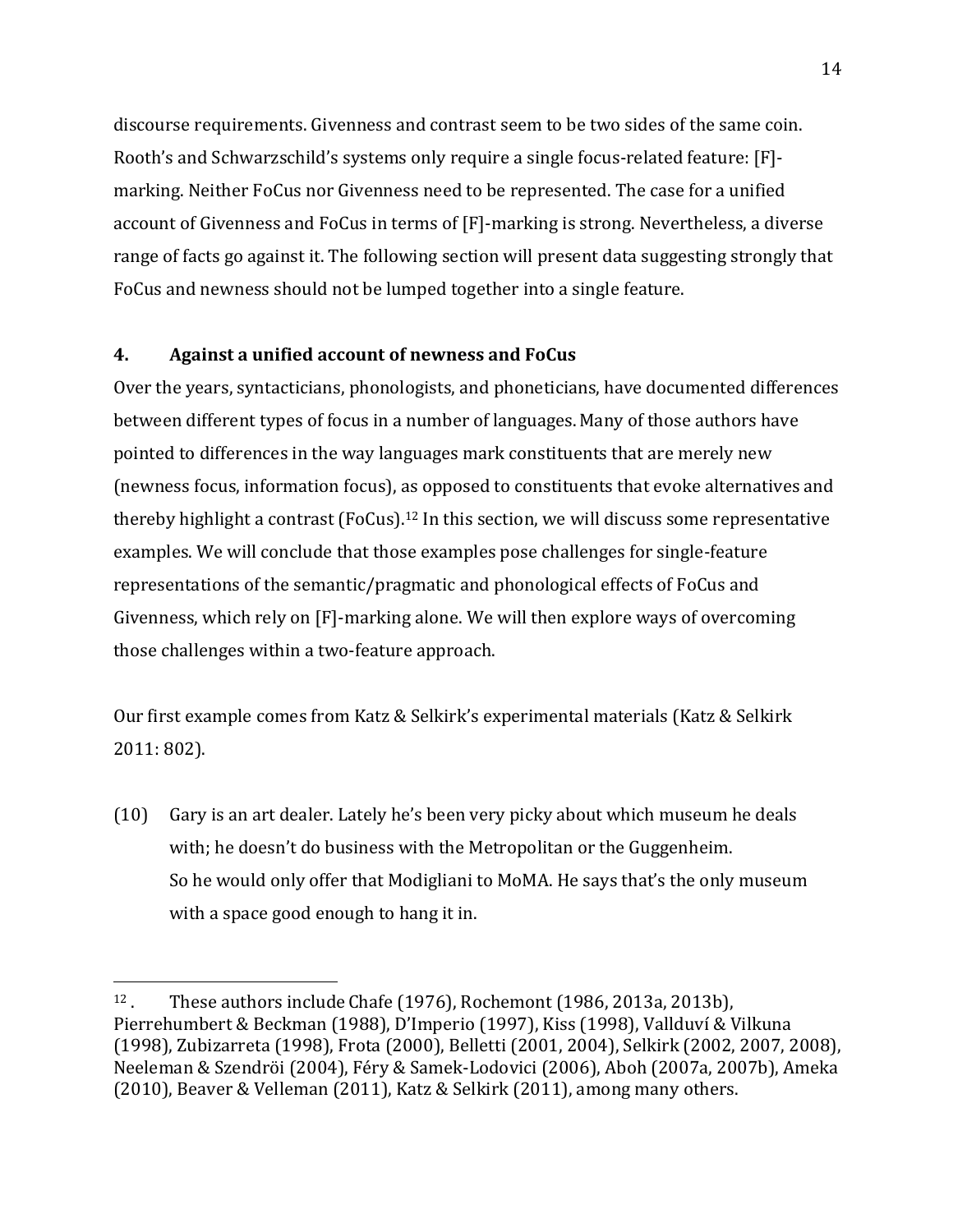Our target sentence within  $(10)$  is  $(11)^{13}$ :

 

### (11) He would only offer that Modigliáni to MóMA.

Both *Modigliani* and *MoMA* in (11) bear obligatory pitch accents when read aloud in the context of  $(10)$ . But there are important differences between the two. In the context of  $(10)$ , *MoMA* introduces alternatives and thereby sets up a contrast with the Metropolitan and the Guggenheim, the other two museums mentioned. *MoMA* is a FoCus, then. *Modigliani*, on the other hand, presents merely new information. It doesn't evoke alternatives. In the context of (10), (11) implies that Gary wouldn't offer that Modigliani to the Metropolitan or the Guggenheim. *Modigliani* thus doesn't associate with *only*. It doesn't contribute any alternatives to the computation of the alternatives set that *only* operates over. That set is illustrated in  $(12)$ .

 $(12)$  {'He would offer that Modigliani to MoMA', he would offer that Modigliani to the Metropolitan', 'he would offer that Modigliani to the Guggenheim', ...}

Sentence  $(11)$  is true just in case the mentioned alternative 'He would offer that Modigliani to MoMA' is the only alternative in  $(12)$  that is true.

The scenario described in (10) also excludes the possibility that *Modigliani* in our target sentence might be a contrastive topic scoping over *only*. In the context of (10), (11) can't be understood as contrasting the mentioned Modigliani painting, which Gary would only offer to MoMA, with other paintings of his that he might also offer to the Metropolitan or the Guggenheim. Such an interpretation would go against what we are being told in the story, namely that Gary doesn't do business with the Metropolitan or the Guggenheim.

<sup>&</sup>lt;sup>13</sup>. We use acute accents to indicate the location of pitch accents. Underlining on  $M_0$ in  $(11)$  indicates greater phonetic prominence.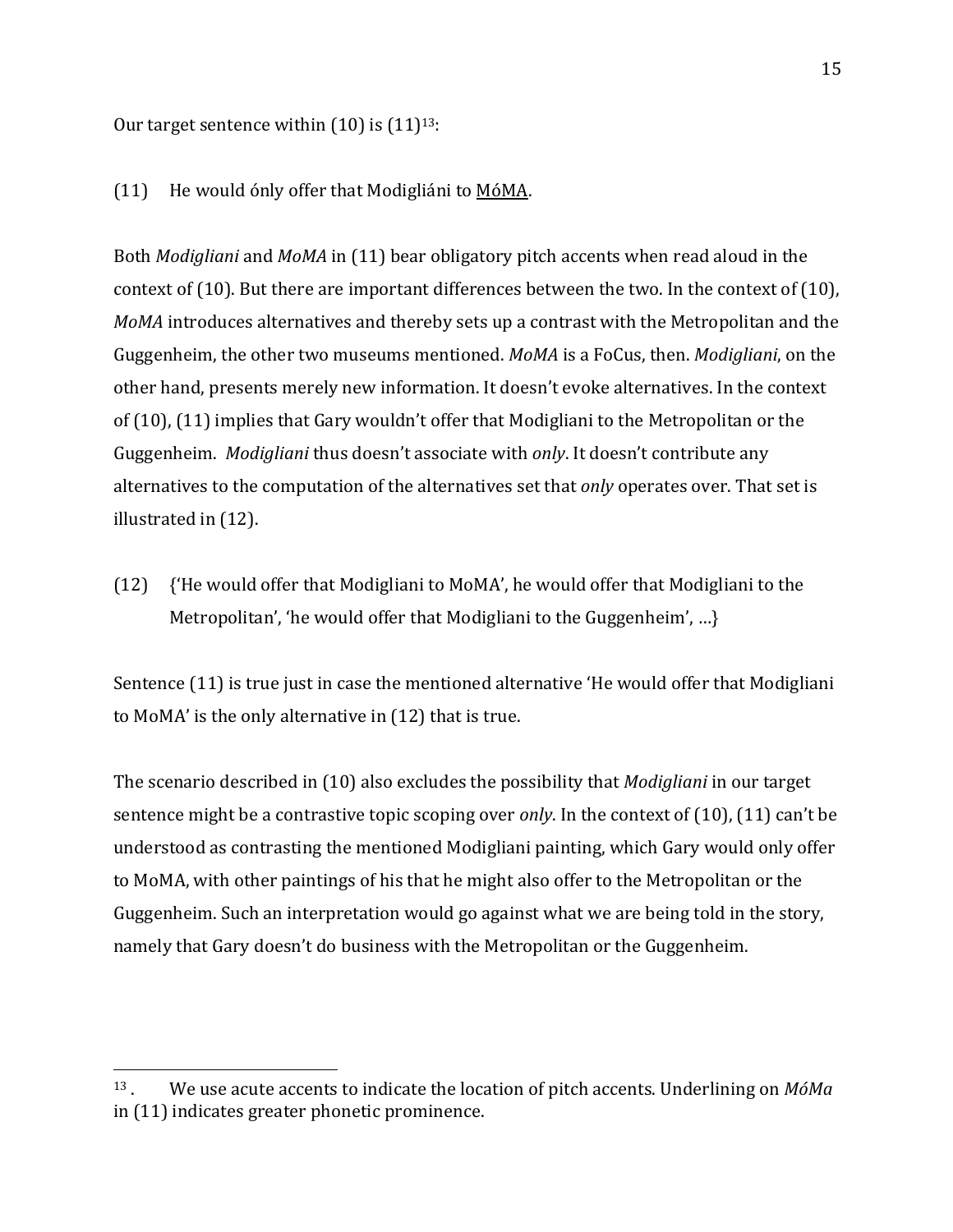Katz & Selkirk's examples show that the grammar of standard American English distinguishes constituents that are FoCused from those that are merely new. The difference can be detected in interactions with FoCus-sensitive operators like *only*. Katz & Selkirk's paper isn't primarily about the semantic effects of alternatives focus (FoCus) vs. information focus, though. Katz & Selkirk  $(2011)$  is foremost a phonetic study. They show that there is a systematic phonetic difference between FoCused and merely new material which, crucially, is independent of syntactic position. We'll come back to this aspect of their study in section 6.

Within current [F]-marking-only approaches, both *Modigliani* and *MoMA* in our target sentence  $(11)$  (as part of  $(10)$ ) would have to be [F]-marked, since both have a pitch accent. But then we would have no syntactic representation from which to compute the right alternatives set for *only* on the one hand, and the right phonetic realization for *Modigliani* and  $M_0MA$  on the other.<sup>14</sup>

English *it-cleft* constructions create a similar dilemma for [F]-marking-only approaches. *It*clefts consist of a clefted constituent followed by the cleft clause (the subordinate clause), as in your reply in  $(13)$ :

(13) Me: Jane's lost her keys and is really upset. You: It was her phone that Jane lost.

 

In *it-cleft* sentences the clefted constituent is a FoCus. In (13), Jane's phone is contrasted with her keys. In  $(13)$ , it so happens that the material in the cleft clause is Given and lacks pitch accent(s). But as Prince (1978) observed, and Hedberg (1990, 2010, 2013) discussed,

 $14.$  Rooth (2015) has more examples of this kind. He proposes an analysis that has syntactic features exclusively dedicated to the projection of alternatives, in addition to [F]marking of terminal elements. Rooth's projection features do not have credentials as *bong fide* morphosyntactic features, hence won't help with the agenda we are pursuing in this paper.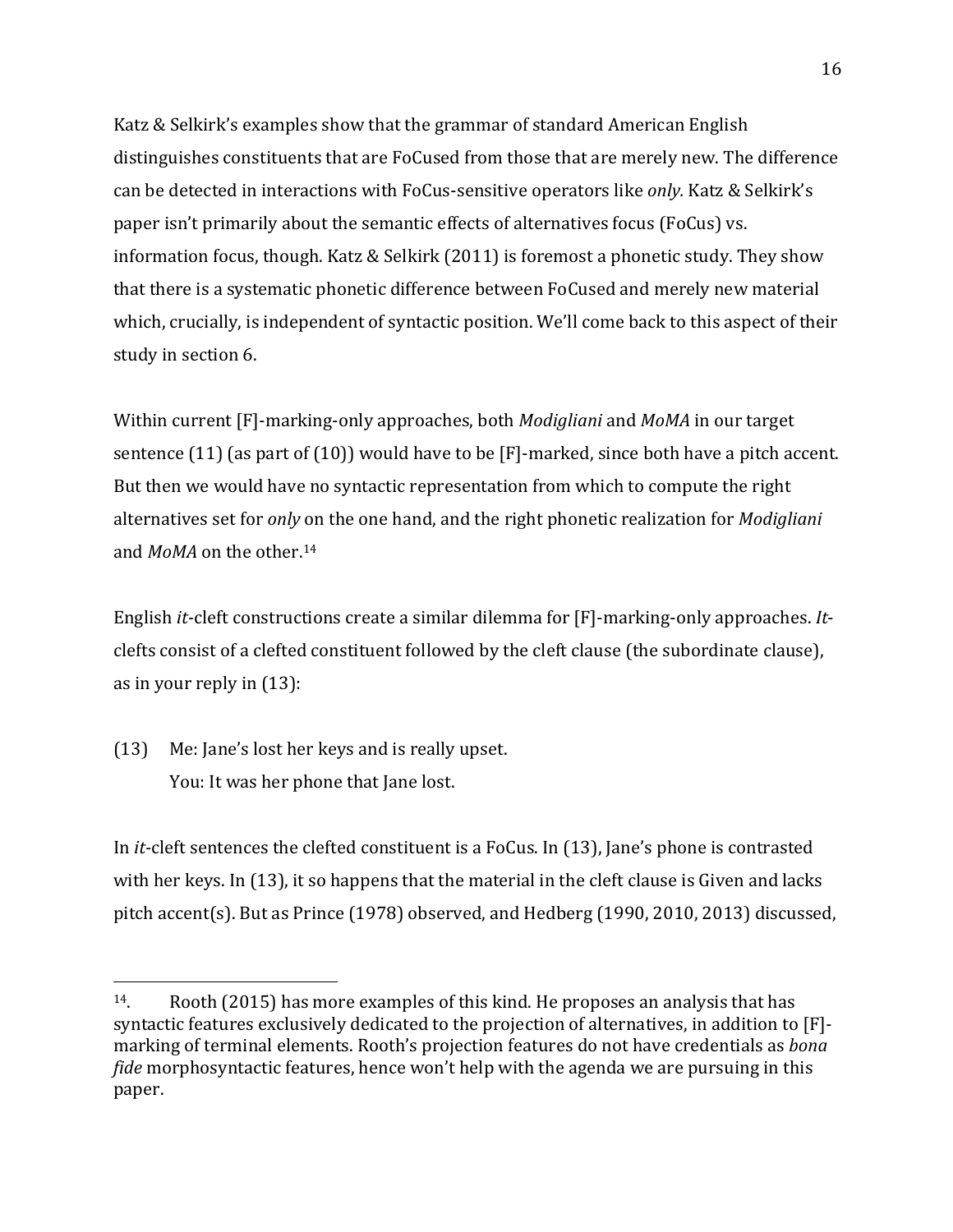the material in the cleft clause may also be new, hence accented.  $(14)$  is one of the examples quoted by Prince (her example  $41(b)$ ).<sup>15</sup>

 $(14)$  The leaders of the militant homophile movement in America generally have been young people. It was they who fought back during a violent police raid on a Greenwich Village bar in 1969, an incident from which many gays date the birth of the modern crusade for homosexual rights.

Our target sentence within  $(14)$  is  $15(a)$ , and the cleft clause is  $15(b)$ .

- (15) a. It was théy who fought báck during a víolent políce raid on a Gréenwich Village bár in '1969.
	- b. … who fought báck during a víolent políce raid on a Gréenwich Village bár in  $1969.$

The pronoun *they in* 15(a) is a FoCus. It singles out young people among other groups of people who could have fought back during that raid on a Greenwich Village bar. What's being said about young people in 15(b) is all new information, and that's reflected in the distribution of pitch accents. To compute the inference that no other relevant group (apart from the young people) fought back during that violent police raid on a Greenwich Village bar in 1969, we want to generate an alternatives set like that in  $(16)$ :

 $(16)$  {The young people fought back during a violent police raid on a Greenwich Village bar in 1969, the older people fought back during a violent police raid on a Greenwich Village bar in 1969, ...}

But how are we going to generate this set if everything in the cleft clause  $15(b)$  is new information, hence would have to be [F]-marked to account for the distribution of pitch accents? The dilemma for an [F]-marking-only approach is that the mechanism computing

<sup>&</sup>lt;sup>15</sup>. The example is originally from the Pennsylvania Gazette, February 1977, p. 16.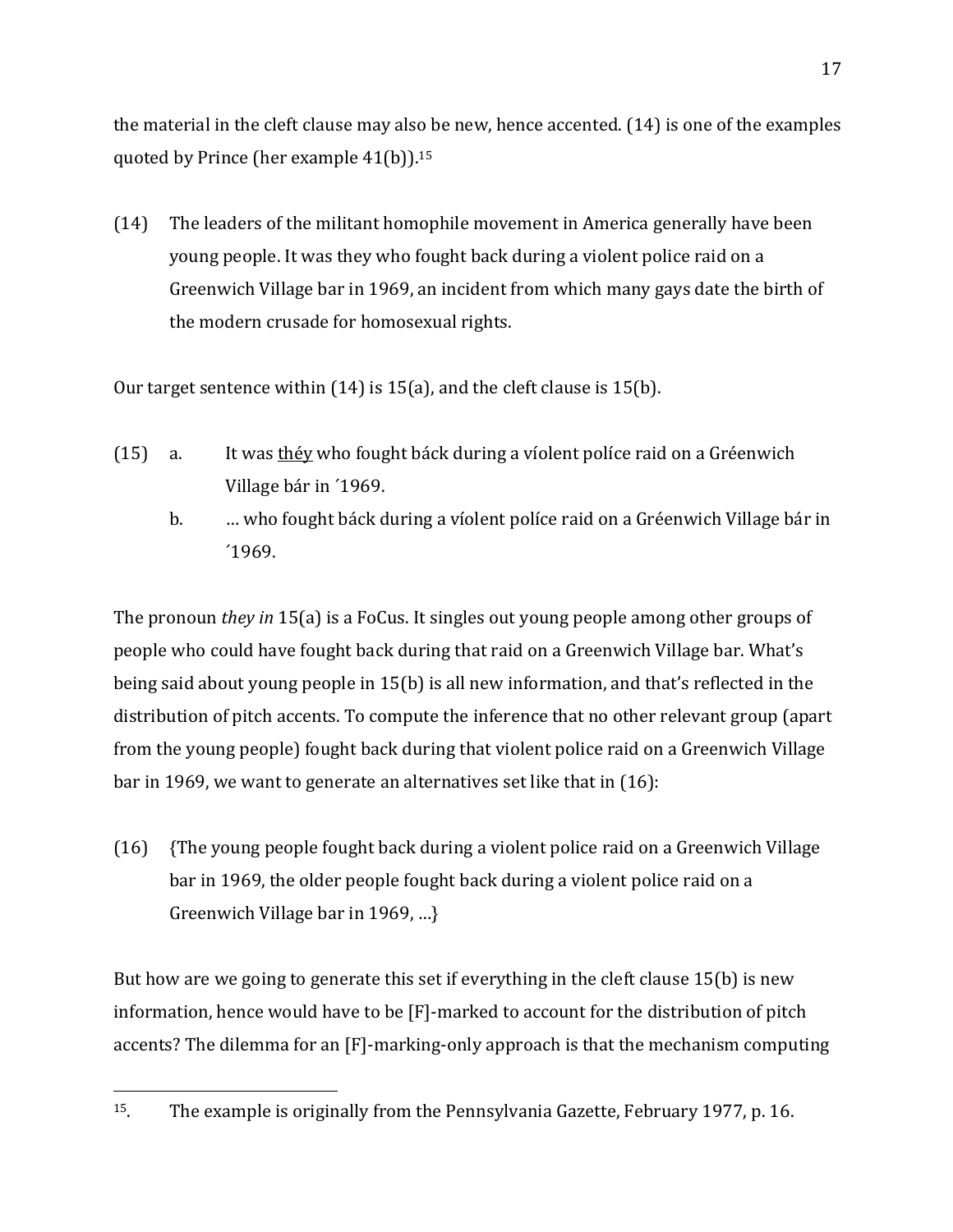the set of FoCus alternatives wouldn't want to have any  $[F]$ -marks in the cleft clause, while the mechanism computing the prosody would need them. On an [F]-marking-only approach we would again have no syntactic representation from which to compute the right alternatives set on the one hand, and the right phonetic realization on the other.

Our last example in this section illustrates an alternation in answers to wh-questions that has been reported for several languages, including Italian (Kiss 1998, Belletti 2001), Spanish (Zubizarreta 1998), Finnish (Molnár 2001), Gungbe (Aboh 2007a, 2007b), and Kwa languages more generally (Ameka 2010). For illustration, we will look at an Italian example. In Italian, a simple *wh*-question like  $17(a)$  can be answered as in  $17(b)$  or  $17(c)$ .

- $(17)$  a. Chi ha scritto questo articolo? Who has written this article Who wrote this article?
	- b. L'ha scritto Gennaro. It has written Gennaro Gennaro wrote it.
	- c. Gennaro l'ha scritto. Gennaro it has written. Gennaro wrote it.

As discussed by Kiss and Belletti, a question like  $17(a)$  can be answered with a postverbal subject, as in 17(b), or a preverbal subject, as in 17(c), with a subtle difference in meaning. As an answer to 17(a), 17(c) necessarily expresses a contrast. *Gennaro* must be a FoCus, it can't be merely new. FoCus on *Gennaro* evokes other possible authors for this article who are being ruled out. In 17(b), *Gennaro* could be a FoCus, but doesn't have to be. It could also be merely new.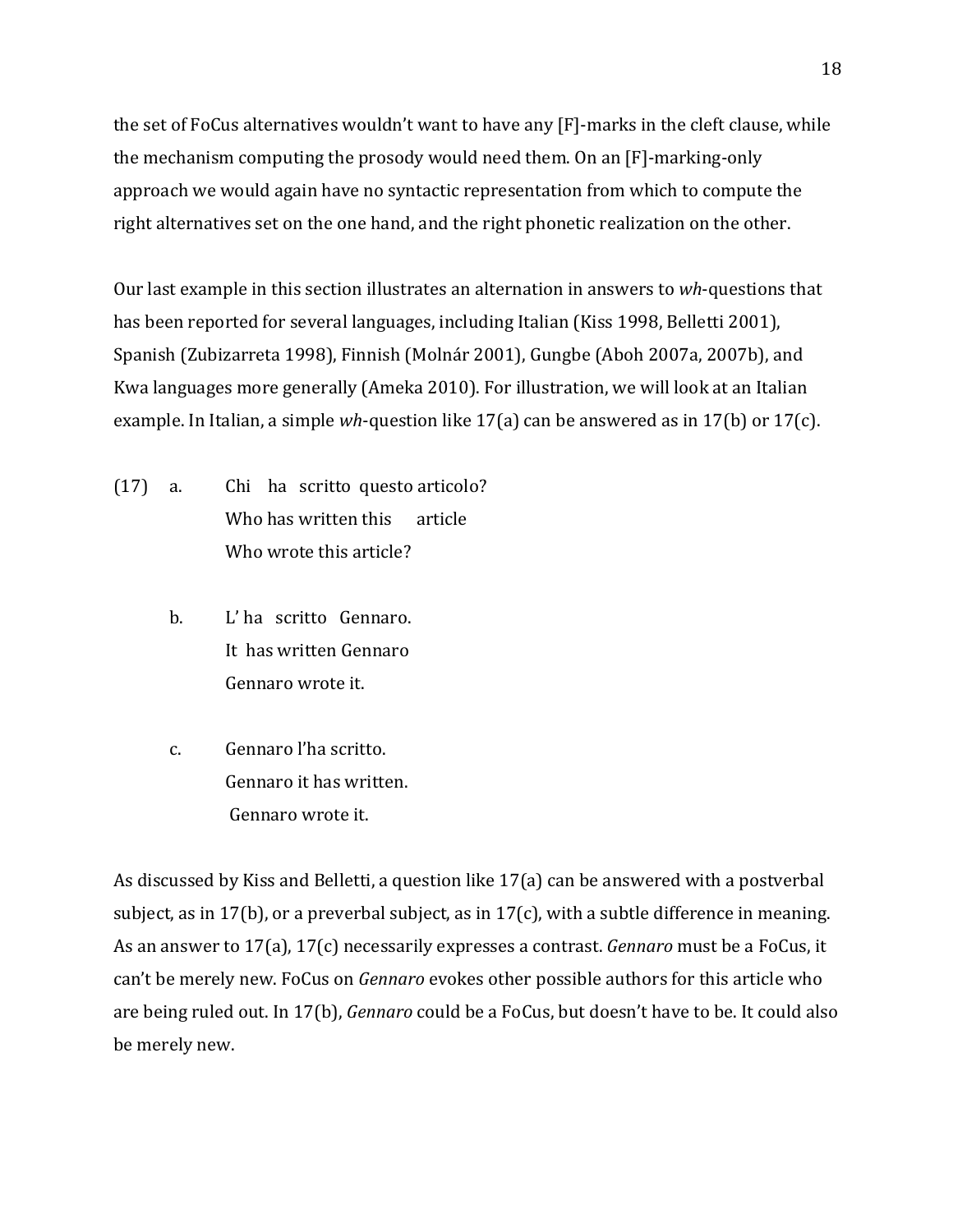To bring out intuitions about preverbal vs. postverbal subjects in Italian more clearly, consider 18(a) and (b) below, still understood as answers to the question in 17(a).<sup>16</sup> We made the answers longer, making it harder (not impossible) to accommodate a contrastive interpretation for the subject *Gennaro*. As a result, there is pressure for *Gennaro* to appear postverbally. 18(b) is judged infelicitous as an answer to  $17(a)$ .<sup>17</sup>

(18) a. Credo che l'abbia scritto Gennaro quando era think.1SG that it have.SUBI.3SG written Gennaro when be.IMPF.3SG

> in Graduate School. in Graduate School.

I think Gennaro wrote it when he was in Graduate School.

b. # Credo che Gennaro l'abbia scritto quando era think.1SG that Gennaro it have.SUBJ.3SG written when be.IMPF.3SG

in Graduate School. in Graduate School.

I think Gennaro wrote it when he was in Graduate School.

Kiss and Belletti argue, following Rizzi (1997), that the preverbal subjects in sentences like  $17(c)$  and  $18(b)$  occupy a left-peripheral position reached via movement. The postverbal position of the subject is either its original position (Kiss) or a low position in the verb's functional projection (Belletti). Either way, we can conclude that the syntax of Italian makes a distinction between constituents that are FoCused and those that are merely new.

<sup>&</sup>lt;sup>16</sup>. Glosses: *SG* for singular, *SUBI* for subjunctive, *IMPF* for imperfective, 1 for 1<sup>st</sup> person, 3 for 3<sup>rd</sup> person.

 $17$ . The Italian examples were provided by Ilaria Frana.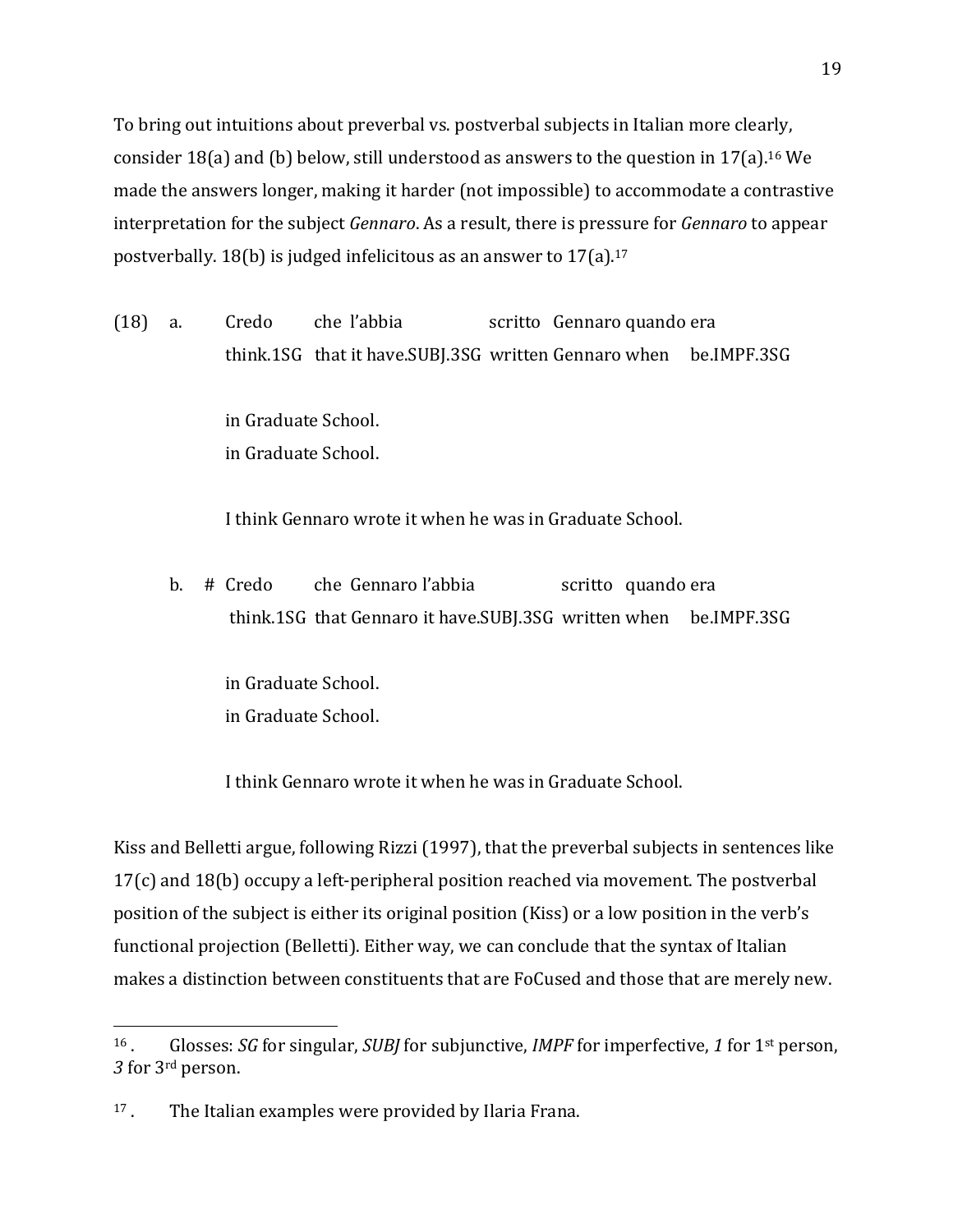The Italian facts are another challenge for  $[F]$ -marking-only accounts. The syntactic engine for Italian needs to know that it can't move merely new constituents into the left periphery of a sentence. But if there is nothing in the syntactic representation that would distinguish FoCused phrases from those that are merely new, it's hard to see how it could accomplish that task.

We conclude that an  $[F]$ -feature-only account isn't able to connect meaning, syntax, and phonological realization in the right way. We need to make finer distinctions. If we want to hold on to Aboh's Conjecture, we should consider the possibility that languages might use two morphosyntactic features, rather than just one, to produce the semantic, pragmatic, syntactic, and prosodic effects that FoCus, Givenness, and newness are responsible for in individual languages.

## **5. Blind to newness**

 

The last section concluded that, assuming Aboh's Conjecture, we seem to need two morphosyntactic features to express discourse requirements connected to Givenness and Focus. Which two? We can't seem to do without FoCus. We need a FoCus feature to compute alternatives sets for operators like *only* or cleft constructions, we need it to drive movement into the left periphery in Italian, and we need it to compute the right prosody in the Katz & Selkirk cases, for example. The choice point, then, is whether to have a morphosyntactic feature that marks material that is Given  $([G]$ -accounts) or, alternatively, a morphosyntactic feature that marks material that is merely new ([N]-accounts). If newness is marked, Givenness would be unmarked and vice versa.<sup>18</sup>

 $18$ . Modern two-feature proposals are Féry & Samek-Lodovici (2006), Selkirk (2007, 2008), and Beaver & Velleman (2011). All three proposals mark focus, with possibly slightly different assumptions about what falls under this notion. Beaver & Velleman use [N]-marking for constituents that are new ('unpredictable'). Féry & Samek-Lodovici (2006) and Selkirk (2007, 2008), on the other hand, represent givenness, rather than newness.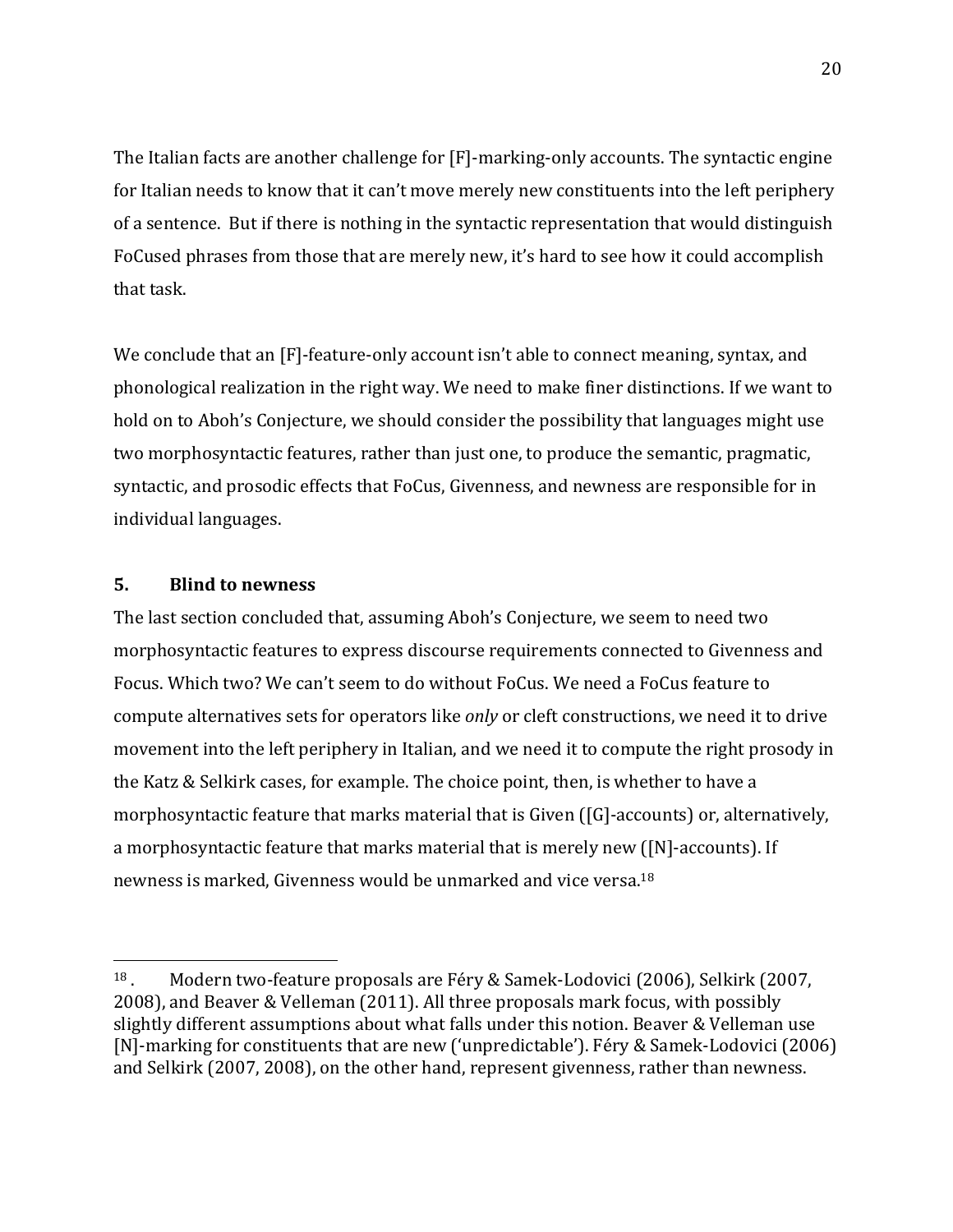$[G]$ -accounts and  $[N]$ -accounts posit strikingly different representations for out-of-the-blue utterances, where everything is new information. In those cases, [N]-accounts produce representations that look minimally as in  $19(a)$ , whereas [G]-accounts would posit unmarked representations, as in  $19(b)$ .

| (a) | Sarah <sub>N</sub> mailed <sub>N</sub> the caramels <sub>N</sub> . | $[N]$ -accounts |
|-----|--------------------------------------------------------------------|-----------------|
|-----|--------------------------------------------------------------------|-----------------|

(b) Sarah mailed the caramels. [G]-accounts

 $[N]$ -marking every content word in  $(19)$  is necessary since newness of a constituent in no way implies that any of its proper parts are new as well. Representations with merely broad [N]-marking like (20) for out-of-the-blue utterances would thus be inadequate.

(20) [Sarah mailed the caramels]<sub>N</sub>.

There is an asymmetry between Givenness and newness, then: Givenness of a constituent does imply Givenness of all of its parts. Broad [G]-marking for the Given part of your answer in  $(21)$  is thus entirely justified.

(21) Me: Sarah mailed the caramels. You: I can't believe that [Sarah mailed the caramels] $<sub>G</sub>$ .</sub>

We conclude that if feature economy is a consideration,  $[G]$ -accounts have a slight advantage. 

More importantly, the difference between  $19(a)$  and (b) has consequences for the Syntax-Phonology interface. On an [N]-account, the prosody of  $(19)$  would have to be read off the representation 19(a), with all those [N]-marks. On a [G]-account, on the other hand, the right prosody for  $(19)$  would have to be determined on the basis of  $19(b)$ , which does not contain any features related to FoCus, Givenness, or newness. This means that if 19(b) is the right representation, there has to be a default prosody for English out-of-the-blue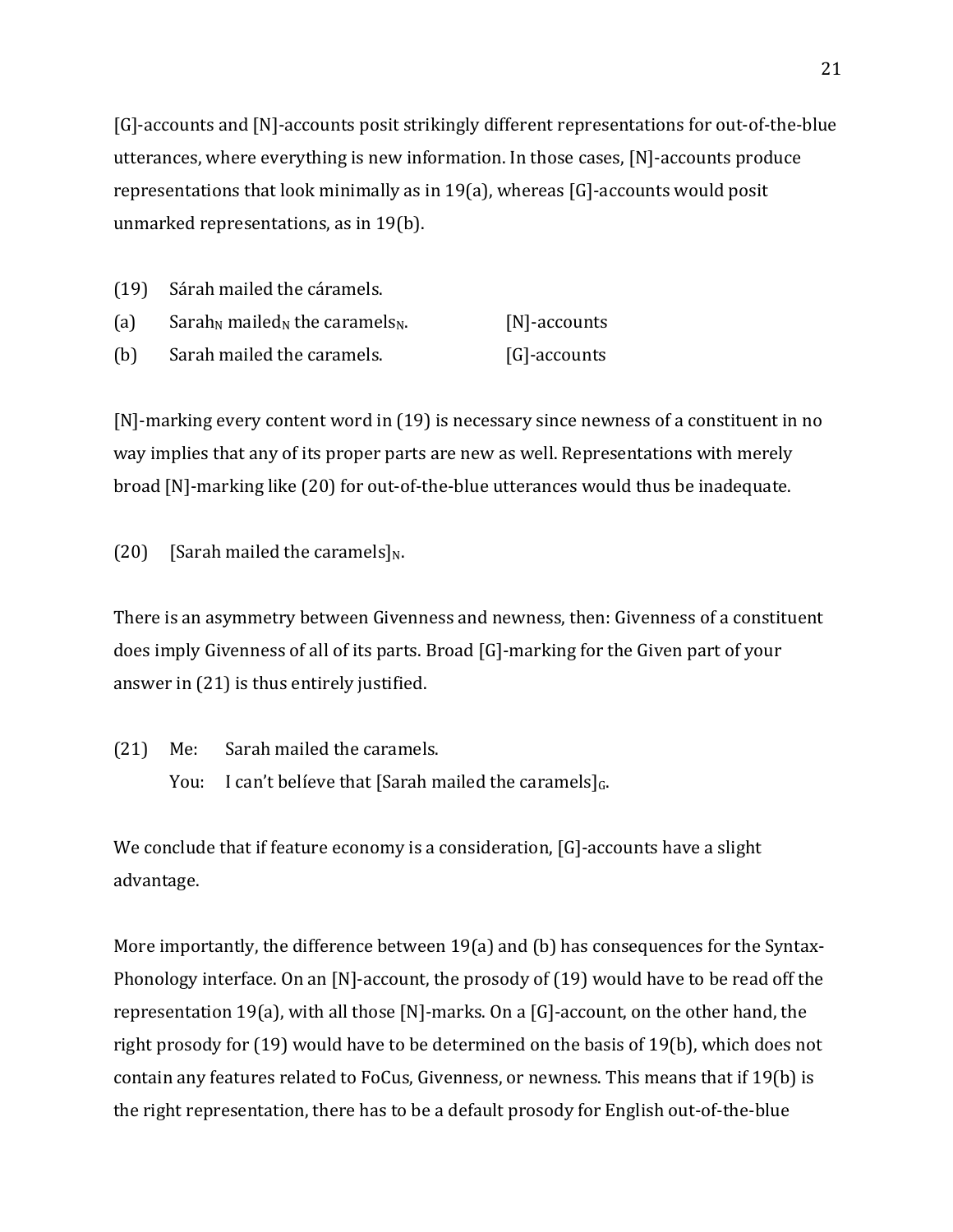utterances whose principles are independent of any impact of Information Structure. To defend a  $[G]$ -account, then, we would need to show what that default prosody is and how it could be derived within an otherwise plausible general theory of prosody. Suppose such a demonstration succeeded. We would then be in a strong position to rule out 19(a) on conceptual grounds: All N-marking in  $19(a)$  would be completely superfluous as far as prosody is concerned.

Accounts presupposing the existence of a default prosody for English that is independent of Information Structure have been proposed since the earliest studies of prosody within Generative Grammar (Chomsky & Halle 1968, Bresnan 1971, Chomsky 1971). While the issue hasn't been uncontroversial, the pendulum is swinging towards default prosody in recent textbooks (Büring 2016) and handbook articles (Truckenbrodt 2016, Zubizarreta 2016). We will address this topic in the next section, where we will follow-up on Féry & Samek-Lodovici (2006) and Selkirk (2007, 2008) in working out a particular version of a  $[G]$ -account. On a  $[G]$ -account, the prosody of a sentence is computed off syntactic structures that may include morphosyntactic features for Givenness ([G]marking) and FoCus ([FoC]-marking], but do not indicate newness. The grammar is blind to newness. The apparent prosodic reflexes of newness in Standard American and British English are reflexes of a default prosody whose basic principles do not depend in any way on Information Structure. 

## **6.** The Phonological Interpretation of [FoC] and [G]

The fate of  $[FOC]$  and  $[G]$  is to be spelled out by the Phonology in some way, be it prosodically, segmentally, or tonally. Morphosyntactic features - whether it's features for FoCus or Givenness, or inflectional features like those for plurality or past tense - are phonologically interpreted via language-particular spellout constraints specifying the phonological expression of these features. The phonological exponence properties called for by such spellout constraints form part of the underlying phonological representation of a sentence, which is the input to the phonological component *per se*. The surface phonological representation derived from the underlying representation may show phonological constraint-driven modifications. This general architecture is the same,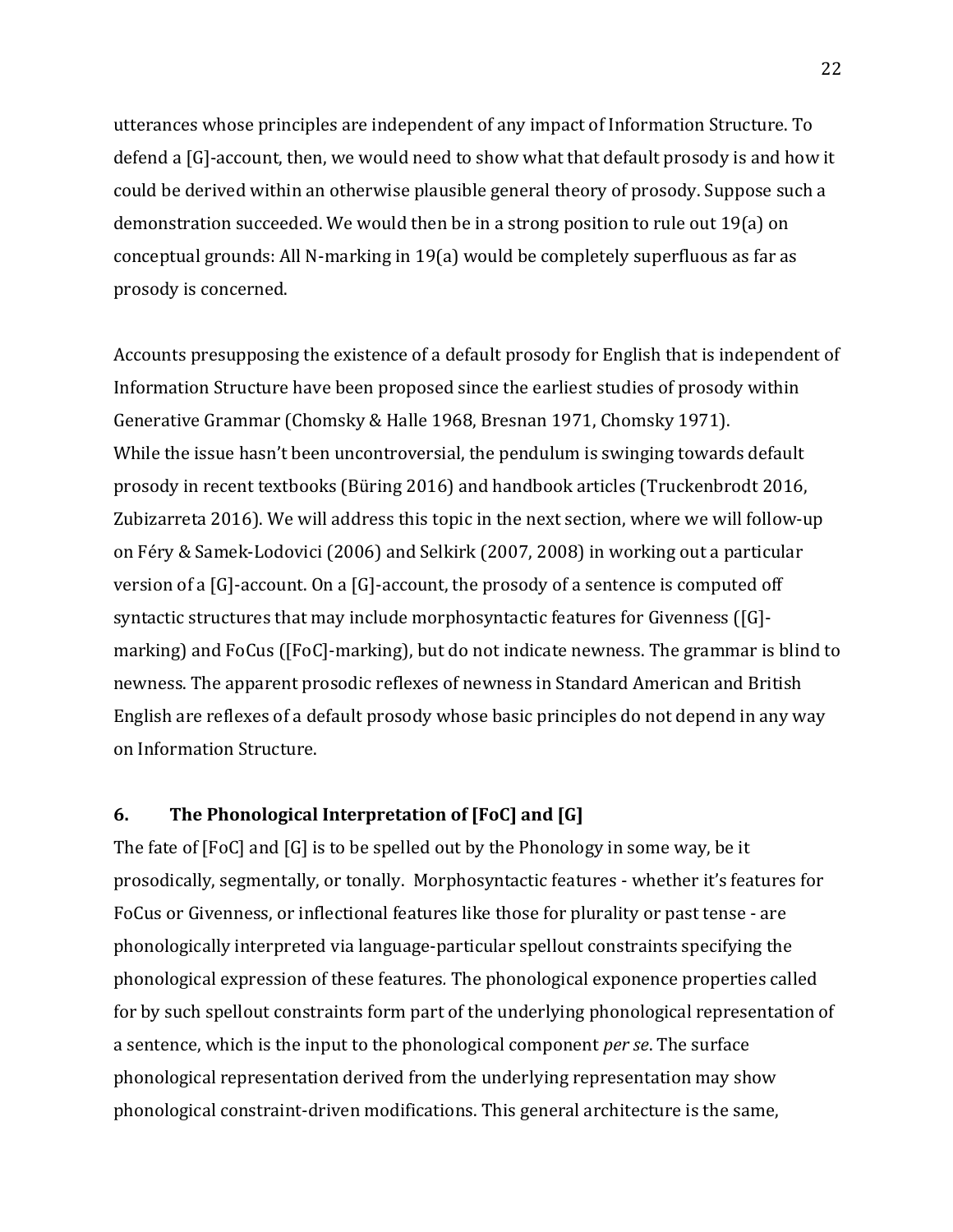whether we are dealing with prosodic spellout of  $[FOC]$  and  $[G]$  in English, or with segmental spellout of related features in Gungbe, for example.

[FoC] and [G] in Standard English differ from features for plurality or tense in that they are spelled out not as segments, but in terms of prominence. The exponence of  $[G]$  is the absence of phrasal prominence. The exponence of [FoC] is highest possible prominence. Both of those features involve divergence from default prominence. At the point of contact with the phonology, then, they have to interact with an underlying representation that has information about default prominence. (22) below illustrates an architecture that makes those interactions possible. In the architecture assumed in  $(22)$ , the sole point of interface between syntax and phonology in the grammar is between an output syntactic representation and the underlying (input) phonological representation. This is a serialist theory of the syntax-phonology interface, then. The relation between syntax and the surface phonological form, which is submitted to phonetic interpretation, is mediated by an underlying phonological representation.

The sentence in 22(a) is meant to be all-new, lacking any  $[FeC]$ -marking and  $[G]$ -marking. Our task in what follows is twofold: first to explain exactly how underlying phonological representations like 22(b) come about and, second, to explain how surface phonological representations like  $22(c)$  are derived from  $22(b)$ . The first subtask involves all aspects of the syntax-phonology interface, including the spellout of our two morphosyntactic features and the properties of underlying phonological representation they interact with. For the second subtask we are assuming an optimality theoretic, constraint-based, account (Prince & Smolensky 2004 [1993], McCarthy & Prince 1999).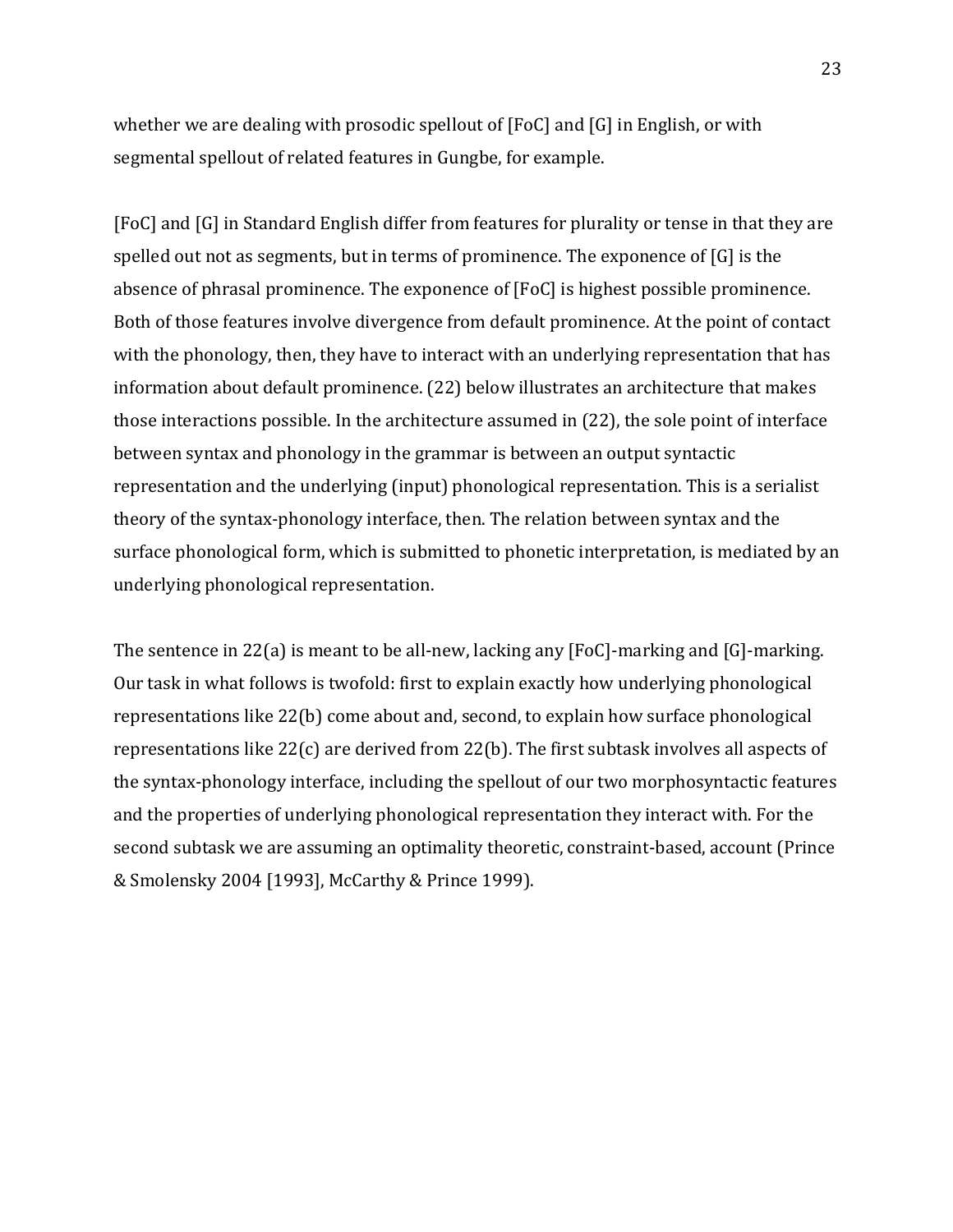

c. Surface phonological representation

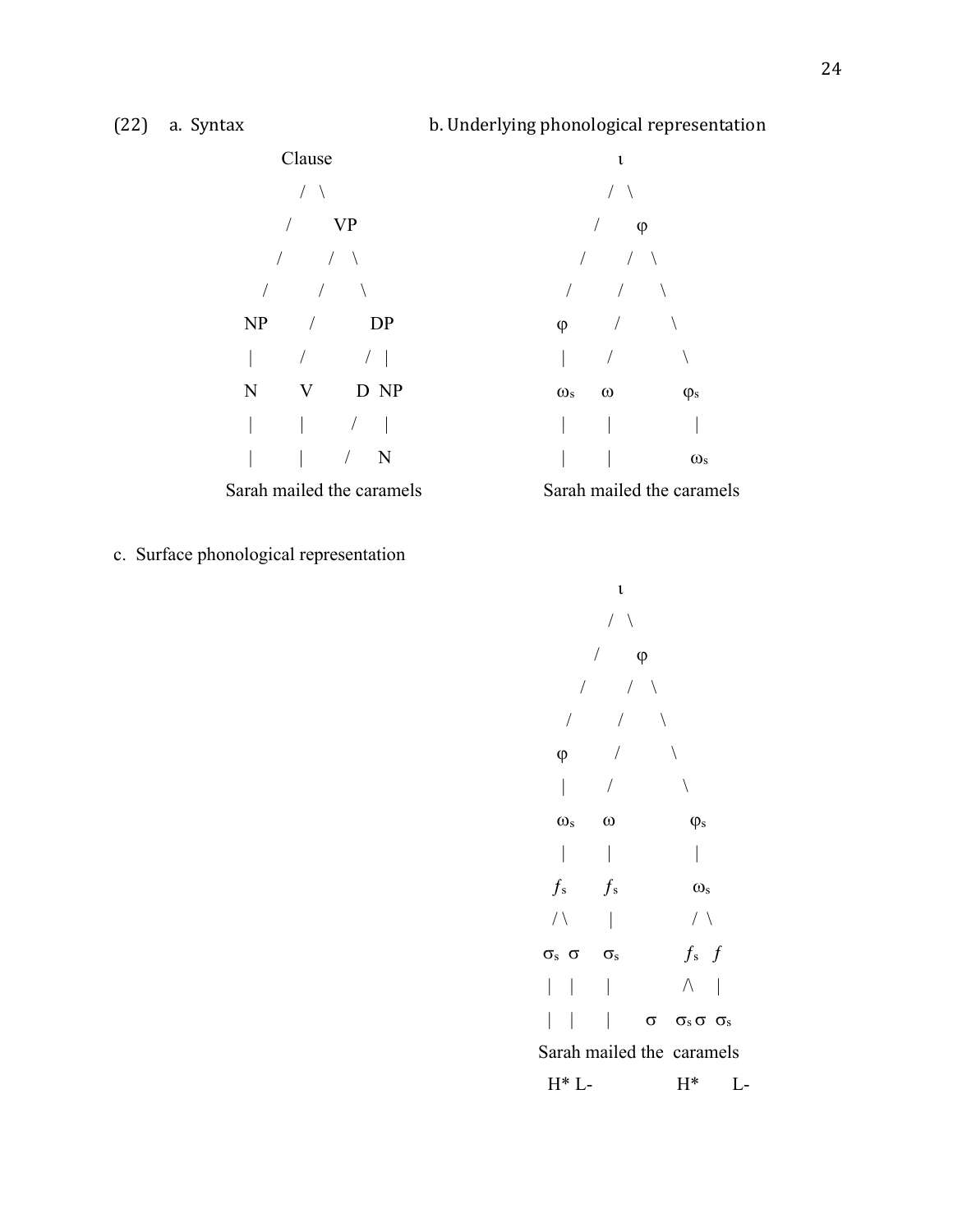In the syntactic representation  $22(a)$  the orthographic string stands for the abstract representation of the morphemes and morphosyntactic features of syntactic representation that are to be spelled out in the underlying phonological representation. The orthographically represented terminal strings in  $22(b)$  and  $(c)$  stand for the phonological segments that give phonological expression to the terminal elements of  $22(a)$ . There are three key aspects of the prosody of surface phonological representations in English: prosodic constituency, prosodic prominence (stress), and tone. Prosodic constituents at levels  $\omega$  (prosodic word),  $\varphi$  (phonological phrase), and  $\iota$  (intonational phrase) have a place in the underlying representation in  $22(b)$ , where they reflect the word, phrase and clause structure of the syntactic representation in  $22(a)$ . The possibility of phonologically driven divergence, or non-isomorphism, between phonological and syntactic constituency shows that prosodic constituents are not syntactic in kind (Nespor & Vogel 1986, Selkirk 1986, 2011, Truckenbrodt 1999).

In Match Theory (Selkirk 2011), the phonological category types  $\omega$ ,  $\varphi$  and  $\iota$  are derived from the morphosyntactic category types word, phrase and clause, respectively. The constraints Match Word, Match Phrase and Match Clause (Bennett et al. 2017, Elfner 2015, Selkirk 2011, the papers in Selkirk & Lee 2015) call for prosodic constituents in phonological representation that correspond to the constituents of a syntactic structure like  $22(a)$ . Given the serial organization of the grammar assumed here, where syntax meets phonology only in the underlying (input) representation of the phonology<sup>19</sup>, it is in the underlying phonological representation that the constituent structure of the syntax is spelled out by the Match Constraints. Match Phrase is an example:

 $19.$  In Selkirk (2011) this organization of grammar was not assumed, and Match constraints were construed as holding at surface phonological representation.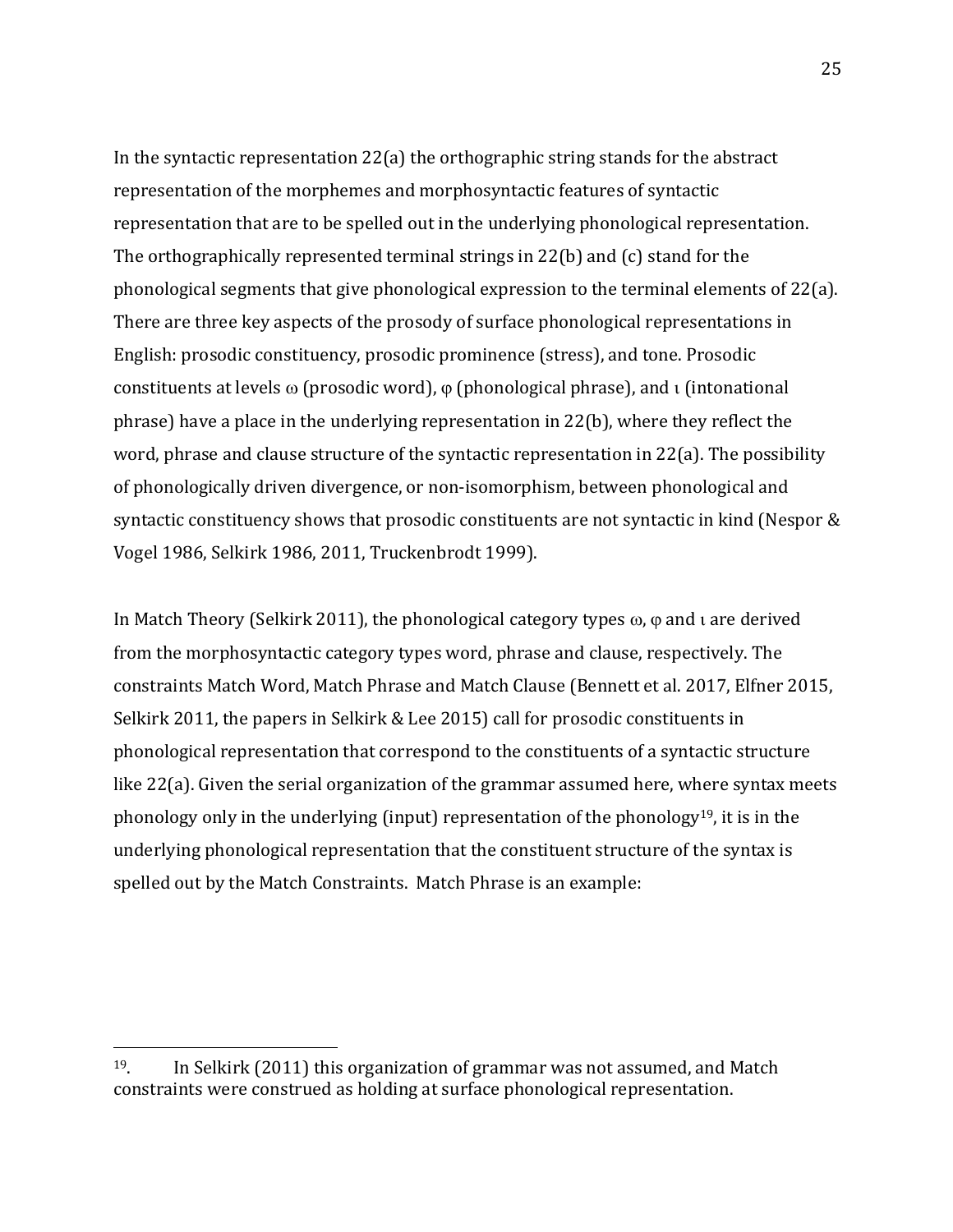### (23) **Match Phrase**

A phrase of syntactic structure corresponds to a phonological phrase in underlying phonological representation.

In English only phrases that are headed by a lexical item (noun, verb, adjective, and some prepositions) seem to count for Match Phrase. The position of functional category heads like *the* in prosodic structure is determined by phonological constraints.

Reviewing the distinctions between underlying and surface representation in 22(b) and (c), it happens (in this case) that the surface representation in  $22(c)$  has fully inherited the prosodic  $\omega$ ,  $\varphi$ , and  $\iota$  constituency of the underlying representation 22(b). The appearance of prosodic foot  $(f)$  and syllable  $(\sigma)$  structure within each  $\omega$  in 22(c), however, is driven by phonological markedness constraints on surface phonological representation that organize segments into syllables (Prince & Smolensky 2004 [1993], Zec 2007) and syllables into feet (Hayes 1995, Kager 2007).

In  $22(b)$  and (c), stress is represented with an s-subscript on prosodic constituents. The smarking notation is a convenient alternative to the grid marks of a constituent-bracketed metrical grid (Hayes 1995, and others). The distribution of stress (prominence) in the sentence is phonologically predictable in all-new sentences. We would thus expect it to only be present in surface phonological representation, were it not for the fact that  $[G]$  and [FoC], by their very nature, have to interact with default prominence. That could only happen in underlying representation, given the serial architecture we are assuming.

In general, each constituent of prosodic structure (with the possible exception of intonational phrase, to be discussed below) has a unique prominent daughter constituent. For phonological phrases, this is captured by the constraint Phrasal Prominence, which, in English, is a markedness constraint on any phonological representation, be it surface or underlying.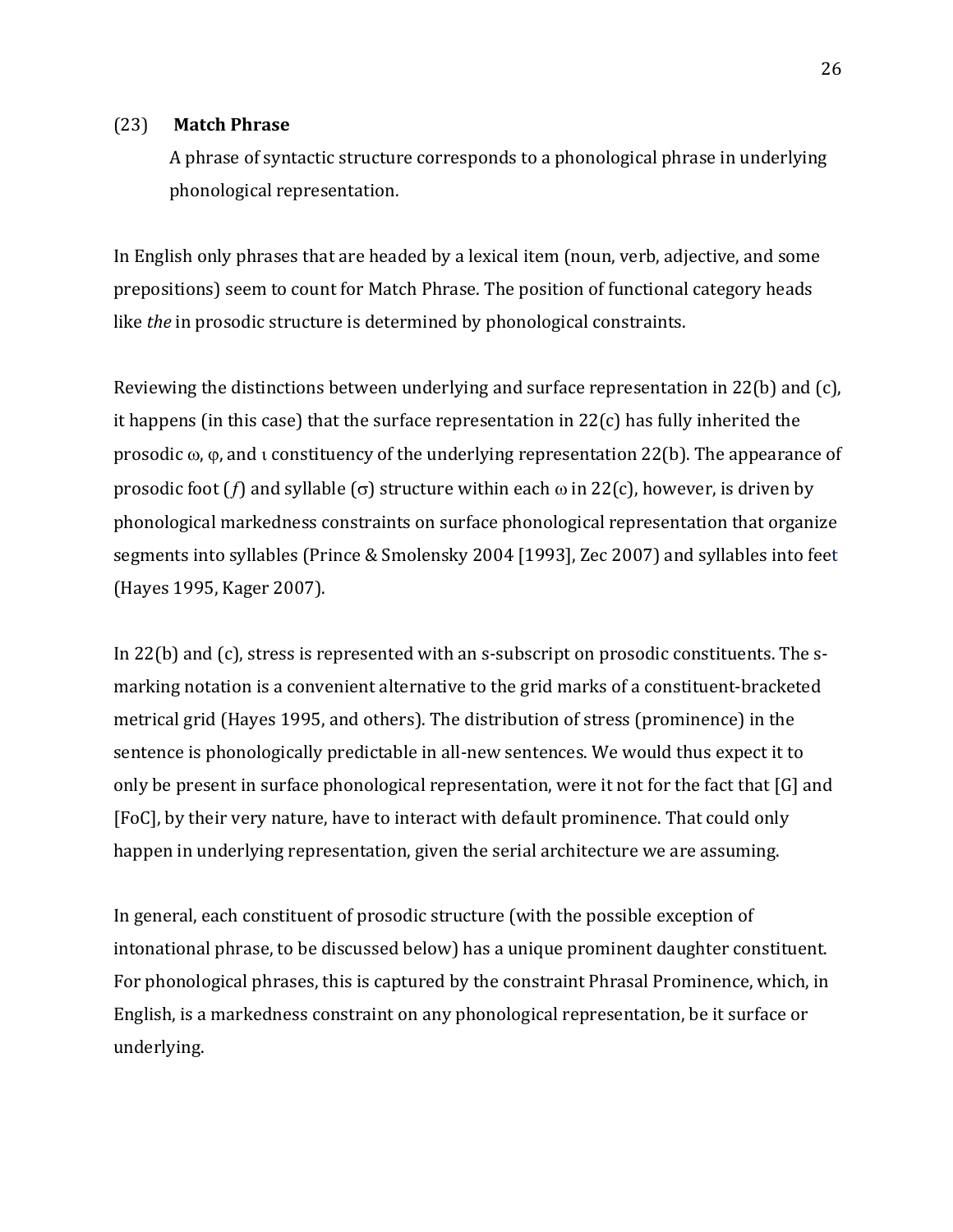### (24) **Phrasal Prominence**

Every  $\varphi$  has exactly one prominent daughter.

Phrasal Prominence belongs to a family of phonological markedness constraints that includes constraints for defining prominence within prosodic words and feet. In optimality theory, phonological markedness constraints are standardly construed as constraints on the 'ideal' nature of output/surface phonological representations. But since  $[G]$  and  $[FoC]$ interfere with default prosody, constraints like Phrasal Prominence in Standard English need to hold of underlying phonological representation, too.

In 22(b) and  $(c)$ , Phrasal Prominence is satisfied in all three  $\varphi$ s. The non-branching  $\varphi$ s corresponding to the subject and object noun phrases both contain a single s-marked daughter. Within the higher  $\varphi$  in the recursive  $\varphi$  structure corresponding to the VP the daughter  $\varphi$  is s-marked, rather than its  $\varphi$  sister. This is not yet accounted for. It suggests an additional markedness constraint privileging prominence on categories that are higher in the prosodic hierarchy.

## (25) **Unequal Sister Prominence**

 

If sisters in a prosodic representation are of unequal category, the lower-level one(s) in the prosodic hierarchy cannot be prominent  $(s$ -marked).

What about equal sisters, then? Here the situation is more complicated. Languages seem to differ. For example, within a prosodic word that contains a sequence of feet, the prominent foot may be the right-most or the left-most foot, depending on the language. Less is known about relative prominence of equal sisters at the phrasal level. It is often assumed that the right-most phrase would receive prominence in this case. In the all-new  $(26)$ , for example, the phrase corresponding to the indirect object would then be the prominent one.<sup>20</sup>

<sup>&</sup>lt;sup>20</sup>. We are assuming a small-clause analysis for *payment to the doctor* along the lines of Harley (1995, 2002). The head of the small clause is a functional element, hence the small clause does not correspond to a  $\varphi$ . As a consequence, the prosodic counterparts of the two objects are sisters and are both daughters of the  $\varphi$  corresponding to the VP.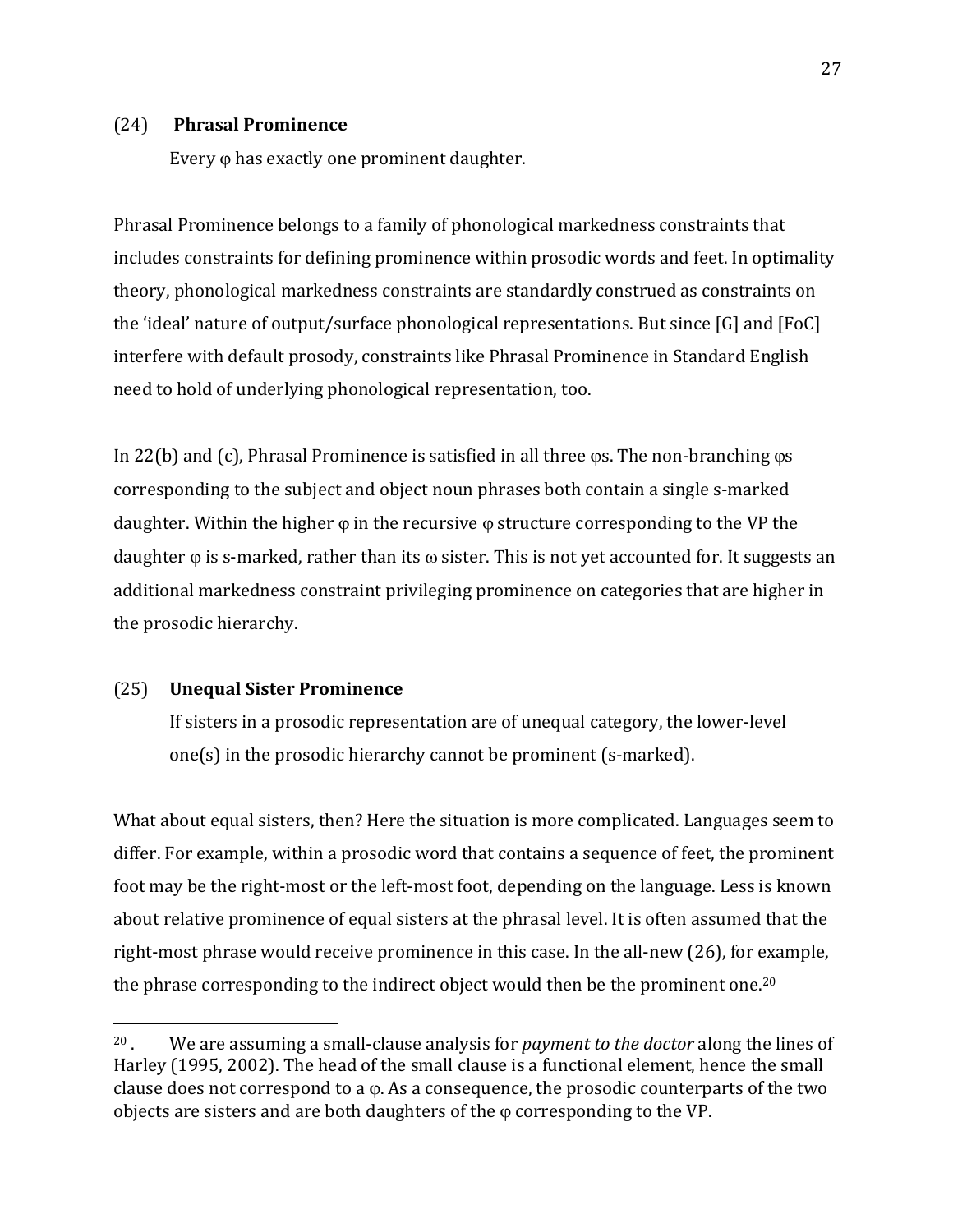

We should mention, however, that the experimental evidence from Katz & Selkirk (2011) does not necessarily support the prominence asymmetry represented in (26). We therefore won't commit ourselves to a markedness constraint about prominence of equal sisters in phrases without further investigation.

Stress prominence is known to account for the distribution of stress-sensitive phonological properties in English. Predictable vowel reduction, for example, takes place in Standard American English in syllables that are unstressed, that is, not s-marked (see e.g. Chomsky  $&$ Halle 1968). In the word *cáramèls* in 22(c) the prominent (leftmost) syllable-daughter of the first foot has the unreduced vowel quality of its underlying representation, as does the vowel of the prominent sole daughter of the second foot, but in the non-s-marked syllable of the first foot the reduced vowel  $[\partial]$  appears.

While prominence and prosodic constituency are not completely predictable from phonological principles alone, the default tones  $H^*$  and  $L$ - are. This is why they only appear in surface phonological representation in  $(22)$  and  $(26)$ . These tones have no meaning that would warrant them a place in syntactic representation or in underlying phonological representation. The obligatory  $H^*$  pitch accents appearing in all-new sentences are a predictable reflex of the  $\varphi$ -level prominence status  $(\omega_s)$  of the word bearing the accent. (Selkirk 1995, Ladd 1996, Truckenbrodt 2006). This phonological analysis of the distribution of the obligatory H<sup>\*</sup> pitch accent explains why the verb *mailed* lacks obligatory pitch accent in (22), while the subject *Sarah* and the object *caramels* must bear a H<sup>\*</sup>. As for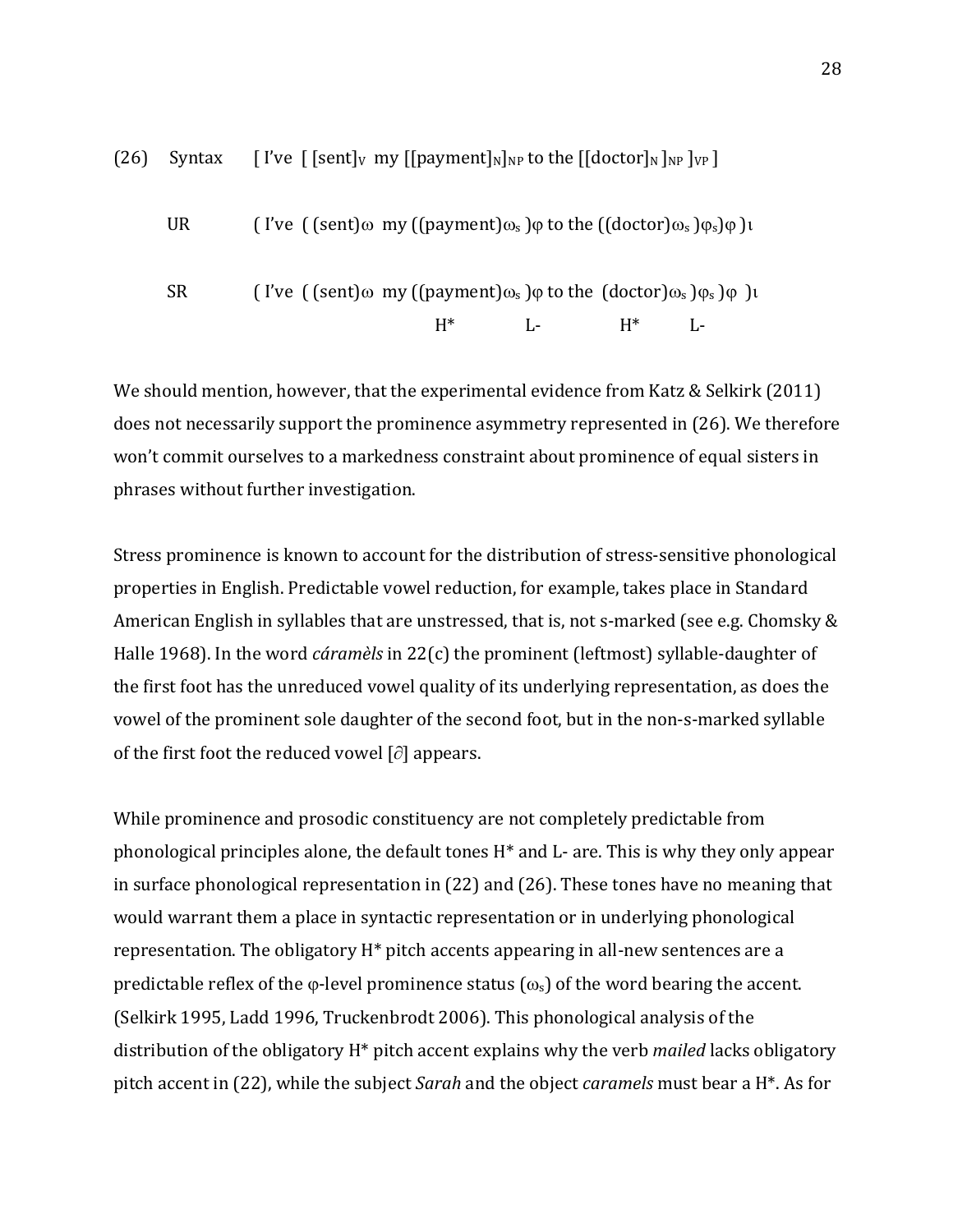the L- edge tones, which coincide with the righthand edge of a  $\varphi$  in 22(c), they are also likely a predictable, non-morphemic property of the prosody (Ladd 1996). We are mostly leaving out morphemic tones in our representations, like the sentence final  $H\%$  or  $L\%$  or morphemic pitch accents like  $L^*$ +H, for example (Pierrehumbert & Hirschberg 1990).

In sum, the default distribution of tones in surface phonological representation in English comes with phrase-level prosodic constituency and prominence within those phrases. General phonological markedness constraints on the relation between tone and prosodic prominence or prosodic constituent edges will ensure their presence in surface phonological representation (Yip 2002, 2007).<sup>21</sup>

We have now addressed the three aspects of sentence prosody found in all-new, unmarked, sentences. The prosodic properties of those sentences are jointly determined by general principles of spellout and general constraints on phonological representations. There is thus no role for a putative  $[N]$ -feature.

We next turn to examining the effects of Givenness and FoCus on sentence prosody. Let's look first at the phonology of  $[G]$ -marking. What is the phonological expression of morphosyntactic [G]-marking in Standard English? Since underlying phonological representation is the sole permitted contact point between syntax and phonology in the serialist version of this interface we are assuming, we propose the spellout constraint No- $[G]$ -Prominence as formulated in  $(27)$ :

# (27) **No-[G]-Prominence**

 

In underlying phonological representation, the counterpart of a  $[G]$ -marked constituent may neither be, or include, a phrase-level prominence (an  $\omega_s$ ).<sup>22</sup>

<sup>&</sup>lt;sup>21</sup>. The attraction of H tone to stress is found at the foot level (Zec 1999), the prosodic word level (Hellmuth 2007), and the phonological phrase level (Kisseberth 1984, Gordon 2003). 

<sup>&</sup>lt;sup>22</sup>. Ladd's (1980) original proposal was that a discourse-given constituent couldn't be the s-marked sister in an  $s/w$  labelled metrical tree.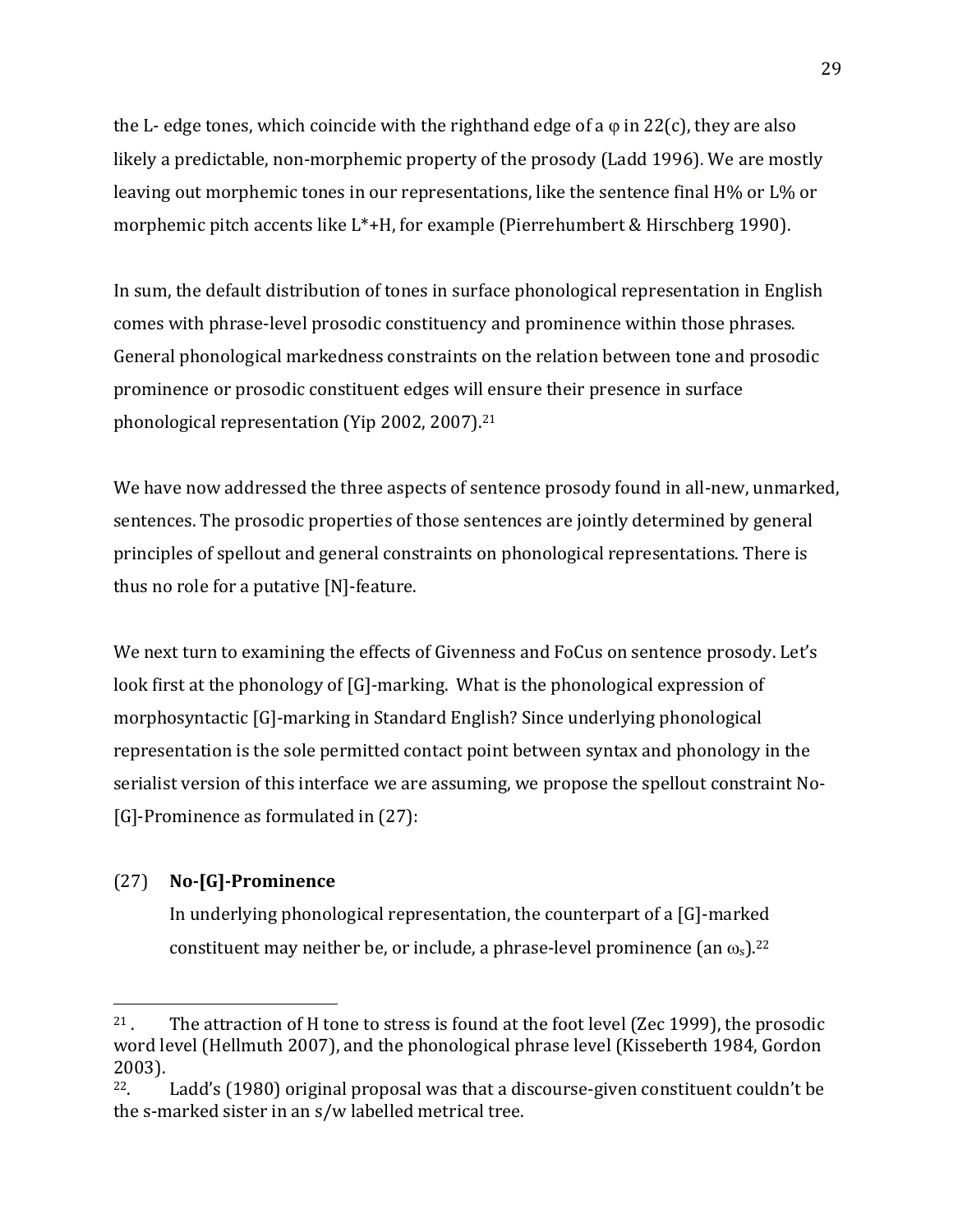$No-G$ ]-Prominence is a constraint of the syntax-phonology interface that calls for the absence of phrase-level prominence with Given constituents in Standard English. Obviously, no-[G]-Prominence conflicts with Phrasal Prominence. This conflict comes out in the UR of  $(28)$ .

(28) Me: Everything ok after your operation? You: Oh, yeah.

| Syntax | [I've $[$ [sent] <sub>V</sub> my $[[$ payment] <sub>N</sub> ] <sub>NP</sub> to the $[$ [doctor] <sub>N</sub> ] <sub>NP. G</sub> ] <sub>VP</sub> ] |
|--------|---------------------------------------------------------------------------------------------------------------------------------------------------|
| UR     | (I've ((sent) $\omega$ my ((payment) $\omega_s$ ) $\varphi_s$ to the ((doctor) $\omega$ ) $\varphi$ ) $\psi$ )                                    |
| SR.    | (I've ((sent) $\omega$ my ((payment) $\omega_s$ ) $\varphi_s$ to the ((doctor) $\omega$ ) $\varphi$ ) $\psi$ )                                    |

 $H^*$  L-

No-[G]-Prominence requires the absence, but Phrasal Prominence requires the presence, of phrase-level prominence  $(s$ -marking of  $\omega$ ) for *doctor* in the underlying representation of (28). Phrasal Prominence is thus violated. There is, however, another possible underlying representation for the [G]-marked phrase that would avoid violating Phrasal Prominence, but would violate Match Phrase instead. This possibility is illustrated in (29): *doctor* has now been 'dephrased' in the underlying representation and Phrasal Prominence is no longer applicable.

(29) Me: Everything ok after your operation? You: Oh, yeah.

 

Syntax  $\left[ \int \text{I've } \int \text{[sent]}_V \text{ my } \left[ \left[ \text{payment} \right]_N \right]_N$  to the  $\left[ \left[ \text{doctor} \right]_N \right]_N$   $\left[ \text{v}_0 \right]_N$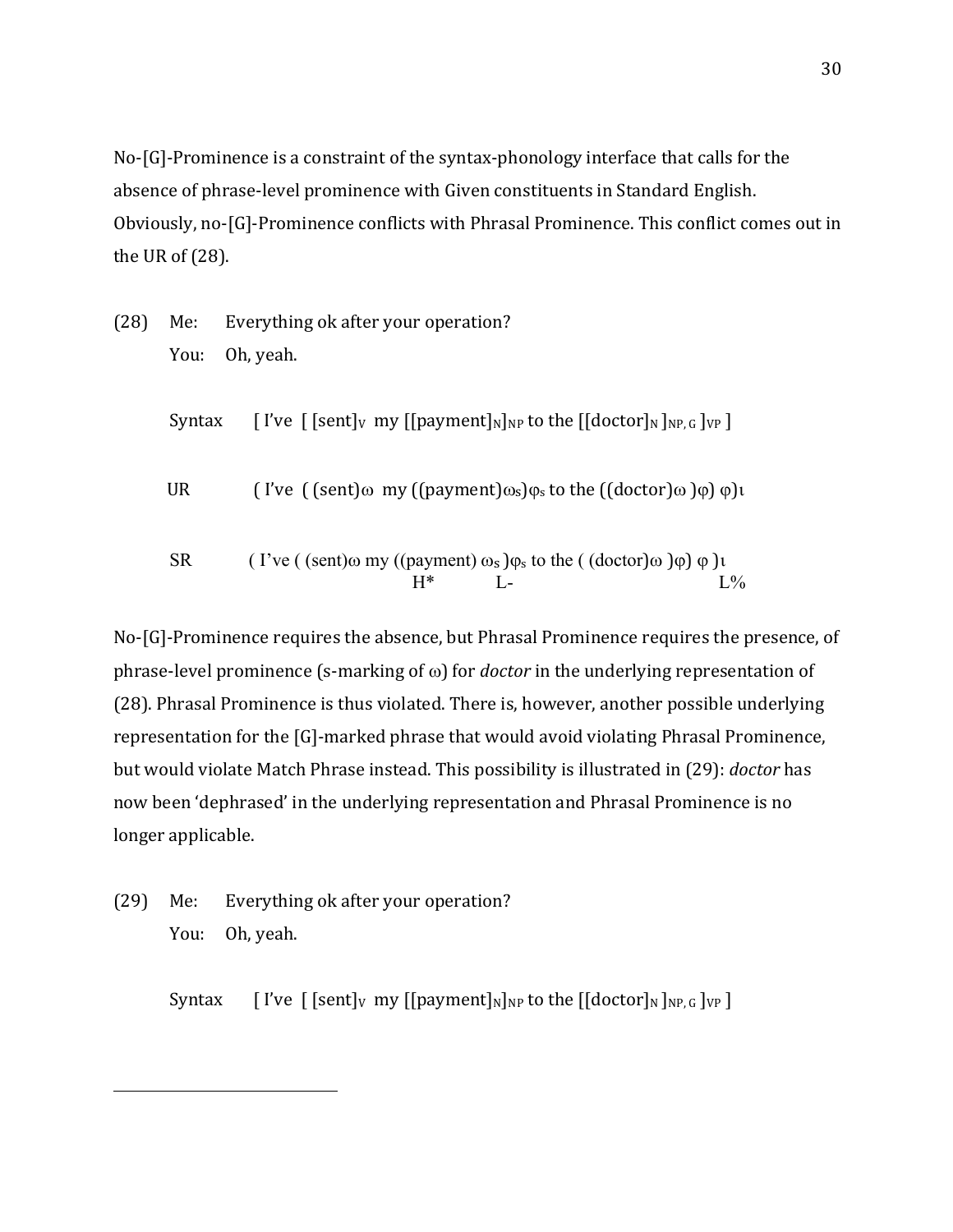UR 
$$
[I've (sent) \omega my ((payment) \omega_s) \varphi_s
$$
 to the (doctor)  $\omega$ )  $\varphi$  )

SR 
$$
(I've ((sent) \omega my ((payment) \omegas)\varphis to the (doctor) \omega )\varphi )t
$$

$$
H^* \qquad L \qquad L^2 \omega
$$

Ladd (1980, 2008) provides evidence for the dephrasing of the prosodic counterparts of [G]-marked phrases.  $(30)$  is his example<sup>23</sup>, analyzed within our current framework of assumptions. 

- (30) Me: Everything ok after your operation? You: Don't talk to me about it. Syntax  $\left[\text{The } \left[\text{[butcher]_{N}}\right]_{NP,G} \left[\text{[charged]}_{V} \text{me a } \left[\text{[thousand]} \left[\text{[bucks]}_{N}\right]_{NP}\right]_{NP}\right]\right]$ UR (The  $((\text{butter})\omega)\varphi$  (  $(\text{charged})\omega$  me a  $((\text{thousand})$  ( $(\text{bucks})\omega_s)\varphi_s\varphi_s\varphi_l$ )
- SR (The (butcher) $\omega$  ( (charged) $\omega$  me a ((thousand) ( (bucks) $\omega_s$  ) $\varphi_s$ ) $\varphi_s$  ) $\varphi$  )i  $\varnothing/H^*$  L- L%

In  $(30)$ , there is an optional pitch accent for the subject phrase. Ladd suggests that the observed lack of a L- tone at the right edge of the subject phrase in (30) indicates that this phrase does not have the status of a  $\varphi$  in surface phonological representation. This absence of  $\varphi$  status for the phonological counterparts of [G]-marked constituents is not easily discernable in (29) because of the co-presence of the morphemic sentence-final L% tone. We are nonetheless assuming that all surface counterparts of  $[G]$ -marked constituents in Standard English are 'dephrased' in surface representation, violating Match Phrase. Match Phrase is thus subordinated to No-[G]-Prominence and Phrasal Prominence.

 $23$ . Example  $(24)$  in Ladd  $(2008)$ , 300.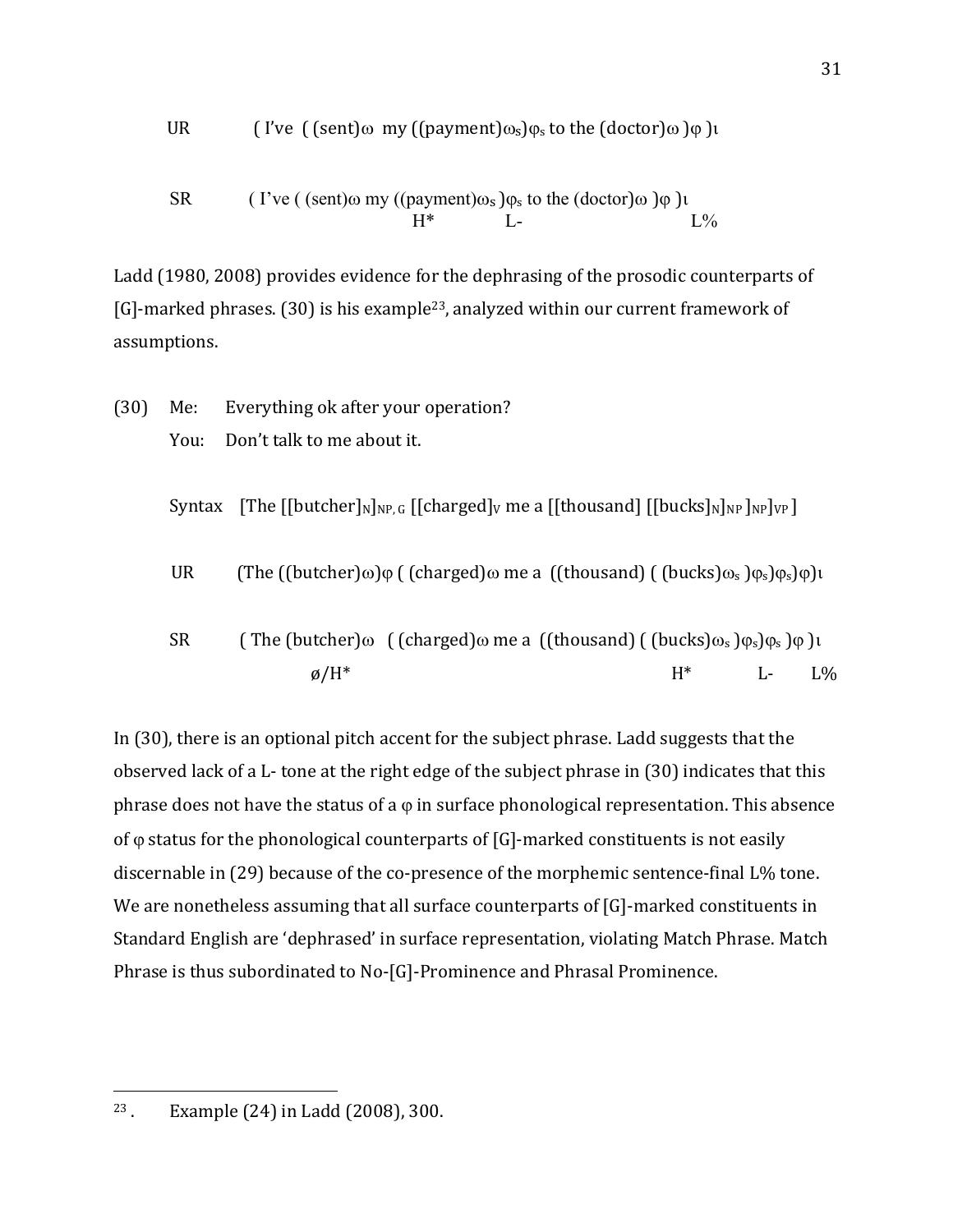An account is still needed for the optional presence of a  $H^*$  pitch accent with the [G]marked subject in (30). Ladd refers to this optional  $H^*$  pitch accent as a 'secondary' one, while the  $H^*$  that appears obligatorily with what we are referring to as FoCus and new constituents is a 'primary' accent. The primary accent has already been characterized as one which appears by default on the most prominent syllable of a  $\varphi$ . As for the secondary  $H^*$  pitch accent, its presence could be driven by a phonological constraint calling for the presence of a H tone on a word that appears at the left edge of a  $\varphi$ .<sup>24</sup> There's precedent for the appearance of such left-edge-based pitch accents in European Portuguese (Frota 2000) and Irish (Elfner 2012, 2015). Moreover, within English itself this initiality effect can explain the optional presence of  $H^*$  pitch accents on transitive verbs, prenominal modifiers, and so on, which are predicted to be non-prominent in the default case. Localizing the H on the main-stressed syllable of the word would be achieved by markedness constraints on the tone-prominence relation.

Further effects of No-[G]-Prominence are brought out by example (31), also from Ladd  $(1980, 2008).^{25}$ 

|  | (31) Me: Everything ok after your operation? |
|--|----------------------------------------------|
|  | You: Don't talk to me about it.              |

| Syntax    | $\lceil$ I'd $\lceil$ [like] <sub>V</sub> to $\lceil$ [strangle] <sub>V</sub> the $\lceil$ [butcher] <sub>N</sub> ] <sub>NP, G</sub> ] <sub>VP</sub> ] <sub>VP</sub> ] |              |      |  |
|-----------|------------------------------------------------------------------------------------------------------------------------------------------------------------------------|--------------|------|--|
| <b>UR</b> | $\int$ l'd $\int$ (like) $\omega$ to $\int$ (strangle) $\omega$ <sub>s</sub> the (butcher) $\omega$ ) $\varphi$ ) $\varphi$ )                                          |              |      |  |
| <b>SR</b> | $\int$ l'd $\int$ (like) $\omega$ to $\int$ (strangle) $\omega$ s the $\int$ butcher) $\omega$ ) $\varphi$ ) $\varphi$ ) $\iota$                                       |              |      |  |
|           | H*                                                                                                                                                                     | al provincia | 1.96 |  |

 $24.$  Bolinger (1965), Shattuck-Hufnagel et al. (1994).

 $25$ . Example  $(22)$  of Ladd  $(2008)$ , 300.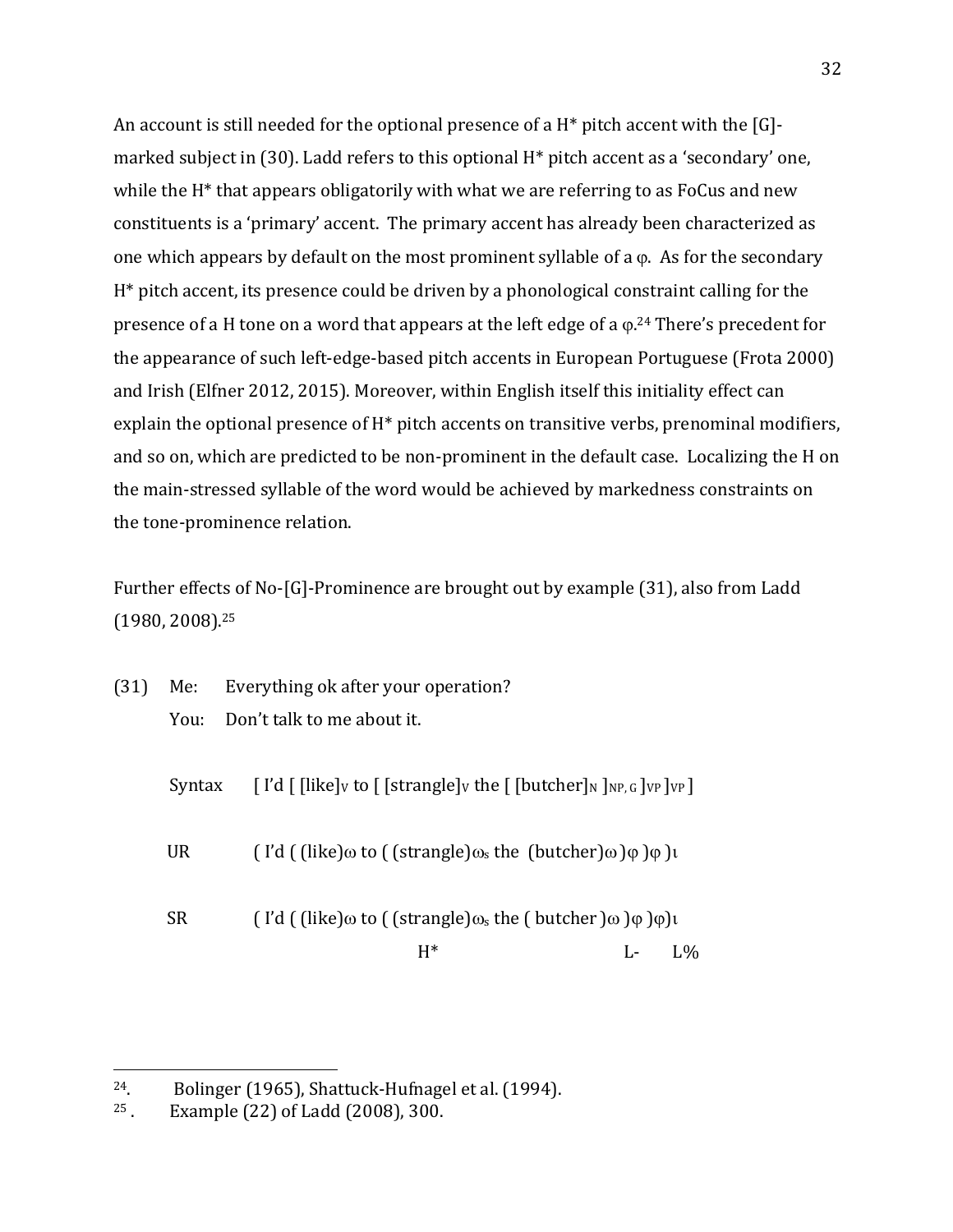In (31), because of Phrasal Prominence at the VP-level, the absence of prominence on the prosodic counterpart of the [G]-marked object results in necessary phrasal prominence and a pitch accent on the counterpart of the verb in the underlying representation.

Turning to [FoC]-marking, starting with Jackendoff (1972), it is usually assumed in accounts of English sentence prosody that a [FoC]-marked syntactic constituent is phonologically expressed with the highest possible prominence (stress) of the sentence. We propose the FoCus Prominence constraint in (32), which assumes that the morphosyntactic feature [FoC] is spelled out in Standard English in the underlying phonological representation of a sentence.

### (32) **FoCus Prominence**

The prosodic counterpart of a [FoC]-marked constituent has the highest possible prominence in underlying phonological representation that it can have without violating other constraints.

In the syntactic representation in 33(a) below, the subject phrase is  $[FoC]$ -marked and the VP is merely new. The FoC-new sequence in  $33(a)$  could have the meaning of the cleft sentence It was Sarah who mailed the caramels, spoken in a context where mailed the *caramels* is not salient in the current discourse, so not [G]-marked.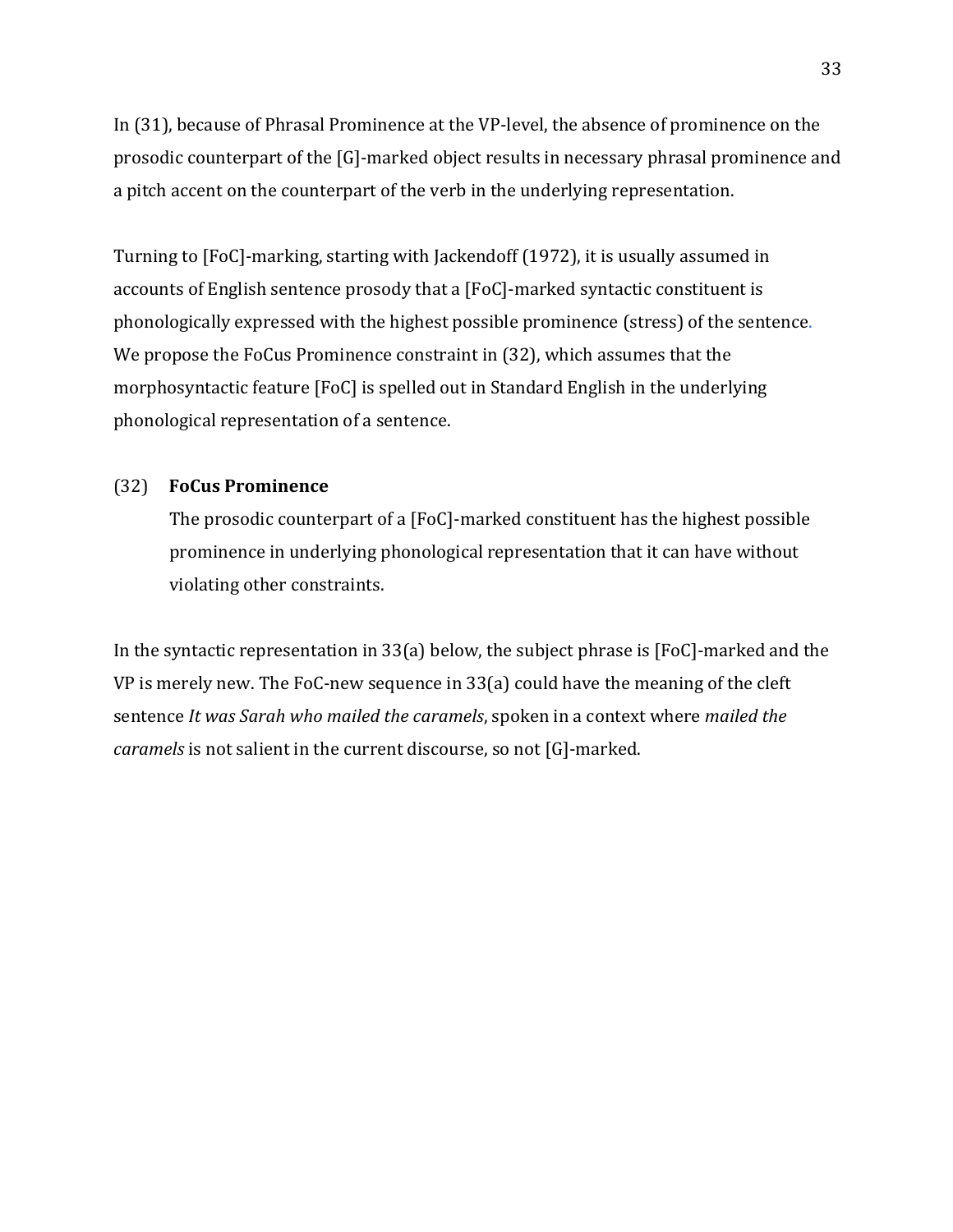

In this simple case, the  $\varphi$  counterpart of the [FoC]-marked phrase *Sarah* carries the highestlevel prominence in the sentence. It's the prominent daughter of the intonational phrase (1), which is the highest prosodic constituent. The prominence of *caramels* is determined by Phrasal Prominence. Both this prominence and FoCus-related prominence would be inherited in the surface representation, which is not given here. The phrase-level prominence and surface distribution of  $H^*$  and L- for (33) would thus be the same as in an all-new sentence. On our account, the *i*-level prominence of the [FoC]-marked constituent in phonological representation (marked with an arrow) is the source for the judgment by speakers of English that the  $[FeC]$ -marked constituent of a sentence is more prominent relative to other, non-[FoC]-marked, constituents of the same sentence.

Direct experimental phonetic evidence for the existence of the intuited relative prominence patterns in sentences with [FoC] is provided in Katz and Selkirk (2011), which investigates the phonetics of sentences with [FoC]-marked constituents that precede or follow non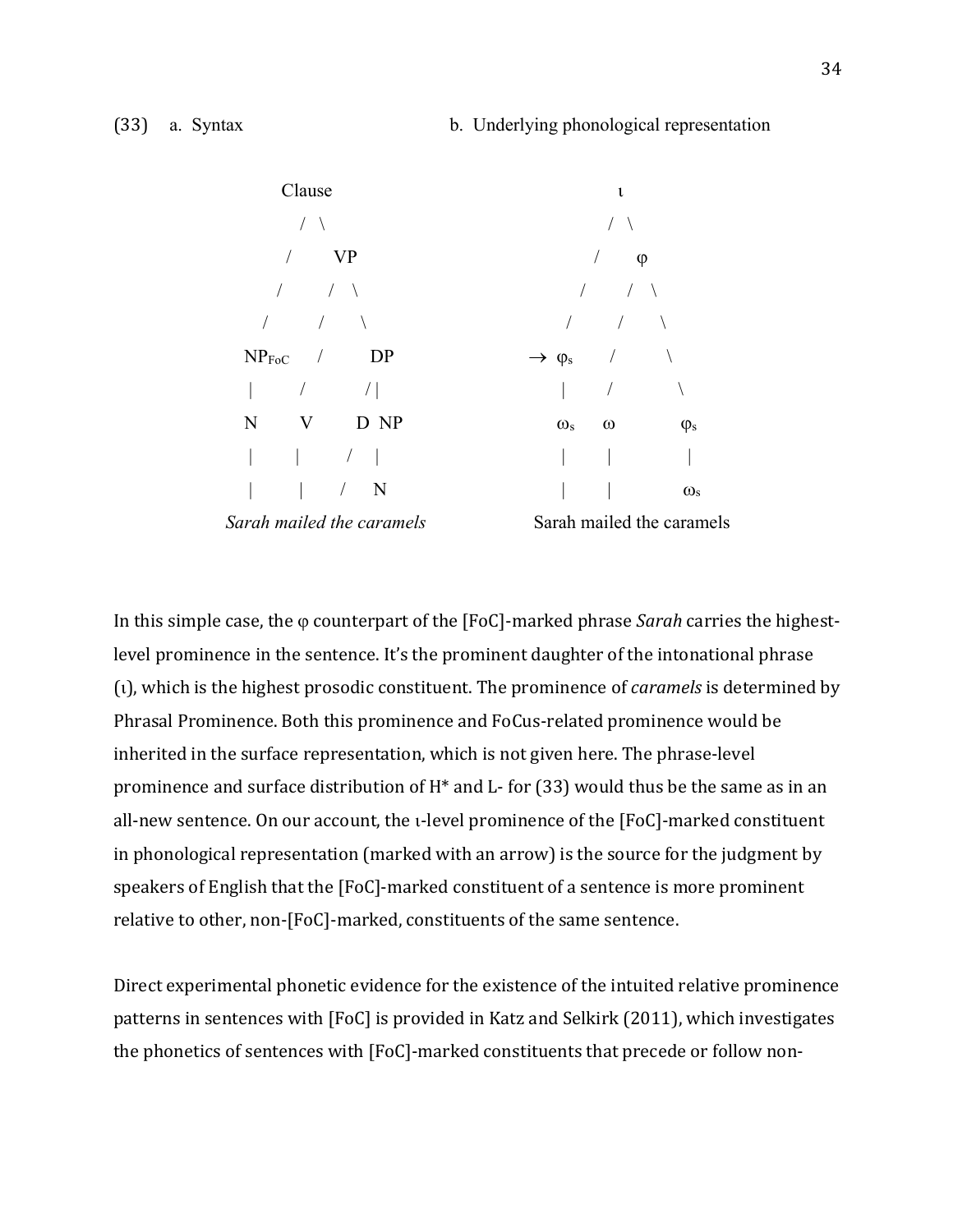[FoC]-marked, merely new, constituents, as in  $34(a)$  and (b), as well as the phonetics of allnew sentences like that in  $34(c)$ .

- (34) a. FoC-New: They only produced  $\left[\text{linen}\right]_{\text{FoC}}$  in  $\left[\text{Nineveh}\right]$ .
	- b. New-FoC: They only produced [linen] in [Nineveh] $_{Foc.}$
	- c. New-New: They produced [linen] in [Nineveh].

Katz & Selkirk found that the surface phonological representations of the post-verbal phrases in 34(a) to (c) show the typical default surface  $H^*$  L- tone pattern of a  $\varphi$ , whether or not one or the other phrase, or neither, is also [FoC]-marked. This baseline identity in the tonal content and phonological phrasing of the sentences of such minimal triplets provides a perfect laboratory for examining phonetic patterns of relative prominence in the pitch, duration, and intensity dimensions of the successive post-verbal phrases. The results showed a significant three-way difference in patterning of relative prominence, one which can be illustrated by the arrows in (35).

(35) Phonological representation with phonetic pitch downstep/upstep patterns:

a.  $\ldots$  (produced  $\omega$  ( ( linen  $\omega_s$  ) $\varphi_s$  in ( (  $\psi$  Nineveh  $\omega_s$  ) $\varphi$  $H^*$  L-  $H^*$  Lb. ..... (produced ) $\omega$  ( (linen ) $\omega_s$  ) $\varphi$  in ( (( $\uparrow$ ) Nineveh ) $\omega_s$  ) $\varphi_s$  $H^*$  L-  $H^*$  Lc. ..... ( produced  $\omega$  ( ( linen  $\omega_s$  ) $\varphi$  in (  $\sqrt{$  Nineveh  $\omega_s$  ) $\varphi$  $H^*$  L-  $H^*$  L-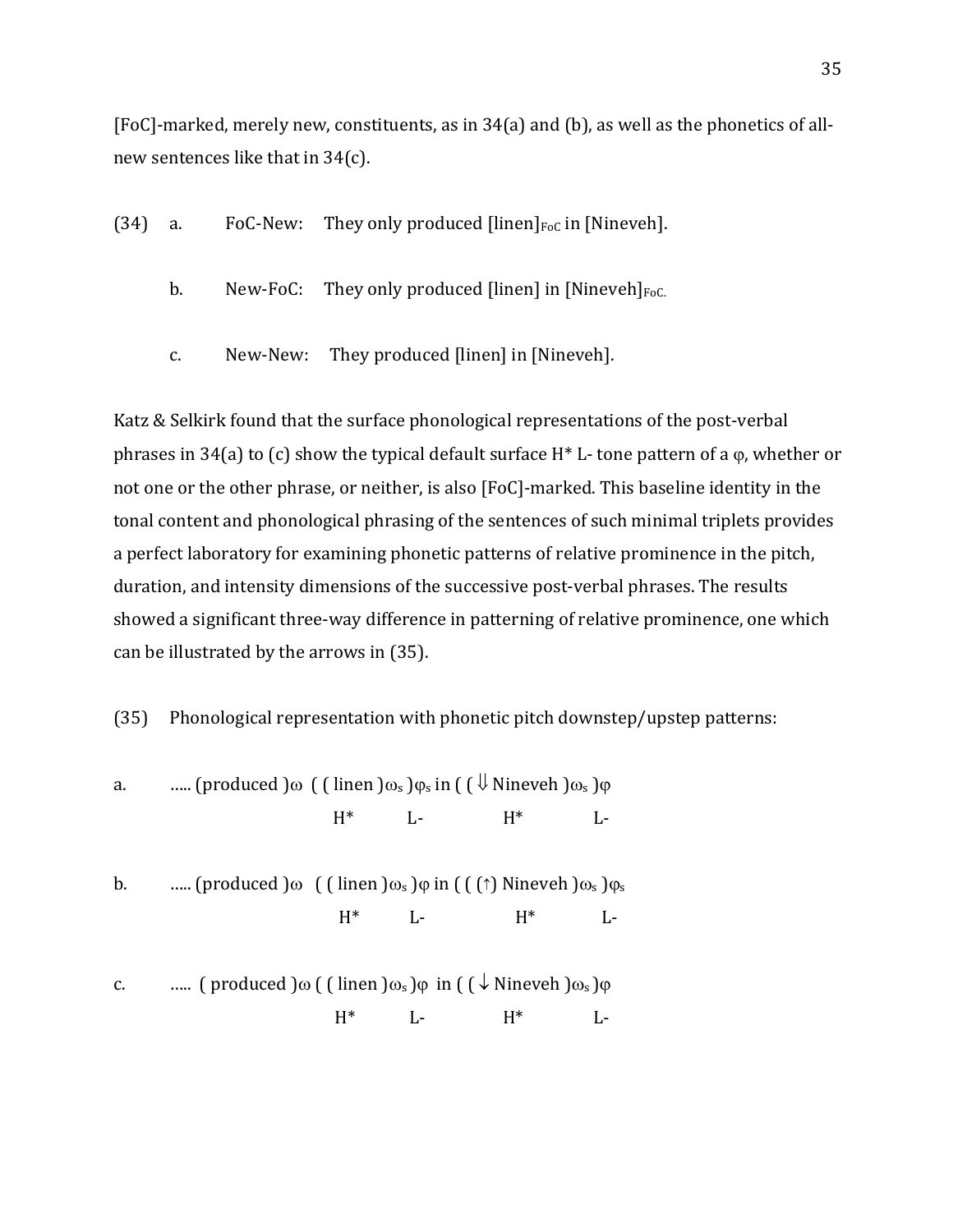The all-new case in  $35(c)$  reflects the phonetic baseline, namely the presence of some degree of downstep (indicated by  $\downarrow$ ) between the pitch values of the H<sup>\*</sup> pitch peaks of the two successive discourse-new phrases (Liberman & Pierrehumbert 1984 on English, Grabe 1998, Truckenbrodt 2004 on German). In the FoC-new case in  $35(a)$ , there is a significantly greater degree of downstep (indicated by  $\bigcup$ ) between the H<sup>\*</sup> peaks of the two phrases. Following Truckenbrodt (2007b), Katz and Selkirk (2011) see this large downstep as a phonetic reflex of the higher degree of prosodic/phonological prominence on the  $\varphi$ corresponding to the [FoC]-marked constituent, which is initial in the sequence. As for the new-FoC case 35(b), there is some variability in the pattern observed. There may be a small upstep of the counterpart of the FoCused phrase with respect to the preceding phrase, or the pitch height of the two may be more or less on a par. Baseline downstepping is counteracted in the phonetic interpretation of the prominence of the counterpart of the [FoC]-marked constituent in 35(b).<sup>26</sup>

The experimental results show that the patterns of relative phonetic prominence in new-FoC and new-new are significantly different. This dissimilarity has led us to hypothesize that there is no prominent  $\varphi_s$  status for the counterpart of the second verbal complement in an all-new sentence like  $35(c)$ . But why wouldn't an u-level prosodic markedness constraint that is the analogue of Phrasal Prominence call for one of the daughters of  $\iota$  to be prominent? Our suggestion is that prominence at the u-level in underlying representation is available only as the expression of [FoC]-marking. To capture this requires adding a constraint on the syntax-phonology interface in Standard English:

## (36) **FoCus Privilege**

 

A daughter of  $\iota$  is prominent only if its counterpart in syntactic representation dominates a [FoC]-marked constituent.

<sup>&</sup>lt;sup>26</sup>. Katz & Selkirk (2011) did not indicate the  $\varphi$  corresponding to the VP in 35(a) to (c). If there was such a  $\varphi$ , Phrasal Prominence would call for one of its daughters to be prominent, and that would presumably be the right-most. That lower  $\varphi$  would not be in a position to carry *u*-level prominence, however.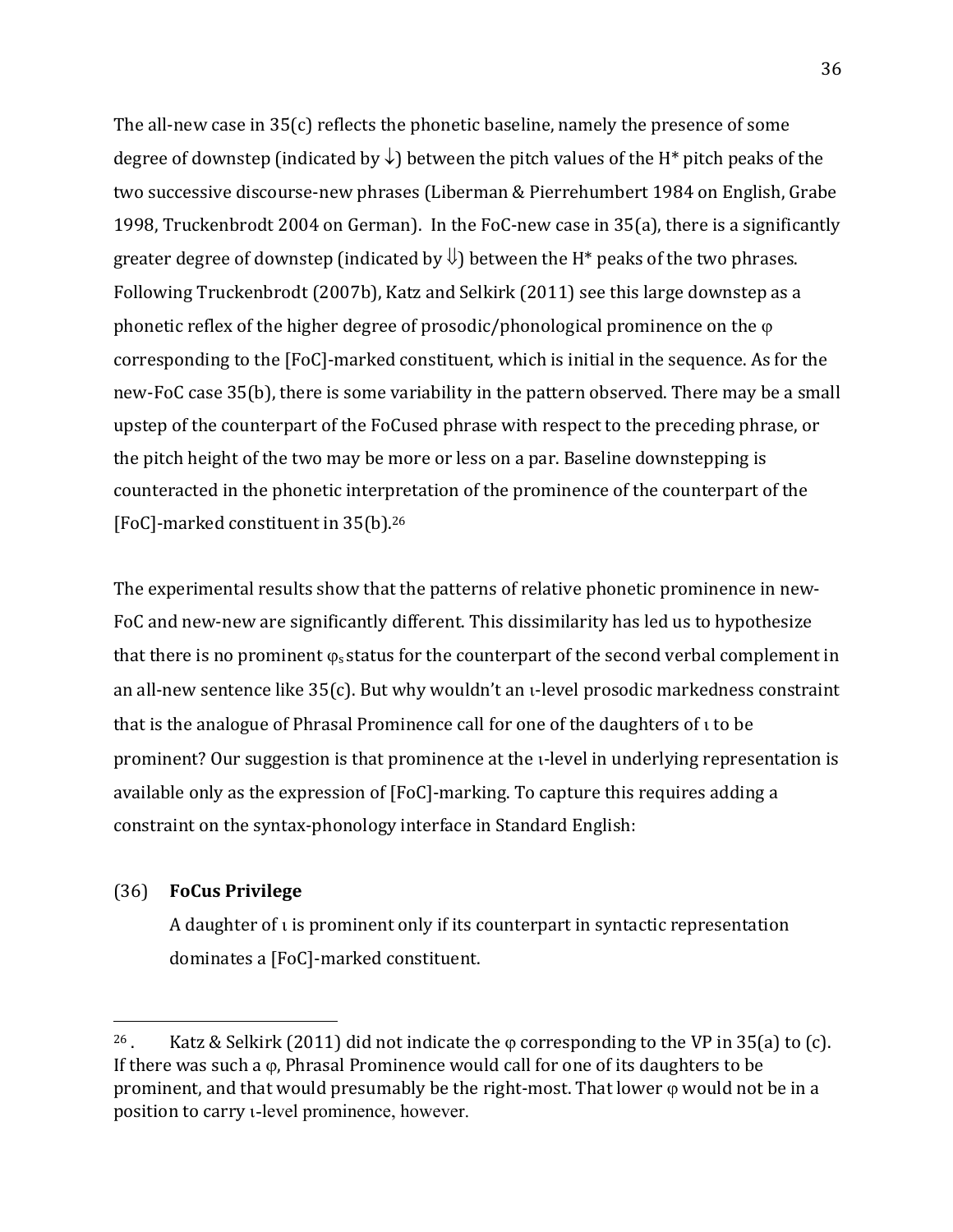FoCus Privilege would complement the constraint FoCus Prominence, the other constraint relevant to [FoC]-marking. FoCus Prominence is specific to the grammar of Standard English. Perhaps FoCus Privilege is too.

There is additional evidence for the phonological representation of [FoC] prominence from cases where the FoCus falls on a word, rather than a phrase. In  $(37)$ , a [FoC]-marked verb precedes a discourse-new object.

 $(37)$  (Guess what!)

 

- a.  $\left[\right]$  [Sarah]  $\left[\right]$  [mailed] $_{\text{Foc}}$  [the caramels] ]. (She didn't Fed-Ex them.)
- b.  $((\text{Sarah})\omega_s)\varphi\left(\left(\text{mailed}\right)\omega_s\right)\varphi_s\text{ the }\left(\text{(caramples)}\omega_s\right)\varphi\right)\varphi_s\text{)}\iota$  $H^*$  L-  $H^*$  L- H<sup>\*</sup> L-

(37) might be uttered in a situation where both speaker and hearer know that Sarah planned to send off a box of caramels yesterday, and when they saw each other today, the first thing that was reported about either Sarah or the caramels was what is expressed in (37), where, semantically, a contrast with respect to the mode of sending the caramels (mailing (by the postal service) vs. sending by FedEx) comes into play. Neither *Sarah* or *the caramels* would be salient in this discourse and therefore there is no [G]-marking in this first exchange of the day.

The factual observation is that, when a [FoC]-marked verb is followed by a discourse-new object, the [FoC] marked verb has the status of a phonological phrase in surface representation.<sup>27</sup> Both the verb and the object in the grammatical surface representation of (37) carry an obligatory  $H^*$  pitch accent, which is a reflex of  $\varphi$ -level prominence. Moreover, the right edge of the verb coincides with a L- tone, which is a default property of the right edge of a  $\varphi$ . What forces the prominent verb to acquire the status of a phrase? The reason,

<sup>&</sup>lt;sup>27</sup>. Selkirk (2002) provides experimental evidence for this sort of pattern from right node raising sentences, where a FoC-marked verb is followed by a discourse new object.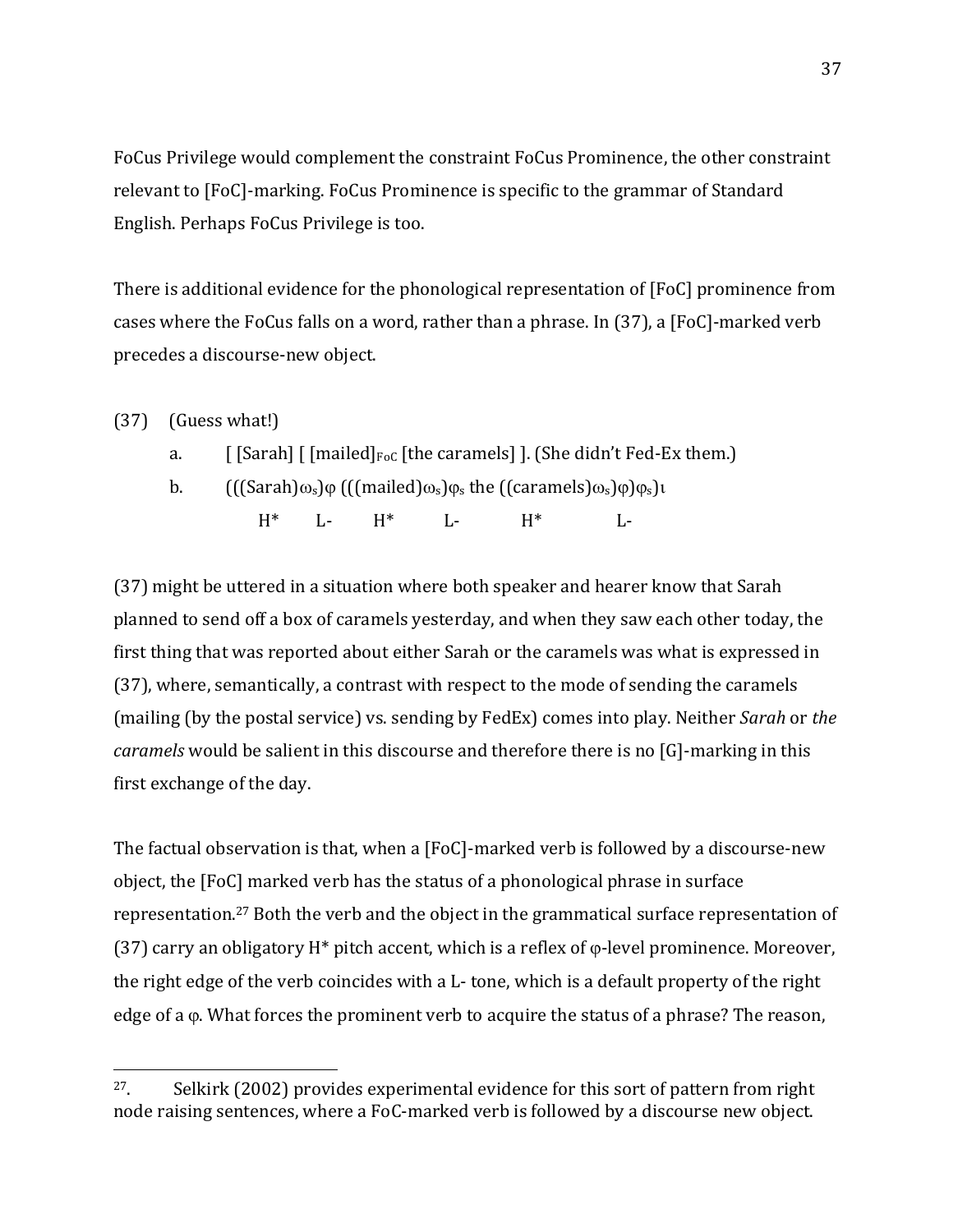we propose, is that, if the verb didn't acquire  $\varphi$  status, there would be a violation of Unequal Sisters Prominence: the  $\omega$  corresponding to the verb is s-marked due to FoCus Prominence, but it has a phrasal sister (corresponding to the verb's direct object), which should be the prominent one according to Unequal Sisters Prominence.

Consider next cases with two FoCus constituents in the same sentence. An example would be (38), which is a configuration not tested in Katz & Selkirk (2011). (38) could be a follow up to a preceding all-new sentence *They produced tapestries in Babylon*.

(38) FoC-FoC: And they [produced  $\left[\frac{\text{linear}}{\text{Foc}}\right]_{\text{Foc}}$   $\left[\frac{\text{linear}}{\text{Foc}}\right]_{\text{Foc}}$ 

We have to say at the outset that we do not know what the full picture of prominence is in this case. To be sure, there is at least phrasal status and phrasal prominence for *linen* and *Nineveh*, hence two H<sup>\*</sup> pitch accents with following L- edge tones. What we do not know is whether one FoCused phrase is more prominent than the other and what the prominence level is. Here is how we would approach the issue on our account. FoCus Prominence aims for the highest possible prominence for the prosodic counterparts of  $[FeC]$ -marked constituents. The most straightforward way of satisfying this requirement for (38) would be 39(b), where the counterparts of both [FoC]-marked phrases have u-level prominence.

(39) a. FoC-FoC: And they [produced  $\lceil \text{linen} \rceil_{\text{Foc}}$  in  $\lceil \text{Nineveh} \rceil_{\text{Foc}} \rceil_{\text{VP}}$ .

b. 
$$
(\dots, (\text{produced})\omega(\text{linen})\omega_s)\varphi_s \text{ in } (\text{Nineveh})\omega_s)\varphi_s \text{ in } \omega_s
$$

However, 39(b) violates Phrasal Prominence. The  $\varphi$  corresponding to the VP has two smarked daughters. The remedy in such a case would be dephrasing, that is, the elimination of the  $\varphi$  corresponding to the VP, as shown in 40(b):

(40) a. FoC-FoC: And they [produced  $\lceil \text{linen} \rceil_{\text{Foc}}$  in  $\lceil \text{Nineveh} \rceil_{\text{Foc}} \rceil_{\text{VP}}$ .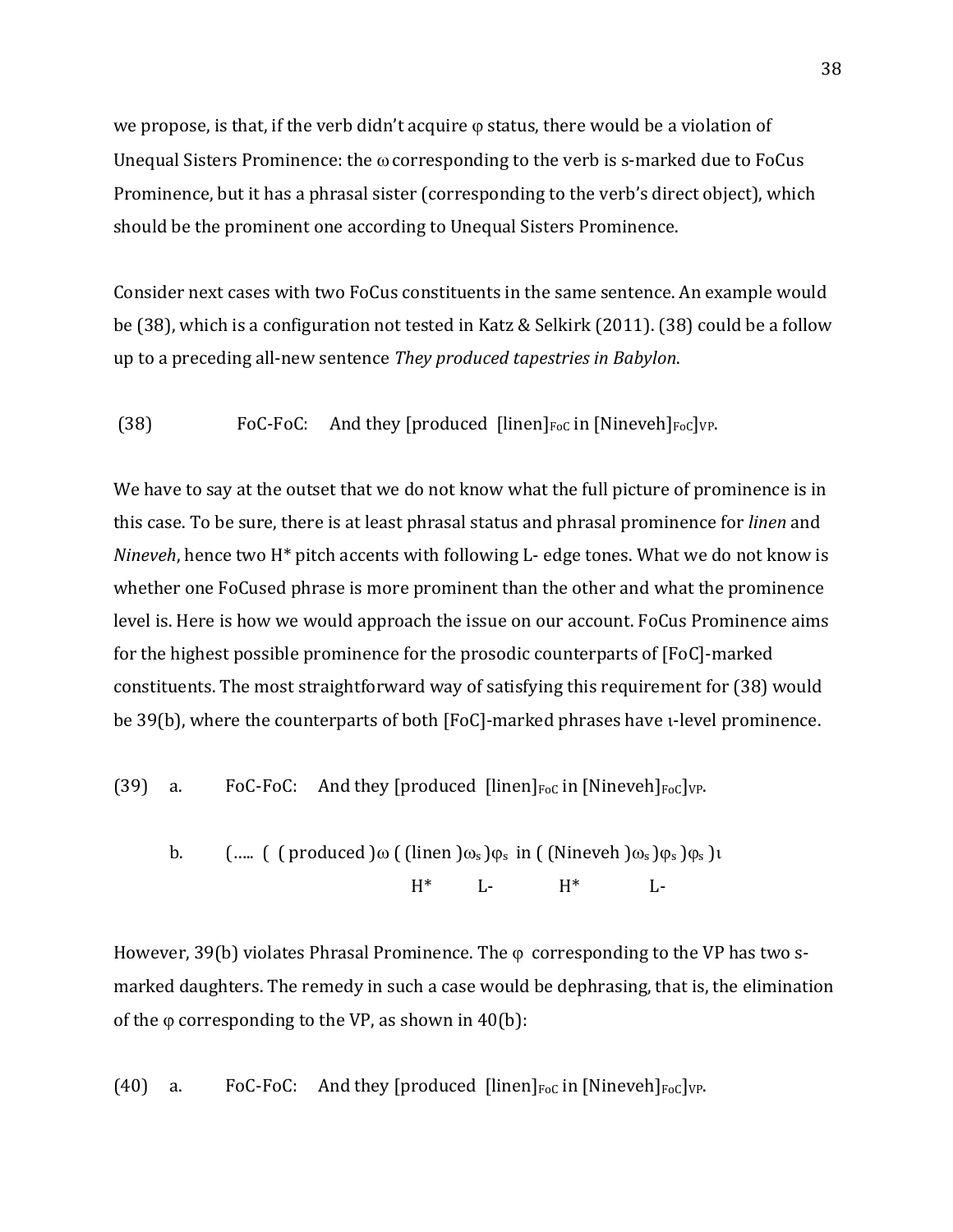b. 
$$
(\dots, (\text{produced})\omega((\text{linen})\omega_s)\varphi_s \text{ in ((\text{Nineveh})\omega_s)\varphi_s})t
$$
  
\n $H^*$  L-  $H^*$  L-

40(b) obeys FoCus Prominence and Phrasal Prominence, but there are now two strong daughters of  $\iota$ . We do not know whether this is the correct result, but it should be possible to sort out experimentally whether phonetic data on relative prominence supports this analysis: if correct,  $40(b)$  would be predicted to be distinct from each of the three configurations tested by Katz & Selkirk (2011).

If the  $[FoC]$ -feature calls for prominence at the highest possible level, while the  $[G]$ -feature bans phrase level prominence, what does this imply for configurations where a [FoC]marked phrase appears within a  $[G]$ -marked phrase? Examples are cases of so-called 'Second Occurrence Focus' illustrated in  $(41)$  below. The context description and  $41(a)$  are from Beaver et al.  $(2007: 256,$  example 9). We've added  $41(b)$  and the annotations.

- (41) Both Sid and his accomplices should have been named in this morning's court session. But the defendant only named  $[Sid]_{\text{FoC}}$  in court today.
- a. Even [the state prósecutor] $_{\text{FoC}}$  [only named [Sid] $_{\text{FoC}}$  in court today] $_{\text{G}}$ .
- b. Even [the state prósecutor] $_{\text{FoC}}$  [only named [him/\*'m] $_{\text{FoC}}$  in court today] $_{\text{G}}$ .

In 41(a) and (b), a pitch accent  $H^*$  is missing on the [FoC]-marked phrase within the [G]marked phrase, a fact confirmed for analogous cases in Beaver et al. (2007) and other experimental studies since Rooth (1996). The missing pitch accent is expected, given our formulation of FoCus Prominence. In 41(a), [FoC]-marking of *Sid* requires that *Sid* have prominence at the highest possible level, that is, at the highest level it can reach without violating other constraints. Since *Sid* is enclosed in a [G]-marked constituent, the highest possible prominence level for *Sid* is at the  $\omega$ -level (an s-marked foot): the prosodic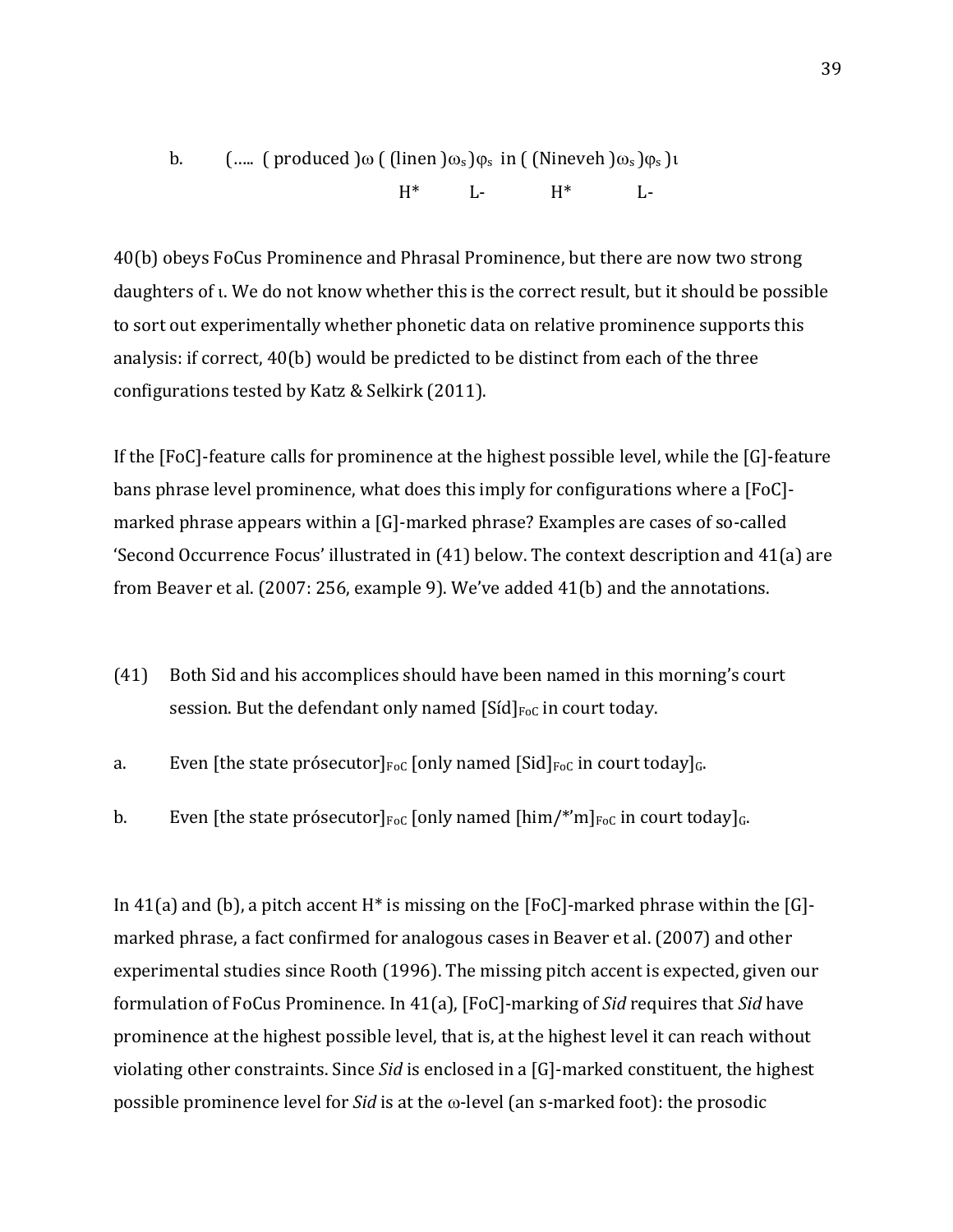counterparts of  $[G]$ -marked constituents cannot include  $\varphi$ -level prominence (an s-marked ω). Since H<sup>\*</sup> requires φ-level prominence, the absence of H<sup>\*</sup> for *Sid* in 41(a) follows.

It's not that  $[G]$ -marking simply nullifies  $[FoC]$ -marking.  $41(b)$  shows that there is a role for FoCus Prominence even when a [FoC]-marked phrase is enclosed in a [G]-marked one. As observed by Susanne Tunstall and reported in von Fintel (1994), an English pronoun in configurations like 41(b) must appear in its strong, stressed, form. The full-bodied pronoun *him* is required here instead of the weak form 'm, which is pronounced either as a syllabic nasal, or as a reduced vowel followed by the nasal. Reduced pronunciations like those of the weak forms have a syllable that carries no prosodic prominence at all. The corresponding strong forms have minimally foot-level prominence, and could thus be the locus of main word stress as well. There is a prosodic effect of [FoC]-marking, then, even within a  $[G]$ -marked constituent. This case provides support for the formulation in (32) of FoCus Prominence, which permits variation in the level of prosodic prominence of [FoC]marked constituents. 

We conclude that the hypothesis that FoCus and Givenness are represented by two morphosyntactic features  $[FOC]$  and  $[G]$  yields an insightful account of the phonological (and phonetic) effects of those two Information Structure notions in Standard American and British English within plausible assumptions of prosodic phonology. At the same time, our account makes clear that, cross-linguistically, phonological exponence of the two features via properties relating to prosodic prominence is just one possible option, an option that sets those varieties of English apart from other varieties and many other languages where the same two features may surface in different ways or not at all. Prosodic spellout is just one language-particular way of spelling out those features.

In the next section, we will show that there is also nothing special or exceptional about the meaning of the two features [G] and [FoC]. [FoC] is a close cousin of the [wh]-feature, and [G] resembles discourse particles in languages like German. Positing those two morphosyntactic features, then, requires no new assumptions about the kinds of meanings that can be carried by morphosyntactic features in natural languages, or about possible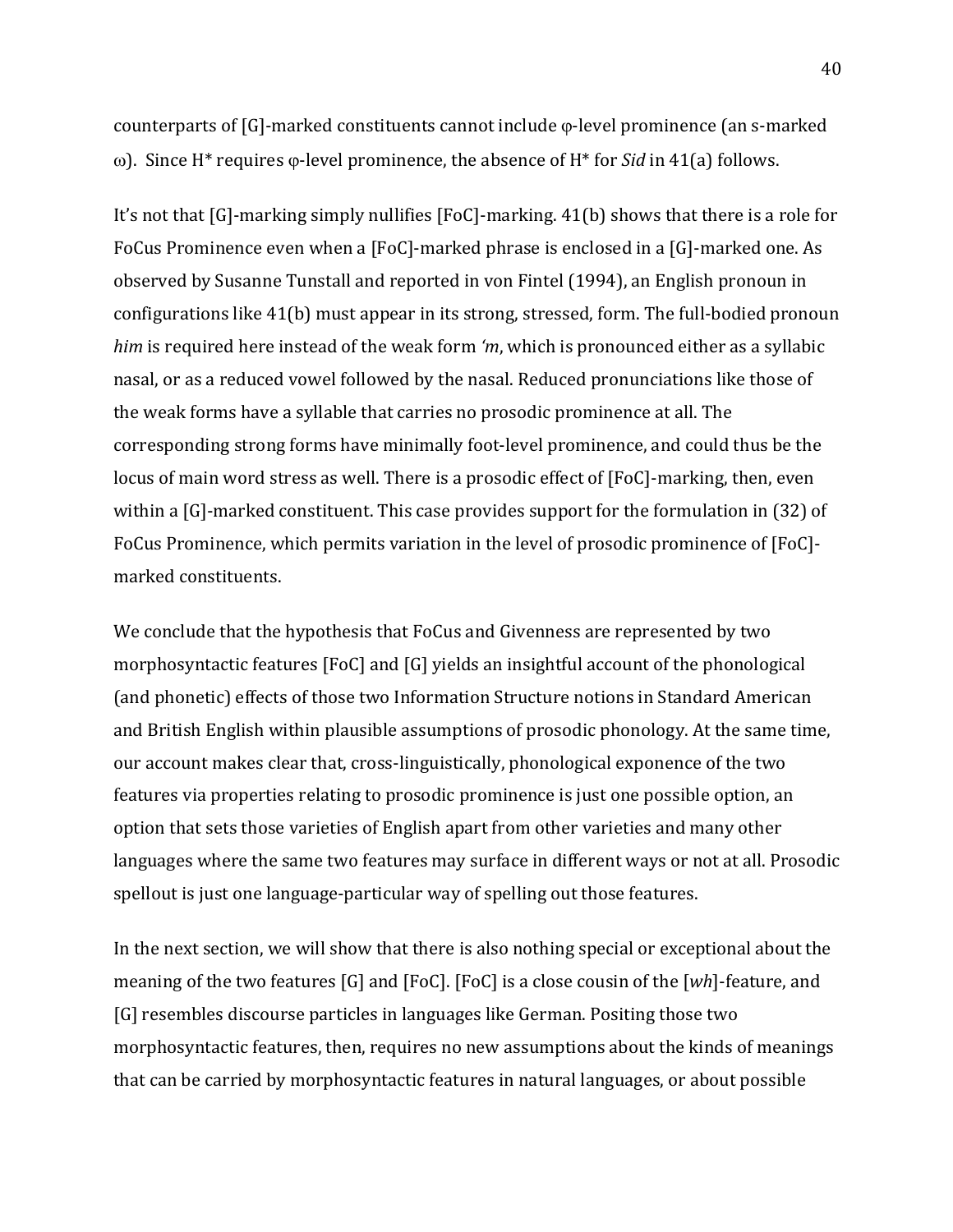semantic or pragmatic architectures that those features interact with. The many observations about focus and givenness that semanticists have gathered over the years can be naturally accounted for by interactions of  $[G]$  and  $[FoC]$  with the rest of the grammar.

## **7.** The Meaning and Distribution of [FoC] and [G]

Both  $[G]$ -marking and  $[FoC]$ -marking impose requirements on the current discourse.  $[G]$ marking targets matches with what was said before or is otherwise salient in the discourse context. [FoC]-marking introduces alternatives to represent a contrast. To state the discourse requirements triggered by  $[G]$  and  $[FeC]$ , we will continue to rely on the Alternatives Semantics of Rooth (1992, 2016). We saw already that, in Alternatives Semantics, expressions are assigned two semantic values: O-values (ordinary meanings) and A-values (alternatives sets). Our semantic values also depend on a representation of the discourse context C. Among other things, discourse contexts determine what the available discourse referents are. We are not assuming any particular representation of discourse contexts here, as long as they provide an updatable record of available discourse referents. Discourse Representation Theory, from its very beginning in Kamp (1981), has explored how discourse referents of various types are organized into structured representations of discourse contexts and made available for discourse anaphoric relations of various kinds.

With our feature repertoire, it's the [FoC]-feature, rather than Rooth's [F]-feature, that introduces alternatives:

(42) **The meaning of the [FoC]-feature** O-values:  $\llbracket [\alpha]_{\text{Foc}} \rrbracket_{0,C} = [\llbracket \alpha \rrbracket_{0,C}.$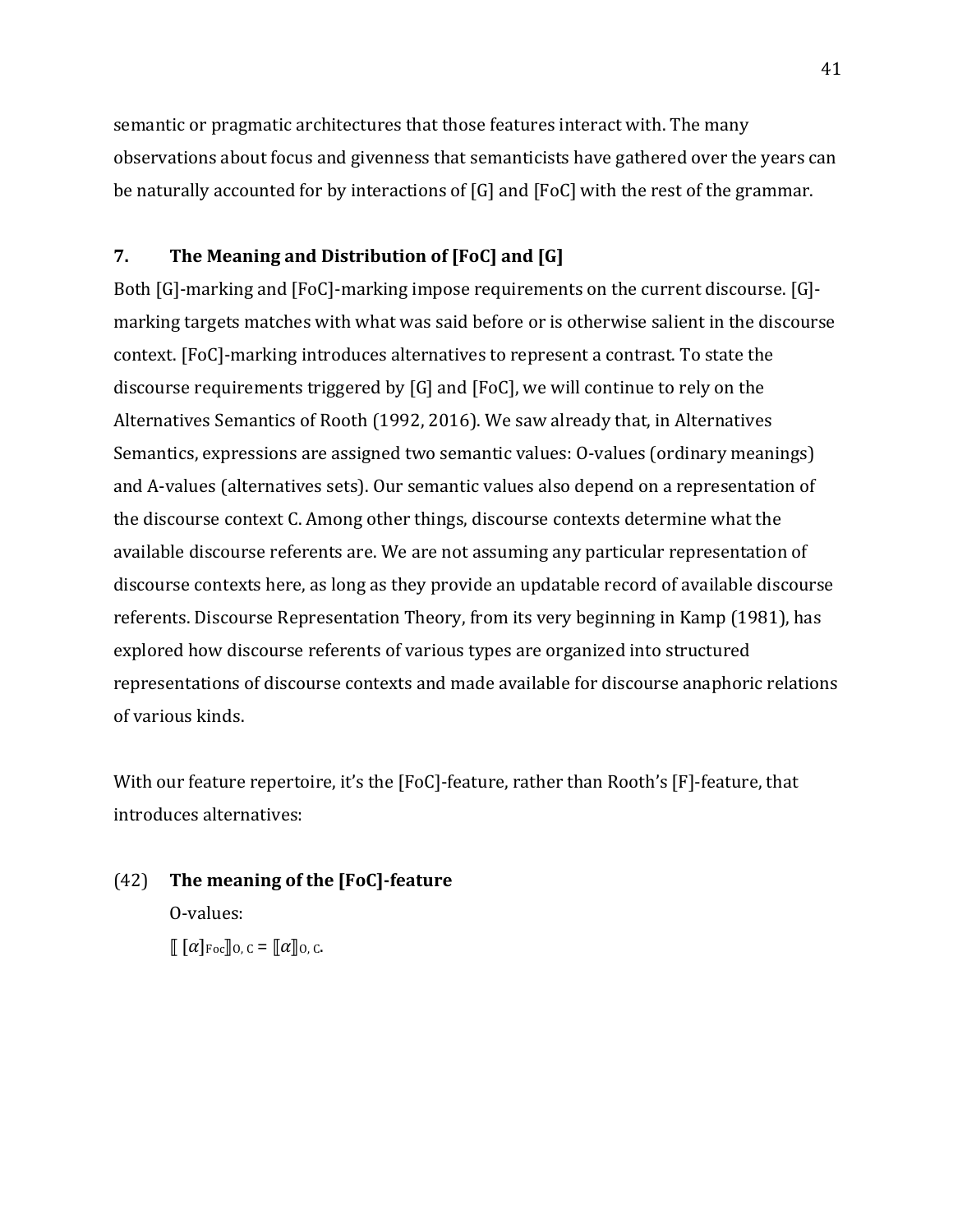A-values: For  $\alpha$  of type  $\tau$ ,  $\left[\right] [\alpha]_{\text{FoC}} \right]_{A,C} = D_{\tau}$  (the set of all possible entities of type  $\tau$ ).

This is standard Roothian Alternatives Semantics: The computation of the O-value of  $\lceil \alpha \rceil_{\text{Foc}}$ overlooks [FoC]-marks and outputs the O-value of  $\alpha$ . For  $\alpha$  of semantic type  $\tau$ , the A-value of  $[\alpha]_{\text{FoC}}$  is the set of all possible entities of type  $\tau$ .<sup>28</sup> The only change we need to implement comes with the  $[G]$ -feature. The  $[G]$ -feature places a Givenness requirement on the discourse context:

## (43) **Givenness**

An expression  $\alpha$  is Given in a context C if there is a discourse referent (individual, property, proposition) in C that entails  $\llbracket \alpha \rrbracket_{0,C}$ .

(43) says that for an expression to be Given, its ordinary value must be entailed by a discourse referent in the record of the current discourse context. The discourse referent may be a preceding linguistic antecedent or whatever entity may be salient in the discourse context without having been explicitly mentioned. (43) relies on a cross-categorial notion of entailment that relates individuals, properties, and propositions. We can assume that individuals entail each other when they are identical and then use a standard recursive definition (von Fintel 1999):

### (44) **Cross-categorial entailment29**

 

The relation of cross-categorial entailment  $\Rightarrow$  holds between entities  $\alpha$  and  $\beta$  just in case one of conditions (i) to (iii) applies:

 $28$ . See Katzir (2013) for arguments that the generation of alternatives should be as permissive as stated and not be restricted further.

<sup>&</sup>lt;sup>29</sup>. The type system is Gallin's (Gallin 1975), with basic types  $e$ ,  $t$ , and  $s$ . The definition can be made sensitive to influences of context by assuming that a context C might constrain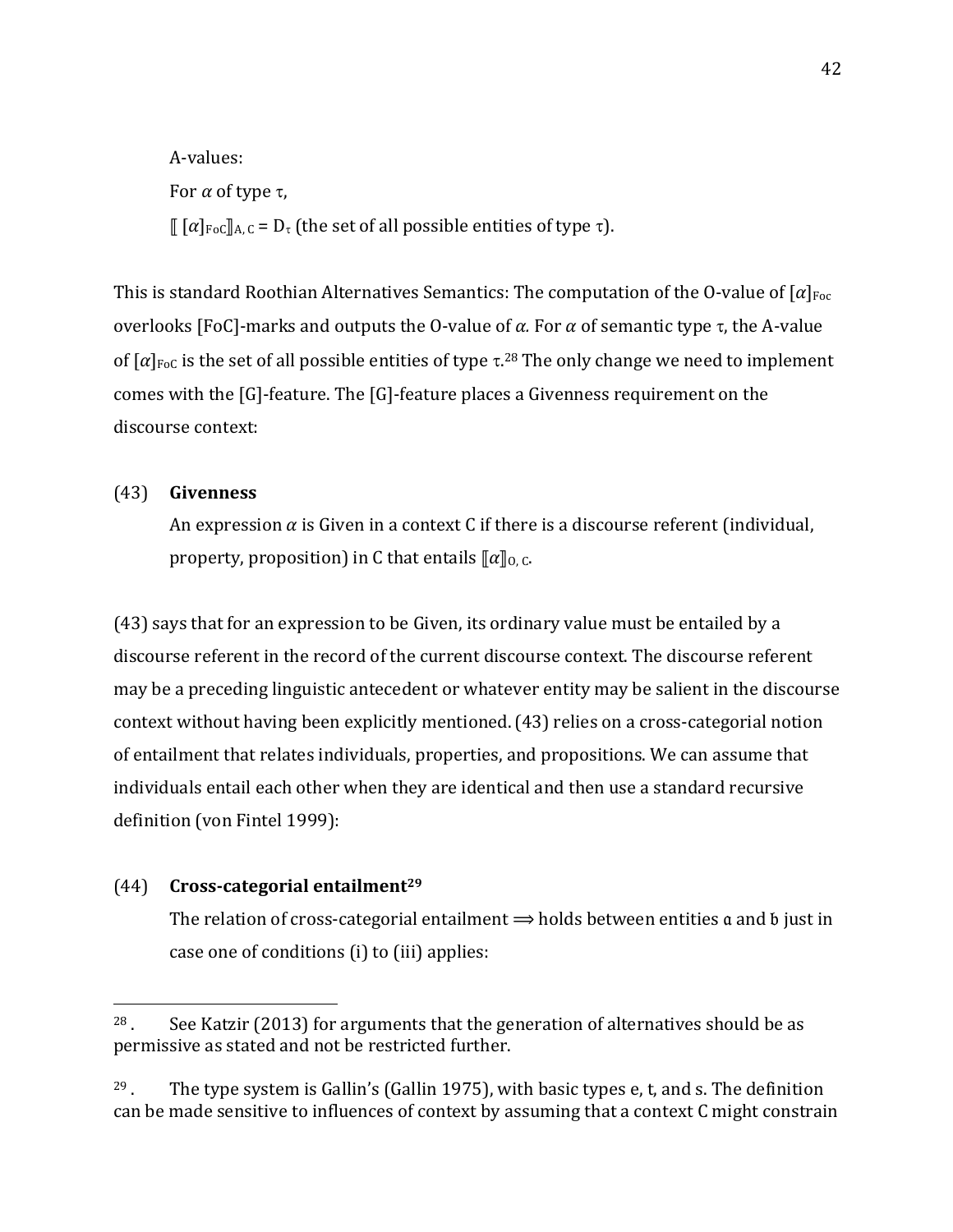- (i)  $a, b \in D_e$ , and  $a = b$ .
- (ii)  $a, b \in D_t$ , and  $a = 0$  or  $b = 1$ .
- (iii)  $a, b \in D_{\leq \tau, \sigma > 0}$ , and for all c in  $D_{\tau}$ ,  $\alpha(c) \Rightarrow b(c)$ .

(43) is non-committal about what it takes for an entity to become a discourse referent in a context. This is determined by a combination of linguistic and extra-linguistic factors that do not have to concern us here. With a characterization of Givenness in place, we can state the contribution of the  $[G]$ -feature as in  $(45)$ :

### (45) The meaning of the [G]-feature

O-values  $\lbrack \lbrack \lbrack \lbrack \alpha \rbrack \rbrack$ <sub>G</sub> $\lbrack$ <sub>G</sub>, c is defined iff  $\alpha$  is Given in C. If defined,  $\left[ [\alpha]_G \right]_{0,C} = [\alpha]_{0,C}$ .

A-values  $\llbracket [\alpha]_{G} \rrbracket_{A,C} = \llbracket \alpha \rrbracket_{A,C}.$ 

 

The [G]-feature introduces a Givenness requirement that is applied to the utterance context, regardless of how deeply embedded the feature may be. [G] does not contribute anything to the truth-conditional content of the expressions it attaches to, then, nor does it affect the computation of alternatives. Its contribution is use-conditional or expressive in the sense of Kaplan (1999), Kratzer (1999, 2004), Potts (2003), and Gutzmann (2015). In that respect, [G] resembles discourse particles like German *ja* or *doch*, as suggested in Kratzer (2004). We chose to implement the contribution of  $[G]$  as a contextual presupposition, but we remain open to the possibility that use-conditional meanings are a distinguished class of meanings requiring their own architecture, as argued in Potts (2003).

the basic domains  $D_e$  (individuals) and  $D_s$  (possible worlds). This version of generalized entailment doesn't run into the problem of Schwarzschild's (1999) definition mentioned in footnote 11.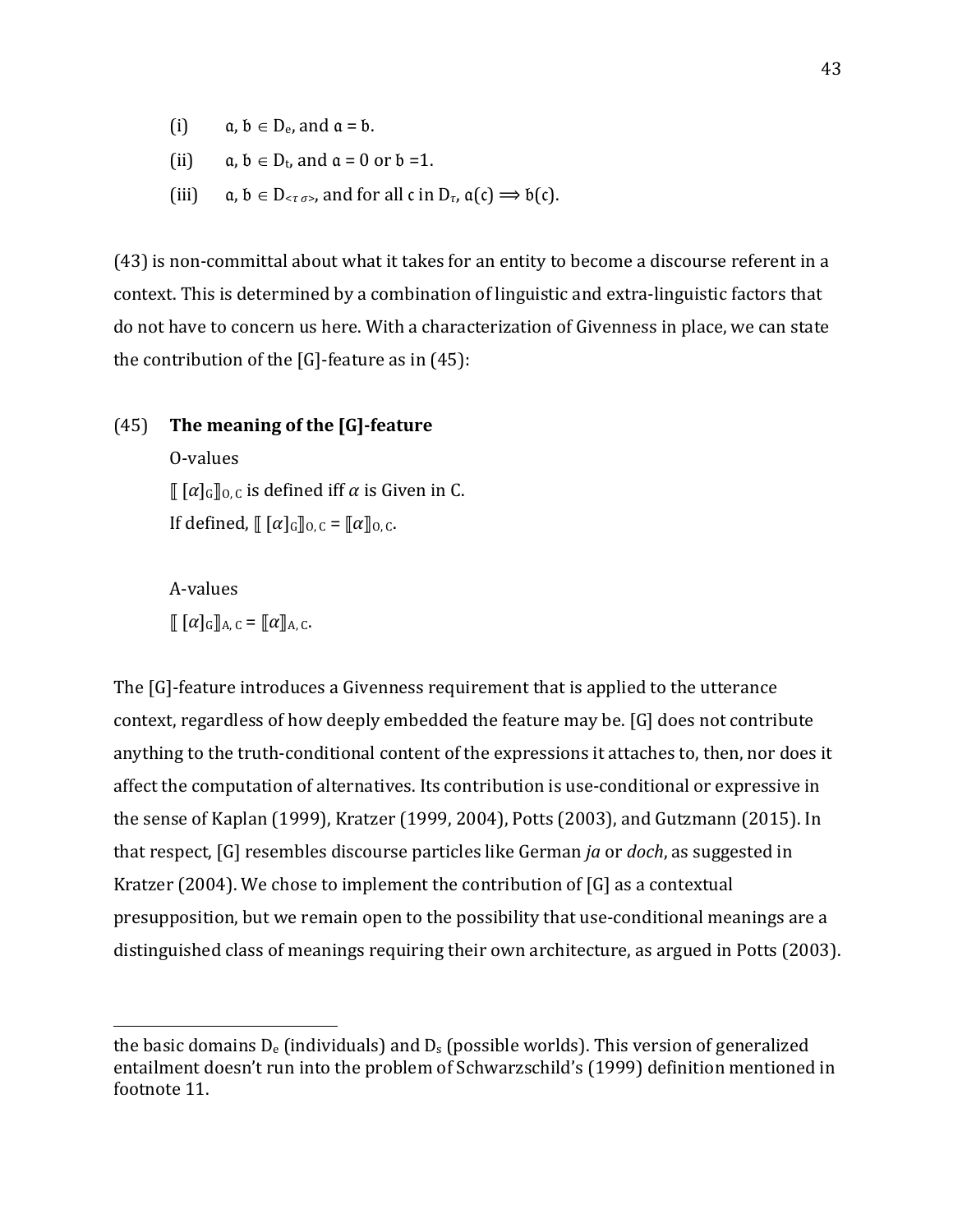To illustrate the system, we'll compute O-values and A-values for your answer in the by now familiar example (2).

(2) Me: Sarah mailed the caramels. You: (No), [Eliza] $_{\text{FoC}}$  [mailed the caramels] $_G$ 

(46) Sample computation: [FoC]-marked name O-value  $\lbrack \lbrack$  [*Eliza*]<sub>Foc</sub> $\lbrack$ <sub>0. C</sub> =  $\lbrack$ *Eliza* $\lbrack$ <sub>0. C</sub> = Eliza.

> A-value  $[[Eliza]_{Foc}]]_{A, C} = \{Eliza, Sarah, Leif, ...\}$

## **Sample computation: [G]-marked VP**

O-value:

Defined iff *mailed the caramels* is Given in C, that is, iff there is a discourse referent in C that entails  $\lceil$ *mailed the caramels*  $\rceil$ <sub>0</sub>, c =  $\lambda$ x. $\lambda$ w. mailed-the-caramels (x)(w). If defined,  $\lbrack \lbrack$  [*mailed the caramels*] $\lbrack G \rbrack$ <sub>0.</sub> $C = \lbrack \lbrack$ *mailed* the caramels  $\rbrack$ <sub>0.</sub> $C = \lambda x. \lambda w$ . mailed-thecaramels  $(x)(w)$ .

A-value:  $\lbrack\!\lbrack$  [*mailed the caramels*]<sub>G</sub> $\rbrack$ <sub>A, C</sub> =  $\lbrack$ *mailed* the caramels  $\rbrack$ <sub>A, C</sub> =  $\{\lambda x.\lambda w.\text{middle-the-}$ caramels  $(x)(w)$ .

To compute the O-value and A-value for your answer in  $(2)$  as a whole, we combine the Ovalues and A-values of their immediate constituents. The O-values are combined via functional application. The A-values combine via point-wise functional application:

# (47) **Sample computation of your answer in example (2)**

O-value: Defined iff  $\llbracket$  [*mailed the caramels*]  $_G \llbracket_0, c$  is.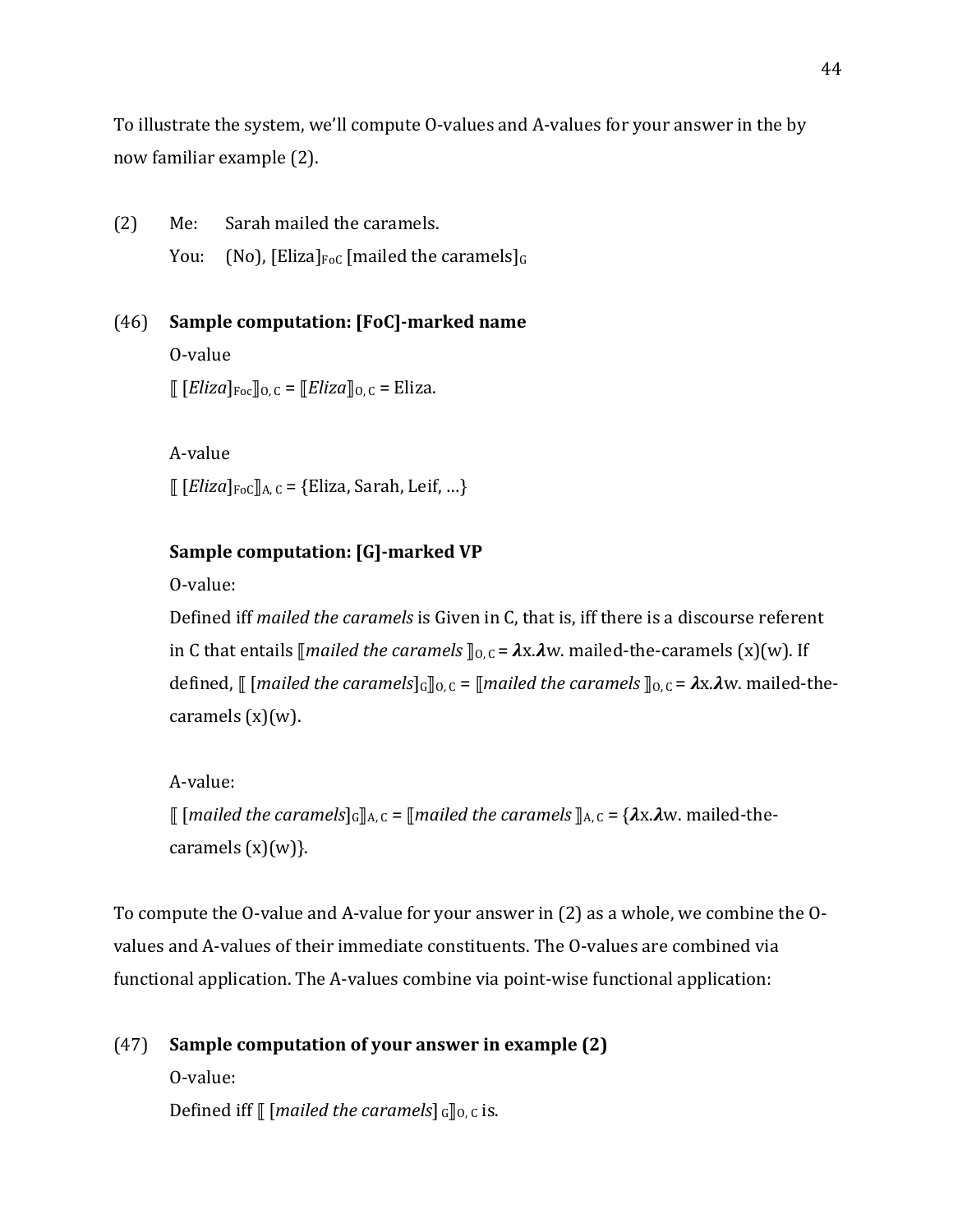If defined,  $\left[\right.$  [*Eliza*]<sub>FoC</sub> [*mailed the caramels*]<sub>G</sub>  $\right]_0$ , c =  $\lbrack\!\lbrack\!\lbrack$  [*mailed the caramels*]<sub>G</sub> $\rbrack\!\rbrack$ <sub>0, C</sub> $\lbrack\!\lbrack\!\lbrack$  [*Eliza*]<sub>FoC</sub>  $\rbrack\!\rbrack$ <sub>0, C</sub> $\rbrack$  =  $\lambda$ x  $\lambda$ w. mailed-the-caramels  $(x)(w)$  (Eliza) =  $\lambda$ w. mailed-the-caramels (Eliza)(w).

A-value:

 

 $\llbracket$  [*Eliza*]<sub>FoC</sub> [mailed the caramels]<sub>G</sub>  $\rrbracket$ <sub>A, C</sub> = ⟦ [*mailed the caramels*]G ⟧A, C × ⟦ [*Eliza*]FoC ⟧A, C =  $\lceil$ *mailed the caramels* $\rceil_{A,C} \times \lceil \lceil$  *[Eliza*]<sub>FoC</sub>  $\rceil_{A,C} =$  $\{\lambda x \lambda w \text{. mailed-the-caramples } (x)(w)\} \times \{\text{Elizabeth, L} \text{ in } \} =$  $\{\lambda w.\text{middle-the-caramples (Eliza)(w), }\lambda w.\text{middle-the-caramples (Sarah)(w), }\lambda w.\text{middle-the-carannels (Sarah)(w)}\}$  $\lambda w$ . mailed-the-caramels (Leif)(w), ...}.

By now a crucial difference between  $[G]$  and  $[FoC]$  has emerged.  $[G]$  imposes a discourse requirement related to Givenness. [FoC] all by itself does not trigger any discourse requirement, it merely introduces alternatives. Following Rooth (1992), we are assuming that the contrast requirement that comes with [FoC]-marking is introduced by a separate operator (the 'squiggle') marking the scope of the FoCus. The  $\sim$  operator has a detectable presence in syntax. For example, we saw in section 2 that Sinhala has verbal inflection marking the scope of a possibly distant focused constituent, suggesting a configuration similar to *wh*-constructions. The position of the  $\sim$  operator also seems to be a target for movement, assuming that there is focus related movement, as argued as early as Chomsky (1976) and reconfirmed most recently in Erlewine & Kotek (2018).<sup>30</sup>

While speakers are free to [FoC]-mark just about anything they please, [FoC]-marked constituents must be c-commanded by a  $\sim$  operator. FoCusing, then, always carries a

 $30$ . The  $\sim$  operator doesn't seem to have any counterpart in prosodic structure. Assuming our serial architecture, the semantic scope or 'domain' of FoCus could not play any role in determining the prosodic domain for FoCus prominence, then, as proposed in Truckenbrodt (1995), and reflected in Féry & Samek-Lodovici 's (2006) constraint Stress-Focus and in Büring's (2016) Focus Realization condition.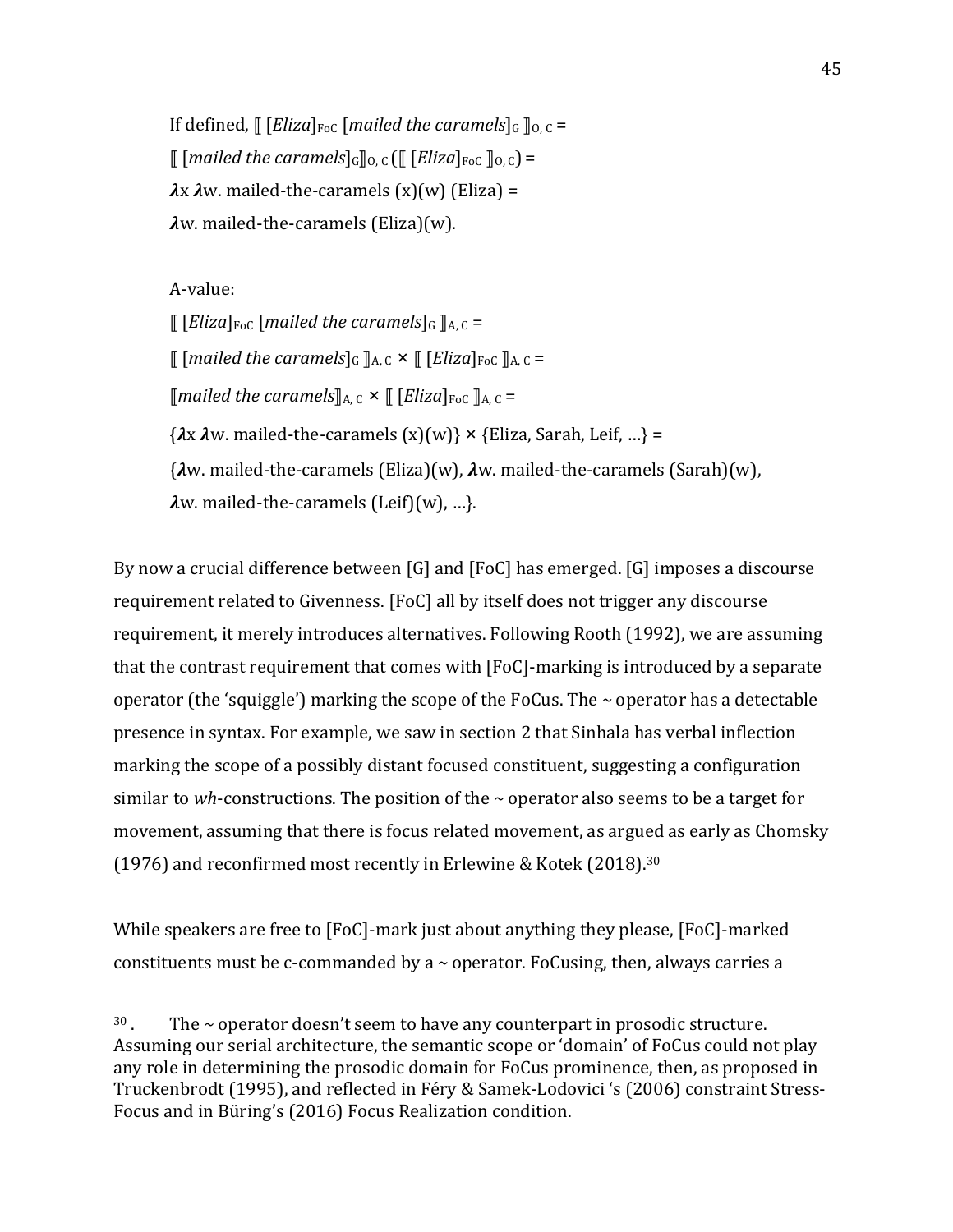commitment to contrast in the technical sense defined below (spelled *Contrast* from now on). A more fleshed-out representation of your response in (2) is (48).

(48) Me: [Sarah mailed the caramels] $_a$ . You: (No),  $\sim_a$  [[Eliza]<sub>FoC</sub> [mailed the caramels]<sub>G</sub>]

The  $\sim$  operator comes with an index  $\alpha$  that establishes a link to a matching discourse referent of the right type, which, in our example, is the proposition that Sarah mailed the caramels. That proposition is distinct from the proposition that Eliza mailed the caramels and is also among the alternatives determined by the scope of the  $\sim$  operator. In this way your reply in (48) represents a Contrast with what I said before. (49) is a first attempt to define the notion of Contrast representation that we are after.

## (49) **Contrast representation (not final)**

An expression  $\alpha$  represents a Contrast with a discourse referent (individual, property, proposition) a just in case conditions (i) and (ii) are satisfied:

- (i)  $\alpha \in [\![\alpha]\!]_{A,C}.$
- (ii)  $\alpha \neq \llbracket \alpha \rrbracket_{0,C}.$

The meaning definition for the  $\sim$ operator can be stated as in (50):

## (50) **The ~ operator**

O-values

 $\lbrack\!\lbrack\!\lbrack_{\alpha\alpha}\!\rbrack\!\rbrack_{0,c}$  is only defined, if  $\alpha$  represents a Contrast with  $\alpha$ , where  $\alpha$  is a discourse referent in C. If defined,  $\lbrack \! \lbrack \; \sim_{\alpha} \alpha \; \rbrack \! \rbrack_{0,C} = \lbrack \! \lbrack \alpha \rbrack \! \rbrack_{0,C}.$ 

A-values  $\mathbb{I} \sim_{\mathfrak{a}} \alpha \mathbb{I}_{A,C} = \{\mathbb{I}[\alpha]_{0,C}\}.$ 

As in Rooth  $(1992)$ , the  $\sim$  operator uses the alternatives determined by its scope to impose a Contrast requirement. It then blocks access to those alternatives for higher operators.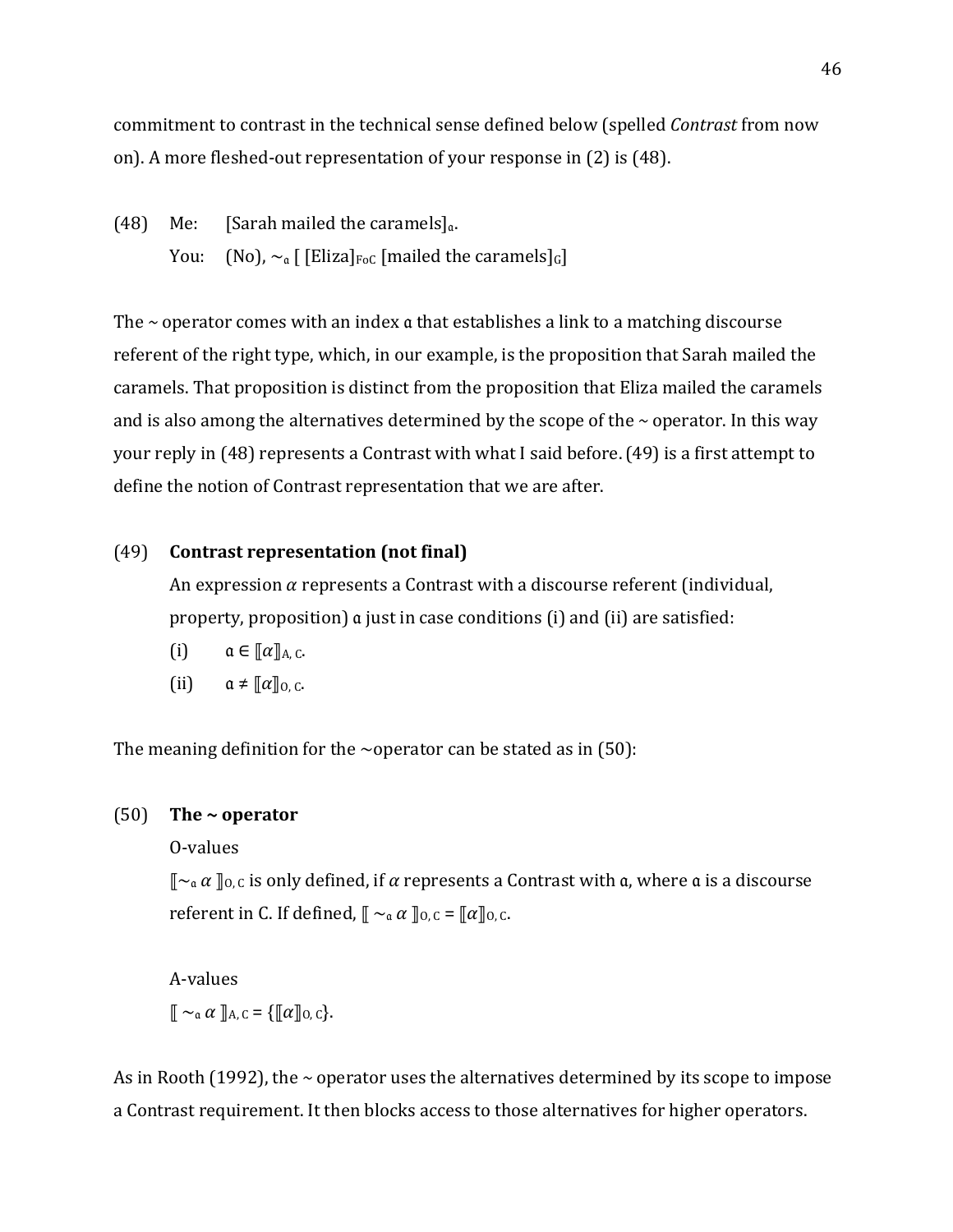Technically, it does so by setting the A-value of  $\sim_\alpha \alpha$  back to a singleton set containing the O-value of  $\alpha$  as its only member. The A-value of  $\alpha$  is thus no longer visible to further computations. 

Unlike Rooth (1992), our notion of Contrast has no provision for antecedents that are questions. This is as it should be. When we looked at the Italian data in section 4, we saw that questions all by themselves do not necessarily trigger a FoCus in the answer. Krifka (2004) presents an additional argument that sheds serious doubts on the assumption that question-answer congruence is a relation of Contrast. (51) and (52) illustrate.

- (51) Me: Lucie planted this bush.
- a. You: (No), she [pruned this trée] $_{\text{FoC}}$ .
- b. You: (No), she [prúned] $_{\text{FoC}}$  [this trée] $_{\text{FoC}}$ .
- $(52)$  Me: What did Lucie do?

 

- a. You: She only [pruned this trée] $_{\text{Foc}}$ .
- b. You: # She only [prúned] $_{\text{FoC}}$  [this trée] $_{\text{FoC}}$ .

Both 51(a) and (b) are acceptable replies, and are expected to be, since both represent a Contrast with what I said according to our definition.<sup>31</sup> Yet only  $52(a)$  would be congruent with my question.

Krifka points out that, if alternatives sets are as permissive as Rooth takes them to be (and Katzir (2013) says they have to be), the alternatives set for the (a)-replies in (51) and (52) wind up to be the same as those for the  $(b)$ -replies. To see this, take any property of individuals P of semantic type <e<st>>. P is in the alternatives set of the VP [*pruned this tree*]<sub>FoC</sub>. But now consider  $\lambda$ x. P, the constant function that maps any individual to the

 $31$ . Since the alternatives sets are the same for both of your replies in (51), the revised definition of Contrast representation in (56) below will still allow both replies to represent a Contrast with the antecedent proposition.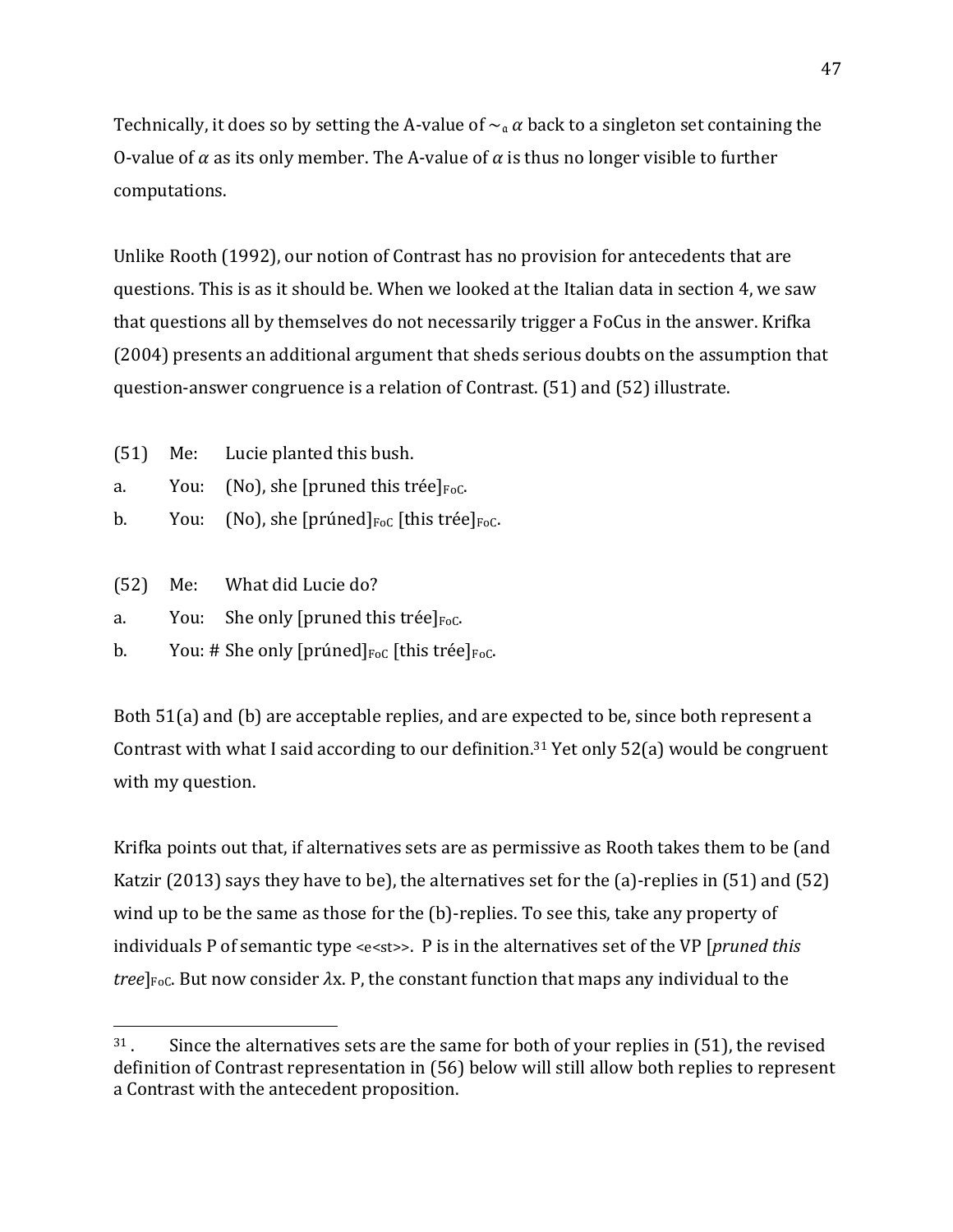property P. Being of type <e<e<st>>>, this function is in the alternatives set of the transitive verb  $[pruned]_{FoC}$ , hence P is in the alternatives set of the VP  $[pruned]_{FoC}$  [*this tree*]<sub>FoC</sub>]. Krifka concludes that Alternatives Semantics is unfit to handle question-answer congruence: it can't distinguish the acceptable  $52(a)$  from the unacceptable  $52(b)$ . From our perspective, those very same observations do not discredit Alternatives Semantics, rather they confirm our earlier conclusion that question answer-congruence is not a relation of Contrast to begin with.

Question-answer congruence is established via the Given part of answers on our approach. Important insights about the connection between Information Structure and questions (Roberts 1996, 2012) thus remain untouched. There is a lesson to be learned, though: The investigation of question-answer pairs cannot be used to diagnose FoCus. If we draw a distinction between what's FoCused and what's merely new by representing Givenness, rather than newness, the notion of an answer focus is no longer an obvious one. Now it's Givenness, not FoCus, that is reliably diagnosed with question-answer pairs.<sup>32</sup>

Going back to our definition of Contrast representation in  $(49)$ , it turns out that it is too liberal. As observed in Schwarzschild (1993) and reported in Truckenbrodt (1995), definitions like (49) allow overFoCusing and thus incorrectly predict that 53(b) represents a Contrast with the proposition expressed by  $53(a)$ , for example. The O-values of  $53(a)$  and (b) are different, and the O-value of  $53(a)$  is a member of the A-value of  $53(b)$ . This is not good.33

 $32$ . Féry & Samek-Lodovici (2006) and Büring (2016) have both [F]-marking and [G]marking, yet still hold on to the notion of an answer focus. Question-answer pairs are discussed as prototypical instances of focus in Féry & Ishihara (2016), which sets the stage for the other articles in the Féry & Ishihara handbook.

 $33.$  53(b) can be used to contradict  $53(a)$  if *strawberries* is understood as a contrastive topic, with characteristic, rising, contrastive topic intonation. That's not the contrast relation that we are trying to capture.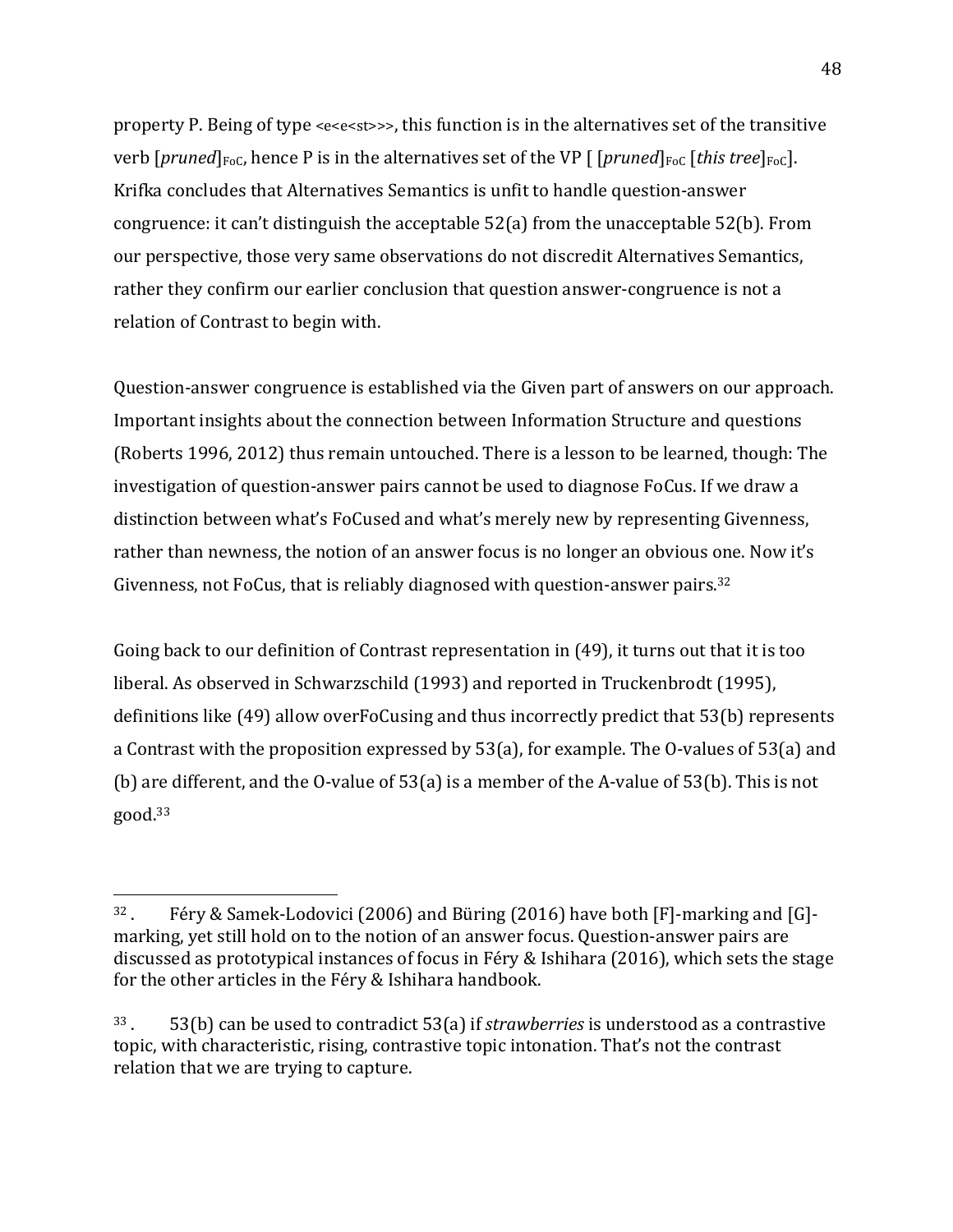(53) a. John picked strawberries at Mary's farm.

b. John picked [strawberries] $_{\text{FoC}}$  at [Sandy's] $_{\text{FoC}}$  farm. Schwarzschild  $(1993:$  examples  $9(a)$  and  $(c)$ , using the current notation).

Schwarzschild (1993) also provides a remedy against the over-FoCusing illustrated in (53). Adapted to our framework, Schwarzschild's Contrast Constraint delivers a criterion for disqualifying an expression  $\alpha$  from representing a Contrast with an entity  $\alpha$  if a Contrast with a could also be represented by what we will call a "FoC/G-variant" of  $\alpha$  with a smaller alternatives set. Two expressions are  $FoC/G$ -variants of each other if they are identical except for [FoC]-marking and [G]-marking.  $54(a)$  to (e) illustrate the idea behind Schwarzschild's Contrast Constraint. Since [G]-marking does not affect the computation of A-values, we are neglecting  $[G]$ -marking possibilities.

- (54)  $p =$  the proposition that John picked strawberries at Mary's farm.
	- a. John picked strawberries at  $[Sandy's]_{Foc}$  farm.
	- b. John picked strawberries at  $[Sandy's farm]_{Foc}$ .
	- c. John picked [strawberries] $_{\text{FoC}}$  at [Sandy's] $_{\text{FoC}}$  farm.
	- d. John picked [strawberries] $_{\text{FoC}}$  at [Sandy's farm] $_{\text{FoC}}$ .
	- e. John [picked strawberries at Sandy's farm] $_{\text{Foc}}$ .

54(a) to (e) are FoC/G-variants of each other. According to  $(49)$ , they should all represent a Contrast with the proposition  $\mathfrak p$  that John picked strawberries at Mary's farm. Here is why.  $54(a)$  to (e) all have the same O-value, which is the proposition that John picked strawberries at Sandy's farm. That proposition is different from  $p$ , hence condition (ii) of (49) is satisfied. Condition (i) is satisfied as well, since  $\mathfrak p$  is a member of the A-values of 54(a) to (e): Sandy is an alternative of Mary, Sandy's farm is an alternative of Mary's farm, strawberries are among the alternatives of strawberries, and picking strawberries at Sandy's farm is an alternative of picking strawberries at Mary's farm. Intuitively, only  $54(a)$ represents a good contrast with p, however. All the other cases are overFoCused: They have either too many or too big constituents that are FoCused.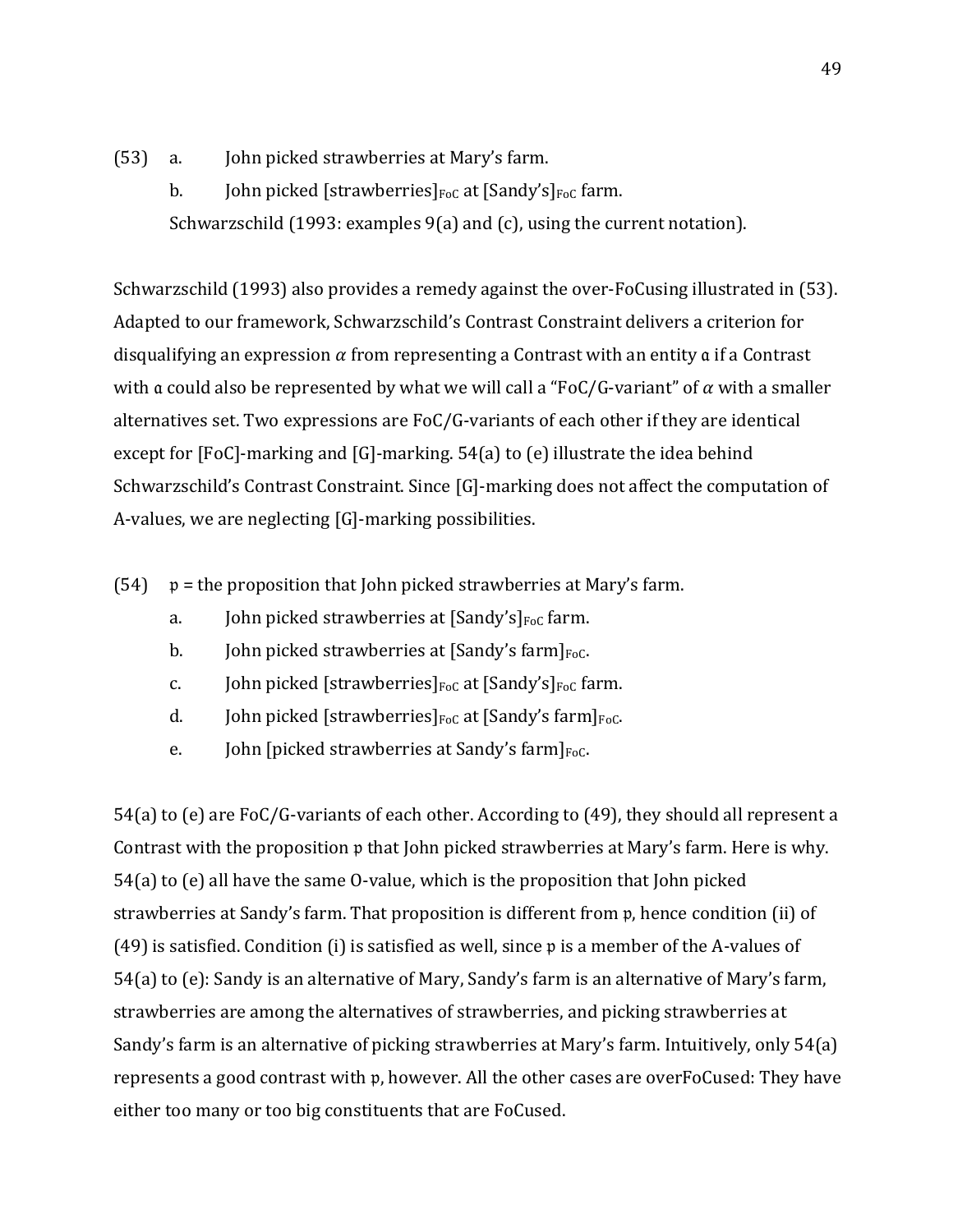To find a criterion for disqualifying  $54(b)$  to (e) from representing a Contrast with p, we compare their A-values to that of  $54(a)$ . What we see is that the A-value of  $54(a)$  is a proper subset of all the others:

$$
(55) \quad \text{[} 54(a) \text{]} \text{A}, c \subset \text{[} 54(b) \text{]} \text{A}, c \subset \text{[} 54(d) \text{]} \text{A}, c \subset \text{[} 54(e) \text{]} \text{A}, c
$$
\n
$$
\text{[} 54(a) \text{]} \text{A}, c \subset \text{[} 54(c) \text{]} \text{A}, c \subset \text{[} 54(d) \text{]} \text{A}, c \subset \text{[} 54(e) \text{]} \text{A}, c
$$

Among the choices in 54(a) to (e), we should thus pick the one with the smallest alternatives set as representing a Contrast with p. Incorporating Schwarzschild's Contrast Constraint, our definition of Contrast representation can now be amended as in  $(56)$ :

## (56) **Contrast representation (final for now)**

An expression  $\alpha$  represents a Contrast with a discourse referent (individual, property, proposition)  $\alpha$  just in case conditions (i) to (iii) are satisfied:

- (i)  $\alpha \in [\![\alpha]\!]_{A,C}.$
- (ii)  $\alpha \neq \llbracket \alpha \rrbracket_{0,C}$
- (iii) There is no FoC/G-variant  $\beta$  of  $\alpha$  such that  $\lbrack \lbrack \beta \rbrack_{A,C} \subset \lbrack \lbrack \alpha \rbrack_{A,C}$  and  $\alpha \in \lbrack \lbrack \beta \rbrack_{A,C}$ .

Some contrasts seem trivial. In 57(a) to (c), for example, every word is part of a [FoC]marked constituent and there are no  $[G]$ -marked or unmarked (new) parts.

- (57) a. [Eliza] $_{\text{FoC}}$  [ [ mailed] $_{\text{FoC}}$  [the caramels] $_{\text{FoC}}$ ]
	- b. [Eliza] $F_{\text{p0C}}$  [mailed the caramels] $F_{\text{p0C}}$
	- c. [Eliza [mailed the caramels]  $|F_{\text{p0C}}|$

It's too easy for those representations to satisfy the Contrast requirement for FoCus, since the alternatives sets generated for such  $[FoC]$ -marking configurations are completely unrestricted: they contain any entity whatsoever, as long as it is of the right type. Definition (56) doesn't make  $57(a)$  to (c) ineligible for representing Contrasts, and rightly so.  $57(a)$  to  $(c)$  shouldn't be disqualified offhand.  $57(a)$  might be uttered by a grade school teacher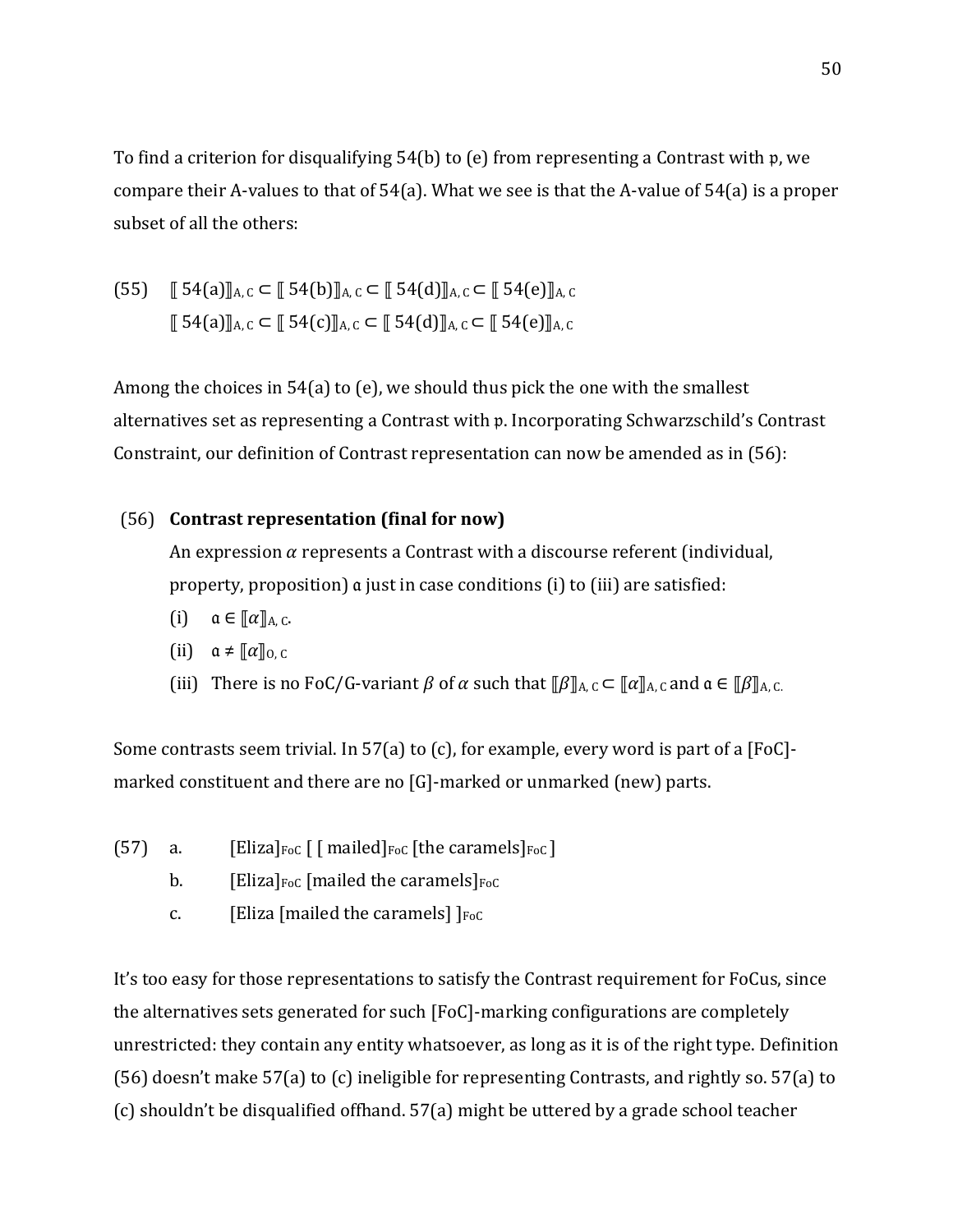giving dictation, for example, and the configurations in  $57(b)$  and (c) are natural in the context of  $(58)$ .

- (58) What did your children do for the common good today?
	- a. Sarah worked at the Survival Center all day,  $[E$ liza $]_{F \circ C}$  only [mailed the caramels to Grandpa] $_{\text{Foc.}}$
	- b. The only thing worth mentioning is that [Eliza mailed the caramels to  $Grandpal<sub>FoC</sub>$ .

As we will discuss shortly, there is pressure in Standard American and British English to represent Contrasts with discourse referents from the preceding context. That pressure is unlikely to extend to trivial Contrasts, though. Configurations like that in  $39(c)$ , for example, are sure to be exempt from whatever pressure there is for representing Contrasts. Speakers of English wouldn't even be able to detect whether there is a [FoC]-mark in 39(c). At what point do Contrasts become too trivial to be an organizing force in discourse? Where exactly is the cut-off point? The question needs more investigation.

FoCusing doesn't always require an antecedent in the preceding discourse. Contrasting discourse referents can be accommodated on the spot, as in Ellen Prince's cleft example, which we looked at earlier:

(14) The leaders of the militant homophile movement in America generally have been young people.  $\sim_{p}$  [It was [they]<sub>FoC</sub> who fought back during a violent police raid on a Greenwich Village bar in 1969], an incident from which many gays date the birth of the modern crusade for homosexual rights.

In (14), the pronoun *they* refers to the young people in the relevant domain. FoCusing *they* evokes as an alternative the complement set in that domain, the people who are no longer young. As a result, the sentence conveys that young people, rather than older people, were the ones who were fighting back during that police raid. Since the Contrasting antecedent is accommodated, the unFoCused part of the scope of the FoCus in (14) is new information,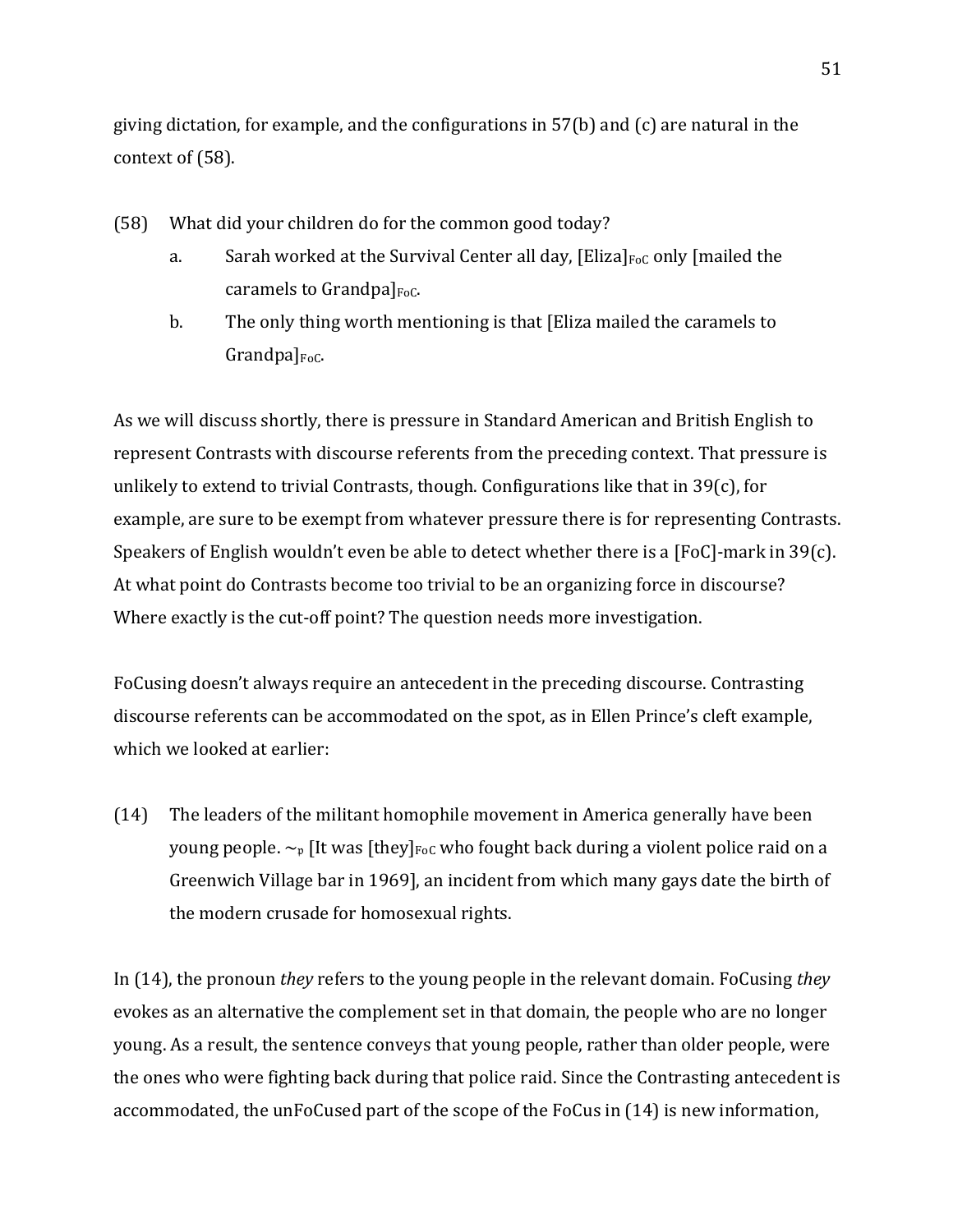not Given. While FoCus and Givenness often travel together, (14) stands as a reminder that Givenness is in no way a necessary ingredient for Contrast representation.

FoCus on *they* triggers an exclusive interpretation in (14): the group of people who fought back is represented as a group excluding older people. Where does this exclusive interpretation come from?  $(59)$ , which is inspired by an example from Wagner  $(2005)$ , 2012), shows that exclusive interpretations do not necessarily have a local source.

- (59) Me: Does Sally still drive that expensive convertible her uncle gave her as a wedding present?
	- You: I don't know. What I can say with confidence is that she drives a  $[réd]_{FoC}$  $[convertible]_G.$

When telling me that Sally drives a red convertible you didn't mean to exclude the possibility that her convertible might also be expensive. What you did exclude was that you could say with confidence that she is driving an expensive convertible. The intended scope of the FoCus on *red* stretches all the way up to the matrix clause in (59'), then, and there is again an (at least partially) accommodated antecedent:

(59')  $\sim_{p}$  [What I can say with confidence is that she drives a [réd]<sub>FoC</sub> [convertible]<sub>G</sub>].

It might be tempting to think that the  $\sim$  operator is the source of the exclusive interpretation in (59'). But that can't be right. FoCus doesn't always trigger an exclusive interpretation:

(60) Me: Guess what! Oliver passed the bar exam. You: If  $[Oliver]_{FoC}$  [passed the bar exam]<sub>G</sub>, bar exams have become too easy.

In (60), FoCus on *Oliver* triggers a scalar, rather than an exclusive, interpretation, which could also be brought out by an overt *even*. What (60) is conveying is that Oliver is at the lower end of a scale that ranks candidates according to their chances to pass the bar exam.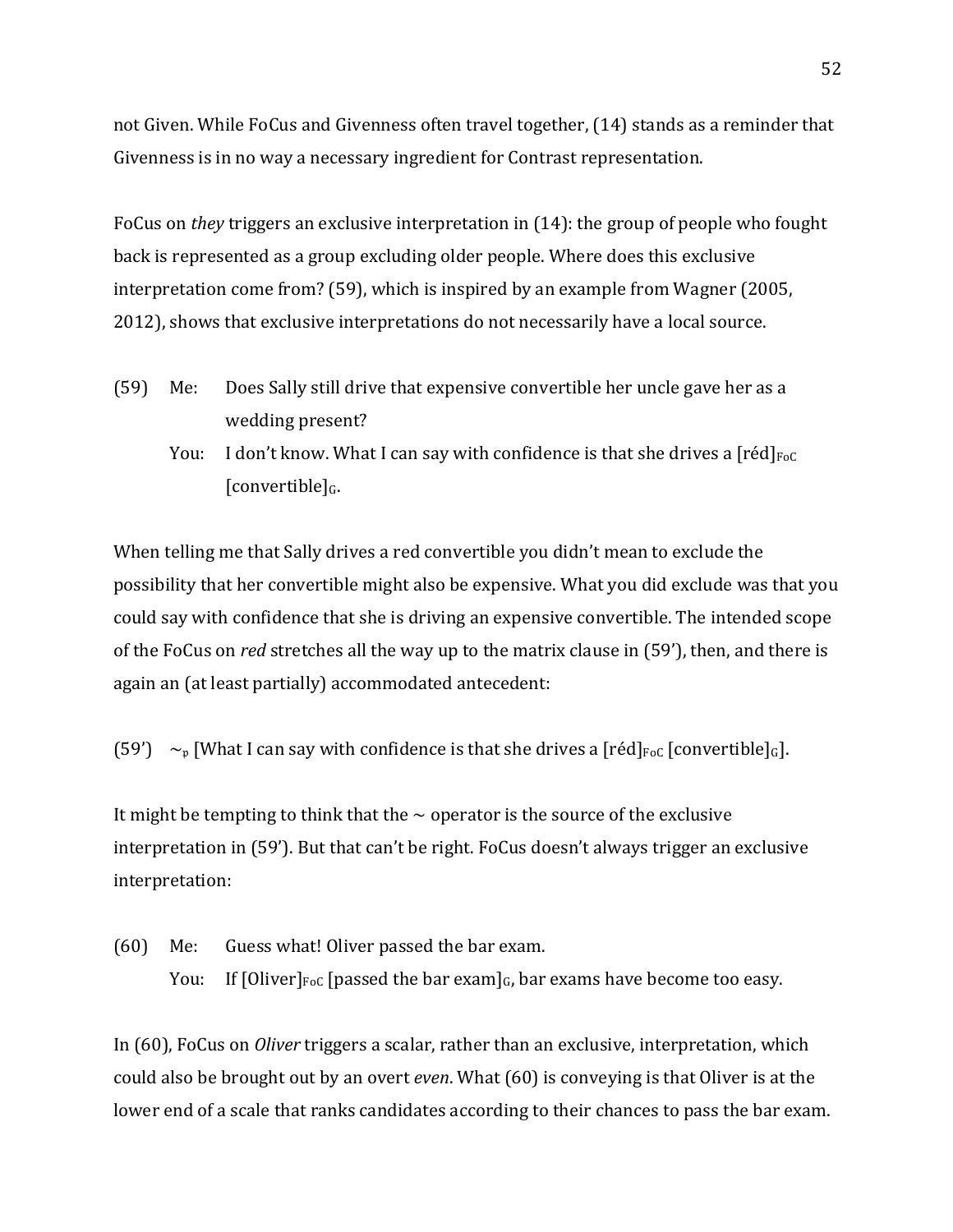We conclude that if there is just a single  $\sim$  operator, it can't come with a hard-wired exclusive interpretation. Either there is a whole family of  $\sim$  operators that use FoCus alternatives in different ways, or, more plausibly, there is a single  $\sim$  operator, and different flavors of FoCus are the result of separate overt or non-overt operators interacting with it, as Rooth  $(1992)$  proposed.<sup>34</sup> Either possibility is compatible with the theory of FoCus representation advocated for here and with our current knowledge of FoCus-sensitive operators that might contribute to the various flavors of FoCus found across languages: exhaustivity operators (discussed e.g. in Spector 2016), scalar operators (as in e.g. Lahiri 1998), contrastive topic operators (as in e.g. Constant  $2014$ ), or mirative operators (Bianchi et al. 2016).

We have now laid out the semantic properties of  $[G]$ -marking and  $[FoC]$ -marking, but we haven't yet said anything about when to  $[FeC]$ -mark or  $[G]$ -mark, or how those two features interact. Williams (1997) discusses cases where constituents are Given, but are nevertheless obligatorily FoCused. (61) illustrates with an example that is a variation of one by Williams.

(61) Me: Roman doubted that it would be hot and predicted that it would be cold. # You:  $[M\acute{a}x]_{\text{FoC}}$  [doubted]<sub>G</sub> [that it would be cold]<sub>G</sub>.

Your reply in (61) is deviant in the given context, and severely so. According to Williams (1997: 599), the problem with cases like  $(61)$  is that "cumulative destressing is not allowed. One cannot destress one phrase and then destress its neighbor, with separate licensing of each." Williams (1997, 2012), Schwarzschild (1999), and Wagner (2005, 2012) have accounts that, each in their own way, converge on Williams' diagnosis of what is wrong with cases like  $(61)$ . Rephrasing the diagnosis in our own words, there appears to be a problem when two sister constituents  $\alpha$  and  $\beta$  lack prominence without their mother

 $34$ . See Beck (2016) for a general overview of FoCus-sensitive operators and their interaction with the  $\sim$  operator.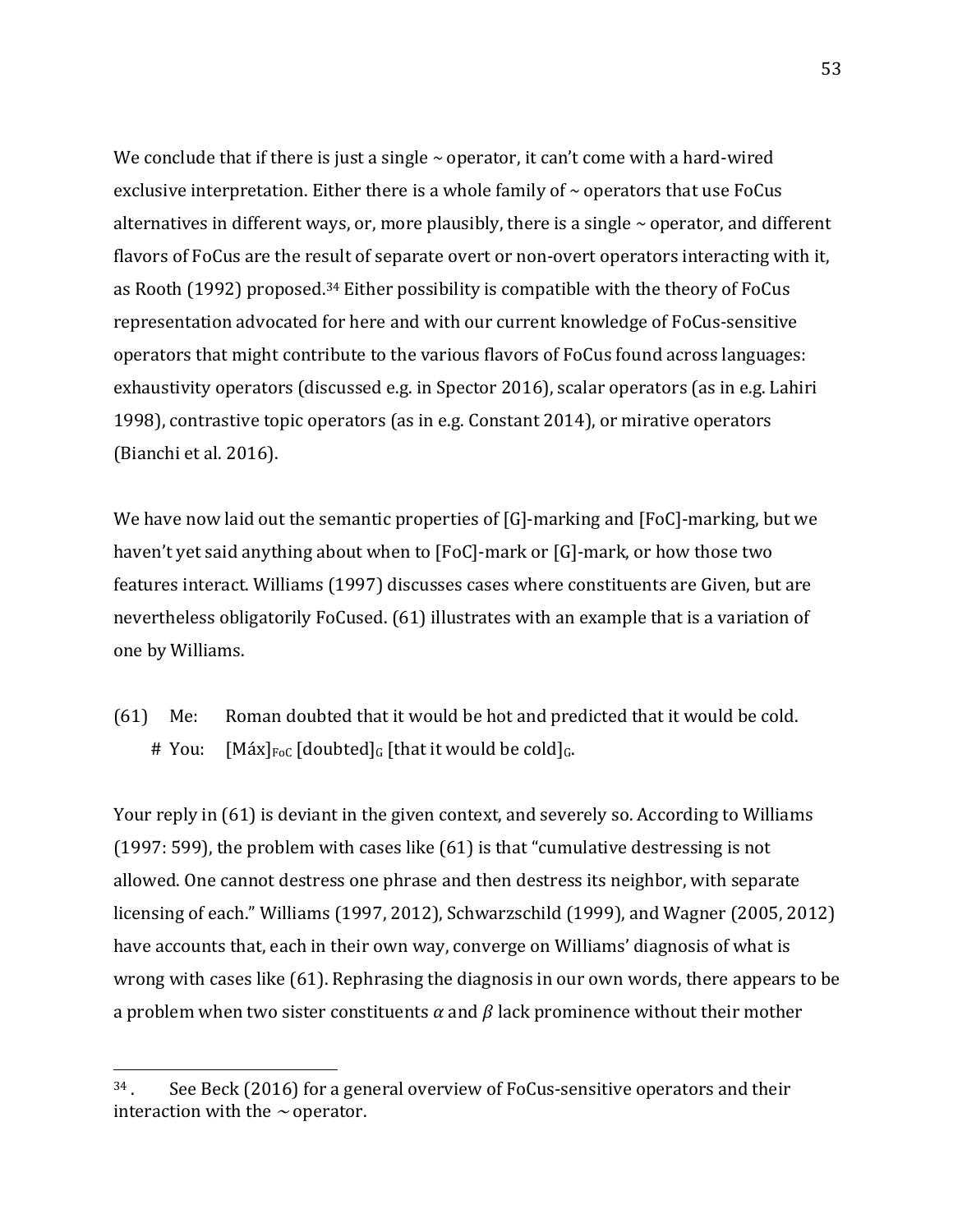constituent  $\alpha\beta$  being Given. In your reply in (61), both *doubted* and *that it would be cold* are Given, but *doubted that it would be cold* as a whole is not.

Williams' diagnosis doesn't seem quite right yet. 62(a) and (b) go against it.<sup>35</sup>

- (62) a. Sally ran into Max before getting money from the ATM. She ended up lénding  $\int$  [Max]<sub>G</sub> [some of the money]<sub>G</sub>].<sup>36</sup>
	- b. The Borsalino shop is having an amazing sale on hats. But Max's partner wouldn't lét  $\lceil$  [Max]<sub>G</sub> [get a Borsalino hat]<sub>G</sub>].

 $62(a)$  and (b) are acceptable without prominence on any of the Given constituents, even though Max's getting some of Sally's money or the possibility of his getting a Borsalino hat are not understood to be contextually implied by the respective stretches of preceding discourse. But then  $62(a)$  and (b) have configurations where two sister constituents lack prominence without their mother constituent being Given. What, then, is the difference between the deviant example  $(61)$  on the one hand, and the acceptable  $62(a)$  and  $(b)$  on the other? 

Our assessment of the deviance of your reply in (61) is that in Standard American and British English, there is pressure for representing (non-trivial) Contrasts with salient discourse referents from the preceding context.  $(61)$  is deviant because opportunities for

 $35$ . Williams would rule out  $62(a)$  and (b) as violations of his Disanaphora Law. For Schwarzschild, his Givenness requirement would be violated, and for Wagner his Relative Givenness requirement.

<sup>&</sup>lt;sup>36</sup>. We are assuming that  $[Max\,some\,of\,the\,money]$  is a constituent in 62(a). This is compatible with Harley (1995, 2002) and other analyses of double object constructions. With Green (1974) and Harley, we assume further that the double object configuration here includes a silent *HAVE*, so that we have a constituent [Max [HAVE some of the money]].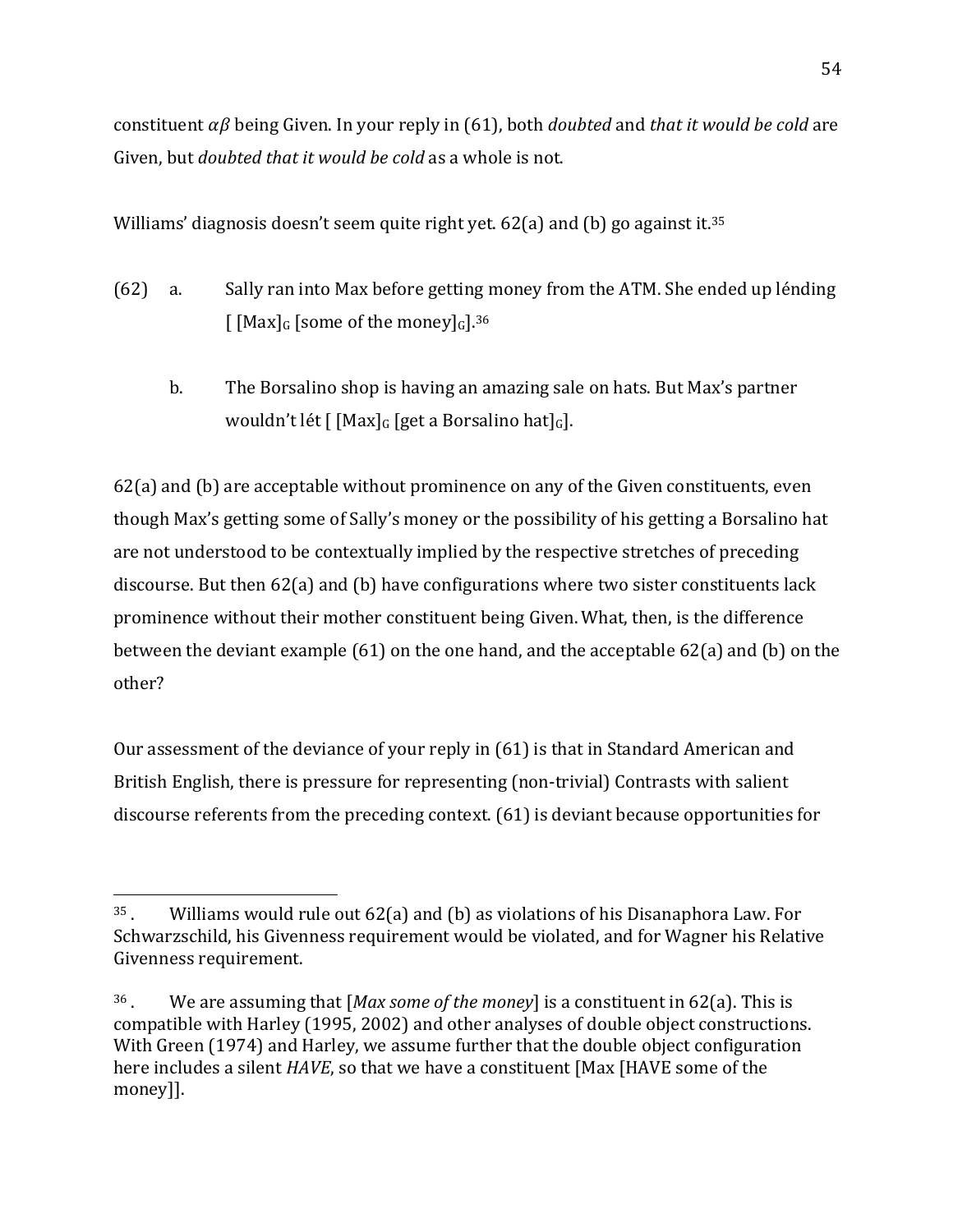representing Contrasts have been overlooked. There were two such opportunities, which are represented in  $(63)$  and  $(64)$ .

(63) Me: Roman doubted that it would be hot and  $[(he]$  predicted that it would be cold]<sub>p</sub>.

```
You: \sim \mathfrak{p} [ [Máx]<sub>FoC</sub> [dóubted]<sub>FoC</sub> [that it would be cold]<sub>G</sub>].
```
(64) Me: [Roman doubted that it would be hot]  $_{\text{p}}$  and predicted that it would be cold. You:  $\sim_{\text{p}}$  [ [Máx]<sub>FoC</sub> [doubted]<sub>G</sub> that it would be [cóld]<sub>FoC</sub>].

62 (a) and (b) were constructed so as to not provide opportunities for representing (nontrivial) Contrasts with salient discourse referents from the preceding context. Without those opportunities, the pressure for representing Contrasts seems off. The pressure is pressure from the discourse context, then. It's a push for discourse coherence. We propose the principle in  $(65)$ , which forces  $[FeC]$ -marking when there are opportunities for representing (non-trivial) Contrasts:

### (65) **Pressure for Contrast**

Represent (non-trivial) Contrasts.

Examples  $(63)$  and  $(64)$  not only illustrate how Pressure for Contrast can force [FoC]marking, they also raise the question whether Pressure for Contrast can block [G]-marking. (63) has a FoCused occurrence of *doubted*, for example, but that occurrence of *doubted* is also Given according to our definition. We may wonder, then, whether it shouldn't be  $[G]$ marked. Likewise, the FoCused adjective *cold* in (64) is part of a sentential complement that is also Given, so there is again a question whether that complement shouldn't be  $[G]$ marked. That those  $[G]$ -marks are genuinely missing is suggested by the prosody of  $(63)$ and  $(64)$ , which shows no impact of  $[G]$ -marking, not even the slightest hint of the reduced prominence characteristic of Second Occurrence FoCus. We take this is an indication that, generally, [FoC]-marked constituents can't also be [G]-marked. This doesn't exclude [FoC]marked constituents from being properly contained within [G]-marked constituents, of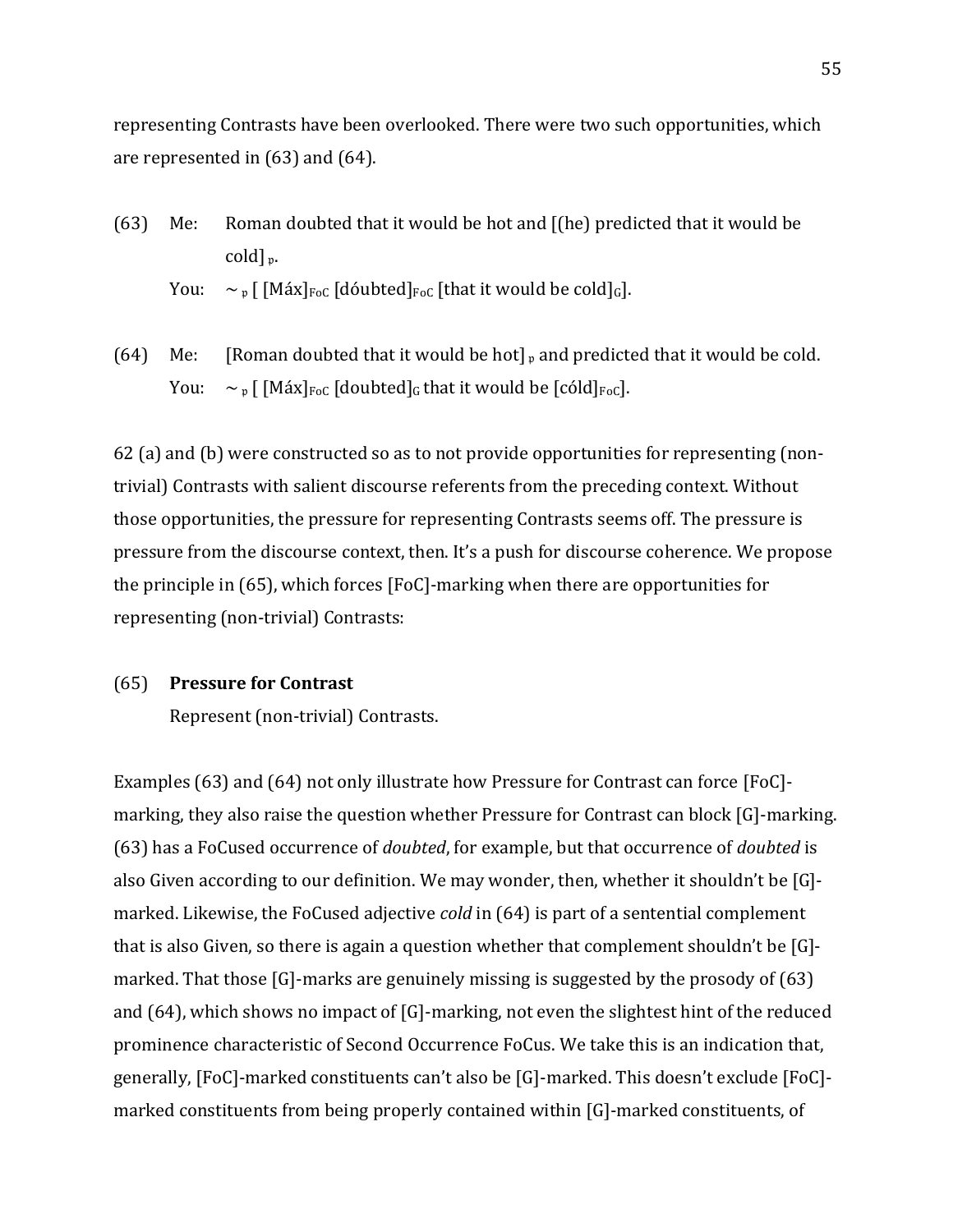course, or [G]-marked constituents from being properly contained within [FoC]-marked constituents. 

There are two other constraints for  $[G]$ -marking that our representations have been conforming to without much discussion. One is that function words (as opposed to content words) and strings of function words are generally not [G]-marked. The second one bars redundant nesting of  $[G]$ -marks: a Given constituent is not  $[G]$ -marked if it is properly contained in another Given constituent. As we saw earlier, nested  $[G]$ -marking is unnecessary since any part of a Given constituent is Given, too. We have then:

# **(66)** Pressure for [G]-marking

[G]-mark a Given constituent  $\alpha$  unless one of (i) to (iii) holds:

- (i)  $\alpha$  is [FoC]-marked.
- (ii)  $\alpha$  contains no content word.
- (iii)  $\alpha$  is properly contained in a Given constituent.

For our final example, we'll put Pressure for Contrast and Pressure for [G]-marking to work to shed light on an old puzzle about the role of FoCus in forcing or blocking coreference.<sup>37</sup>  $(67)$  and  $(67')$  illustrate.

- (67) [Bill blamed Amanda's father]<sub>v</sub> and then
	- a.  $[Am\'anda]_{\text{Foc}}$   $[[blamed]_G$   $[him]_{\text{Foc}}]$ .
	- b. [Amánda] $_{\text{FoC}}$  [blamed him] $_{\text{G}}$

 

The only difference between  $67(a)$  and (b) is that *him* is FoCused in  $67(a)$ , but not in  $67(b)$ . We observe that *him* has to refer to Bill in 67(a), and to Amanda's father in 67(b). Here is how we can derive this result. Pressure for Contrast tells us that 67(a) and (b) must represent a Contrast with the antecedent proposition p. Suppose *him* referred to Amanda's father. In that case,  $67(a)$  would be overFoCused. It would not represent a Contrast with  $p$ ,

 $37$ . An early discussion of the phenomenon is in Lakoff (1971).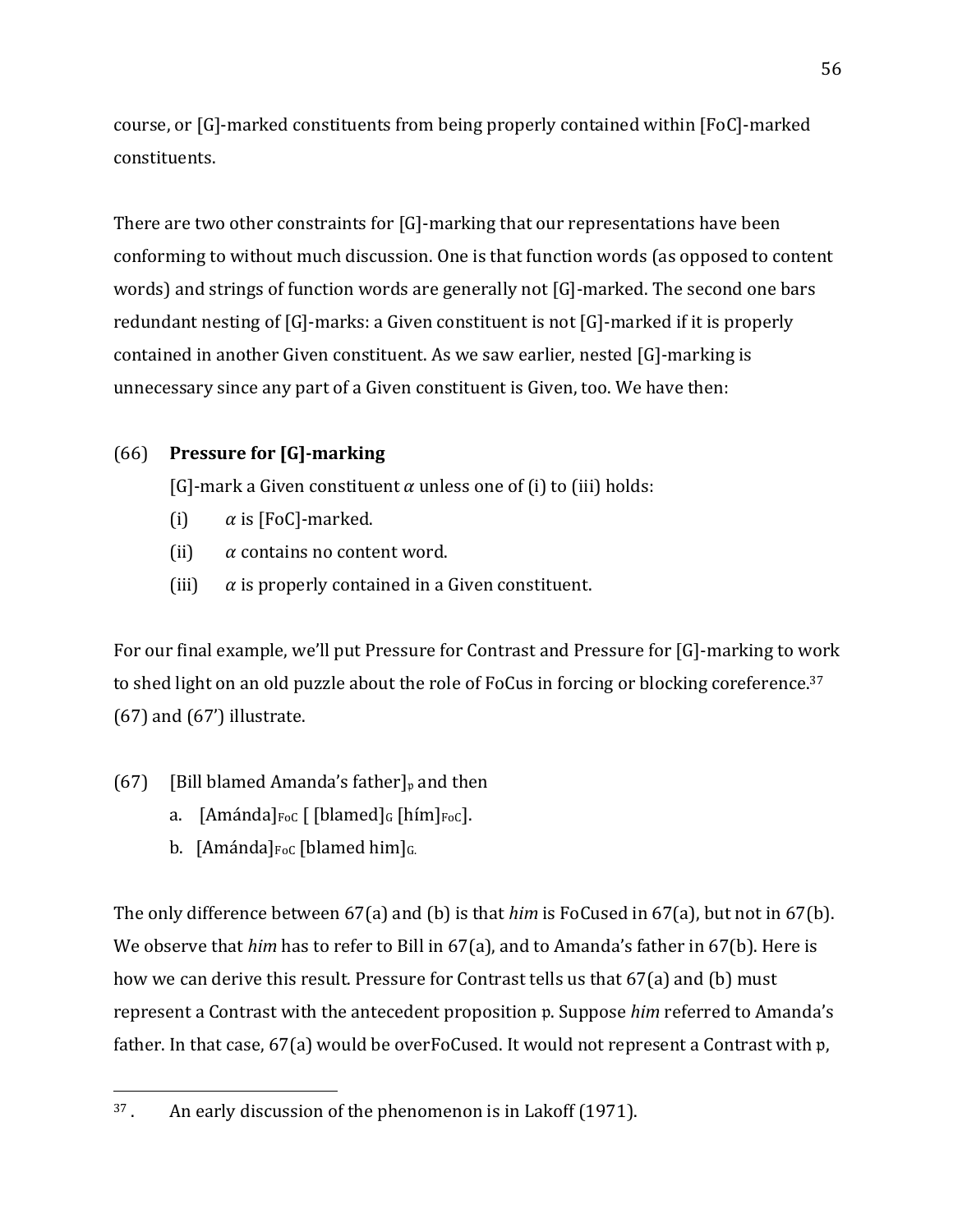since p is also in the alternatives set of  $67(b)$ , which is a FoC/G-variant of  $67(a)$  and has a smaller alternatives set.  $67(a)$  would also violate Pressure for [G]-Marking, since the property of blaming Amanda's father is Given. The right rendition would be  $67(b)$ , then. On the other hand, if *him* refers to Bill, 67(a) does represent a Contrast with p. This time round,  $67(b)$  would be ruled out as violating both the Givenness requirement for  $[G]$ -marking and Pressure for Contrast: The VP *blamed him* is not Given, and the antecedent proposition  $\mathfrak p$  is not in the alternatives set of  $67(b)$ .

A question that is now on the table is why there are such principles as Pressure for Contrast and Pressure for  $[G]$ -marking. What is it that makes  $[G]$ -marking and certain instances of [FoC]-marking obligatory in American and British English? It may be tempting to invoke the principle 'Maximize Presuppositions', which was considered in Heim (1991). As Heim was well aware, though, such a principle would need to be formulated very carefully. In our case, we would have to explain, for example, why discourse particles like German *ja* and *doch*, which only have use-conditional meanings, too, are not obligatory, even when the conditions they place on the discourse context are met. Why should presence vs absence of  $[G]$ -marking or presence vs absence of  $[FoC]$ -marking be decided by Maximize Presuppositions, while presence vs absence of a discourse particle would not be? We will have to leave this question unanswered for now.

This section has laid out the syntactic and semantic properties of the features  $[G]$  and [FoC]: What they mean, when they have to be used, and when they can't. [FoC] is like the [wh]-feature in that it forms operator structures and may trigger movement and verbal agreement. The [G]-feature resembles discourse particles like German *ja* or *doch* (Kratzer 2004). Unlike [FoC] or [wh], but like discourse particles, it doesn't form operator structures, but imposes its discourse requirement directly. Whether [G] can also drive movement or trigger agreement is still an open question. Existing work on word order variation reflecting apparent givenness tends to not distinguish Givenness from related notions like presuppositionality or definiteness. If the distinction is made, as in Fanselow (2012, 2016) and Kučerová (2012), the observed variation is usually attributed to factors other than mere Givenness. An exception is Šimík and Wierzba (2015), who argue (against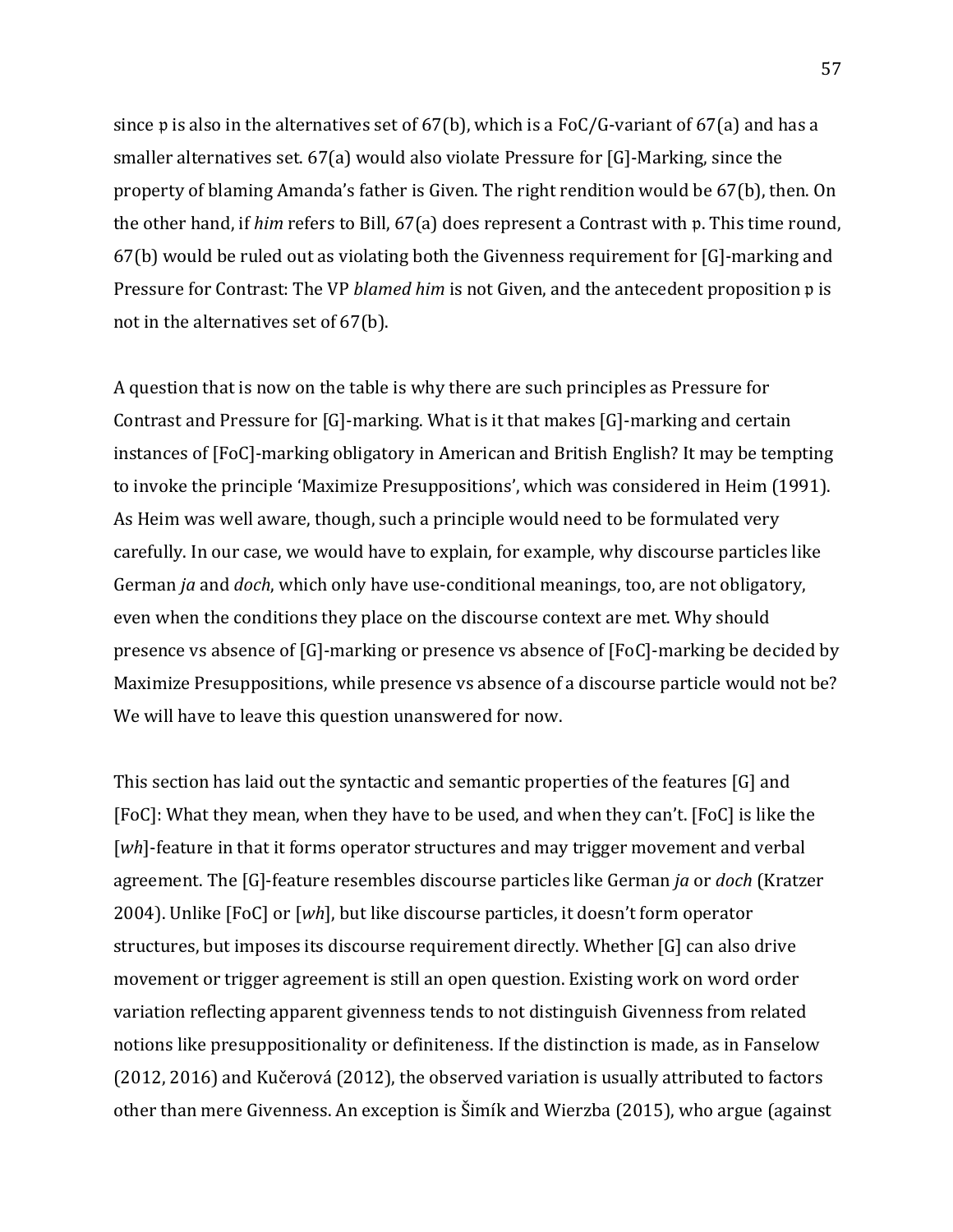Kučerová) that Givenness, not presuppositionality, is reflected in Czech word order variation. According to Šimík and Wierzba, Czech Given phrases avoid stress, but, unlike English Given phrases, they move to left-peripheral positions to escape the canonical, rightmost, stress position in Czech. Šimík and Wierzba's work establishes a bridge to the work of Reinhart (2006) and Szendröi (2001, 2005, 2017), and points to the possibility that the  $[G]$ -feature, and possibly also the  $[FeC]$ -feature in some languages, might drive movement that aims at creating a phonologically more desirable input.

## **8. Conclusion**

We have argued our case and shown what we set out to show in this article: The core of what has been traded under the name 'Information Structure' can be deconstructed into morphosyntactic features that have familiar types of meanings and are spelled out prosodically, rather than segmentally or tonally, in Standard American and British English. [FoC]-marking highlights Contrasts and aims for highest prominence in a sentence. [G]marking is sensitive to Givenness and resists (phrase-level) prominence. Apart from the idiosyncratic properties of those features, which guide their syntactic distribution, felicitous use, and phonological spellout, no special grammatical mechanisms or architectures have to be assumed to account for the many phonological, syntactic, semantic, and pragmatic manifestations of notions related to Givenness and FoCus.

The proposed feature system with  $[G]$  and  $[FoC]$  is a far cry from the system of Selkirk (1984, 1995), with its baroque nested feature structures and *ad hoc* focus projection principles. We now have two genuine morphosyntactic features that fit into the typology of grammatical features. English is no longer an obstacle for Aboh's Conjecture.

### **References**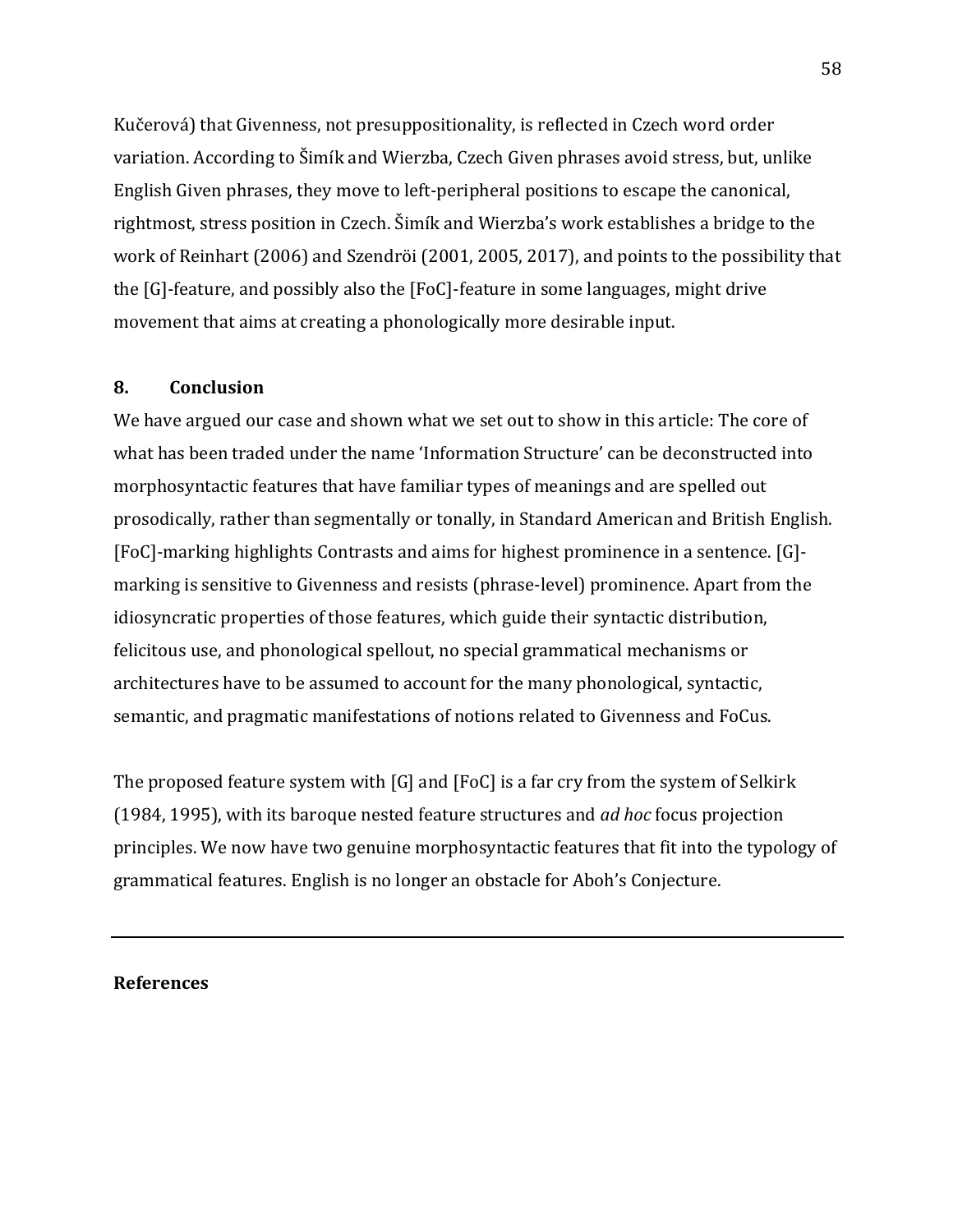- Aboh, Enoch O. 2007. Focused versus Non-Focused *Wh*-Phrases. Focus Strategies in African Languages: The Interaction of Focus and Grammar in Niger-Congo and Afro-Asiatic, ed. by K. Hartmann & M. Zimmermann, 287-314. Berlin: De Gruyter Mouton.
- —. 2007. Leftward Focus versus Rightward Focus: The Kwa-Bantu Conspiracy. SOAS Working Papers in Linguistics 15.81-104.
- $-$ . 2010. Information Structure Begins with the Numeration. Iberia: An International Journal of Theoretical Linguistics 2.12-42.
- —. 2016. Information Structure: A Cartographic Perspective. The Oxford Handbook of Information Structure, ed. by C. Féry & S. Ishihara, 147-64. Oxford: Oxford University Press.
- Aldridge, Edith. 2018. C-T Inheritance and the Left Periphery in Old Japanese. Glossa 3(1): article 26. 1-22.
- Ameka, Felix K. 2010. Information Packaging Constructions in Kwa: Microvariation and Typology. Topics in Kwa Syntax, ed. by E.O. Aboh & J. Essegbey, 141-76. Dordrecht: Springer.
- Beaver, David & Dan Velleman. 2011. The Communicative Significance of Primary and Secondary Accents. Lingua 121. 1671-92.
- Beaver, David I., Brady Clark, Edward Stanton Flemming, T. Florian Jaeger & Maria Wolters. 2007. When Semantics Meets Phonetics: Acoustical Studies of Second-Occurrence Focus. Language 83. 245-76.
- Beck, Sigrid. 2016. Focus Sensitive Operators. The Oxford Handbook of Information Structure, ed. by C. Féry & S. Ishihara, 227-50: Oxford University Press.
- Belletti, Adriana. 2001. Inversion as Focalization. Subject Inversion in Romance and the Theory of Universal Grammar, ed. by A. C. J. Hulk & J.-I. Pollock, 60-90. Oxford: Oxford University Press.
- —. 2004. Aspects of the Low IP Area. The Structure of CP and IP. The Cartography of Syntactic Structures, Volume 2, ed. by L. Rizzi, 16-51. Oxford: Oxford University Press.
- Bennett, Ryan, Emily Elfner & James McCloskey. 2016. Lightest to the Right: An Apparently Anomalous Displacement in Irish. Linguistic Inquiry 47(2). 169-234.
- Bianchi, Valentina, Guiliano Bocci & Silvio Cruschina. 2016. Focus Fronting, Unexpectedness, and Evaluative Implicatures. Semantics & Pragmatics 9: article 3.1-54.
- Bolinger, Dwight. 1965. Pitch Accent and Sentence Rhythm. Forms of English: Accent, Morpheme, Order, ed. by I. Abe & T. Kanekiyo, 139-80. Tokyo: Hokuou.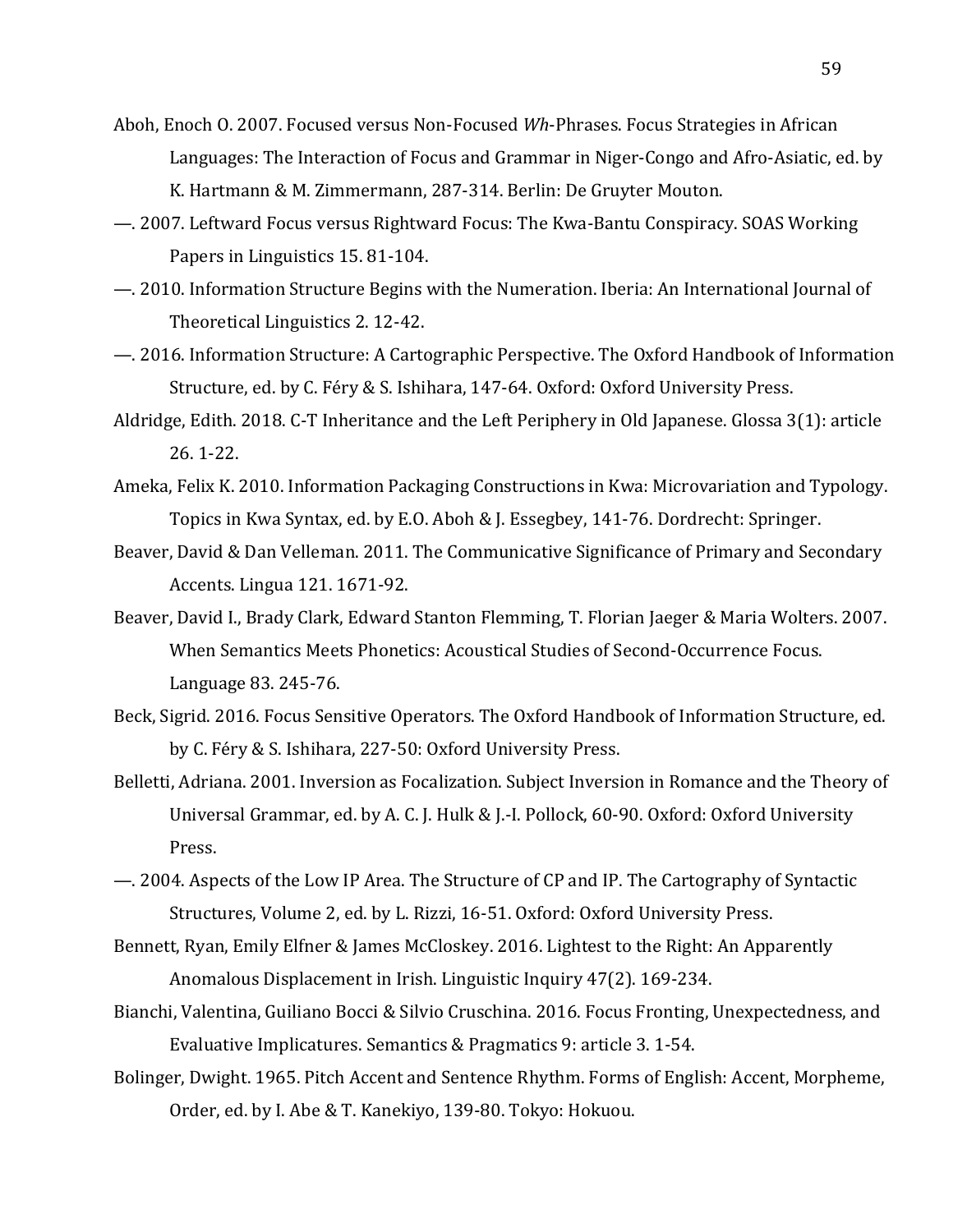Bresnan, Joan. 1971. Sentence Stress and Syntactic Transformations. Language 47. 257-81.

Büring, Daniel. 2015. Unalternative Semantics. Proceedings of the 25th Semantics and Linguistic Theory Conference, ed. by S. D'Antonio, M. Maroney & C. R. Little, 550-75. Stanford

University: Linguistic Society of America and Cornell Linguistics Circle.

 $-$ . 2016. Intonation and Meaning Oxford: Oxford University Press.

- Calhoun, Sasha. 2010. The Centrality of Metrical Structure in Signaling Information Structure: A Probabilistic Perspective. Language 86. 1-42.
- Chafe, Wallace L. 1976. Givenness, contrastiveness, definiteness, subjects, topics and point of view. Subject and Topic, ed. by C. N. Li, 27-55. New York: Academic Press.
- Chomsky, Noam. 1971. Deep Structure, Surface Structure, and Semantic Interpretation. Semantics. An Interdisciplinary Reader in Philosophy, Linguistics and Psychology, ed. by D.D. Steinberg & L.A. Jakobovits, 183-216. Cambridge: Cambridge University Press.
- —. 1976. Conditions on Rules of Grammar. Linguistic Analysis 2. 303-50.

Chomsky, Noam & Morris Halle. 1968. The Sound Pattern of English: The MIT Press.

- Constant, Noah. 2014. Contrastive Topic: Meaning and Realization: University of Massachusetts Amherst.
- D'Imperio, Mariapaola. 1997. Breadth of Focus, Modality, and Prominence Perception in Neapolitan Italian. OSU Working Papers in Linguistics 50. 19-39.
- Elfner, Emily. 2012. Syntax-Prosody Interactions in Irish: University of Massachusetts Amherst PhD dissertation.
- —. 2015. Recursion in Prosodic Phrasing: Evidence from Connemara Irish. Natural Language and Linguistic Theory 33. 1169-208.
- Fanselow, Gisbert. 2012. Scrambling as Formal Movement. Contrasts and Positions in Information Structure, ed. by I. Kučerová & A. Neeleman, 267-95. Cambridge: Cambridge University Press.
- —. 2016. Syntactic and Prosodic Reflexes of Information Structure in Germanic. The Oxford Handbook of Information Structure, ed. by C. Féry & S. Ishihara, 621-41. Oxford: Oxford University Press.
- Féry, Caroline & Shinichiro Ishihara. 2016. Introduction. The Oxford Handbook of Information Structure, ed. by C. Féry & S. Ishihara, 1-15. Oxford: Oxford University Press.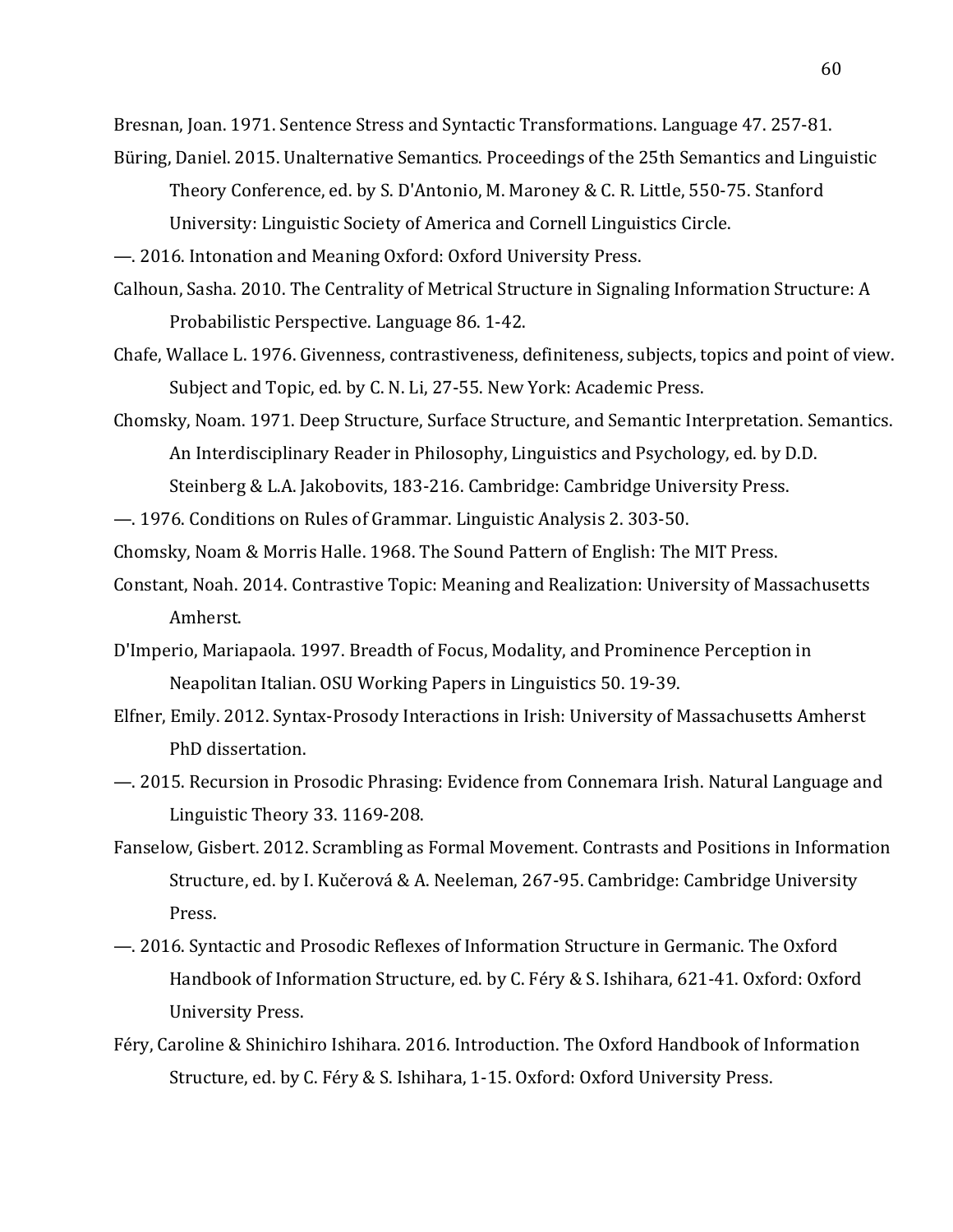- Féry, Caroline & Vieri Samek-Lodovici. 2006. Focus Projection and Prosodic Prominence in Nested Foci. Language 82. 131-50.
- von Fintel, Kai. 1994. Restrictions on Quantifier Domains: University of Massachusetts Amherst PhD Dissertation.
- 1999. NPI Licensing, Strawson Entailment, and Context Dependency. Journal of Semantics 16. 97-148.
- Frota, Sonia. 2000. Prosody and Focus in European Portuguese: Phonological Phrasing and Intonation New York: Garland Publishing.

Gallin, Daniel. 1975. Intensional and Higher-Order Modal Logic Amsterdam: North-Holland.

Gordon, Matthew K. 2003. The Phonology of Pitch Accents in Chickasaw. Phonology 20. 173-218.

- Grabe, Esther. 1998. Comparative Intonational Phonology: English and German: Universiteit Nijmegen PhD dissertation.
- Green, Georgia. 1974. Semantics and Syntactic Regularity Bloomington: Indiana University Press.
- Gutzmann, Daniel. 2015. Use-Conditional Meaning Oxford: Oxford University Press.

Hagstrom, Paul. 1998. Decomposing Questions. MIT PhD dissertation.

—. 2004. Particle Movement in Sinhala and Japanese. Clause Structure in South Asian Languages, ed. by V. Dayal & A. Mahajan, 227-52. Dordrecht: Kluwer Academic Publishers.

Hamblin, Charles L. 1973. Questions in Montague English. Foundations of Language 10. 41-53. Harley, Heidi. 1995. Subjects, Events, and Licensing: MIT PhD.

 $-$ . 2002. Possession and the Double Object Construction. Yearbook of Linguistic Variation 2. 29-68.

Hayes, Bruce. 1995. Metrical Stress Theory Chicago: The University of Chicago Press.

Hedberg, Nancy. 1990. Discourse Pragmatics and Cleft Sentences in English: University of Minnesota.

- 2010. The Referential Status of Clefts. Language 76. 891-920.
- —. 2013. Multiple Focus and Cleft Sentences. Cleft Structures, ed. by K. Hartmann & T. Veenstra, 227-50. Amsterdam: John Benjamins Publishing Company.
- Heim, Irene. 1991. Artikel und Definitheit. Semantik / Semantics. An International Handbook of Contemporary Research ed. by A. von Stechow & D. Wunderlich, 487-535. Berlin: de Gruyter.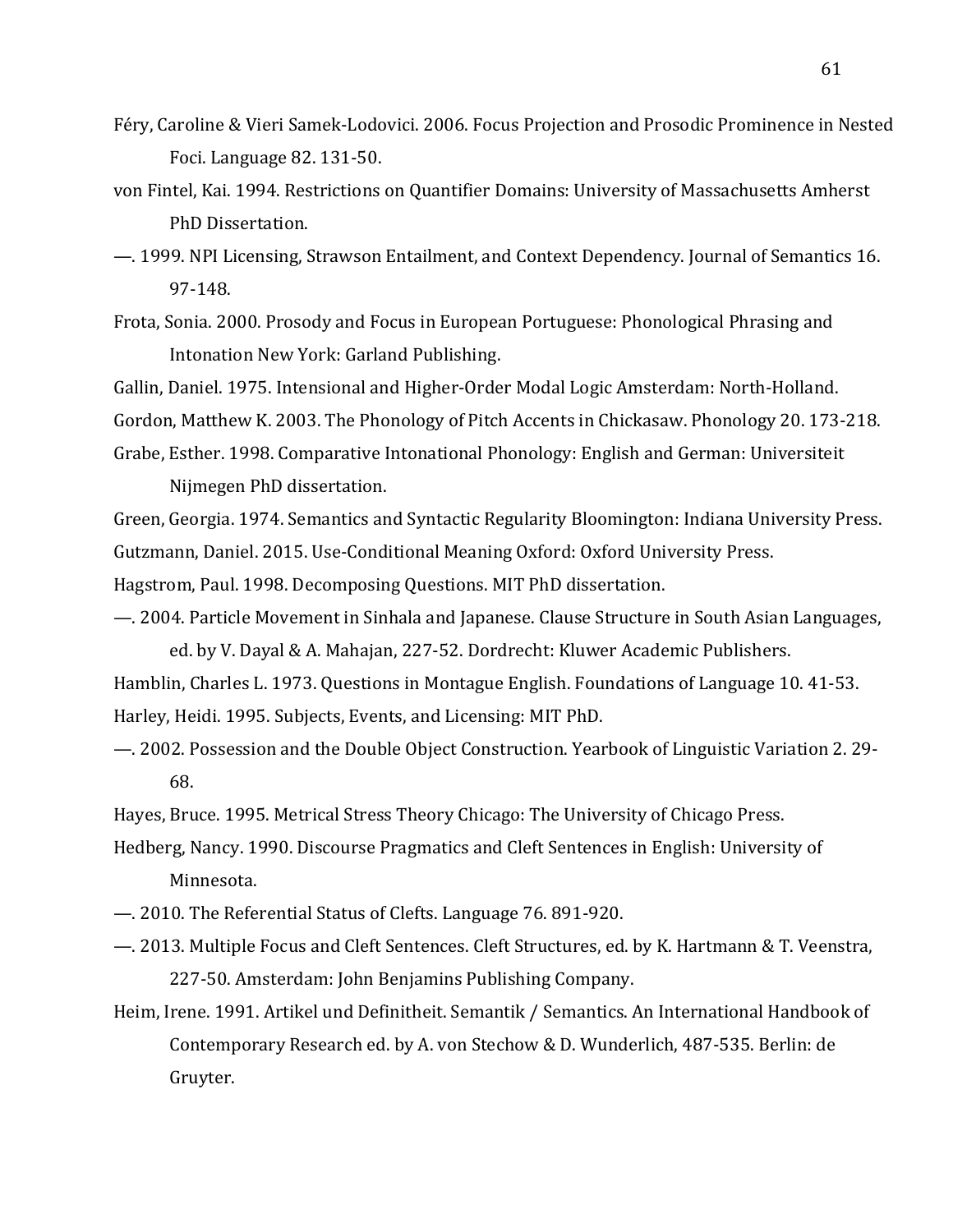- Jackendoff, Ray S. 1972. Semantic Interpretation in Generative Grammar Cambridge/Mass.: The MIT Press.
- Kager, René. 2007. Feet and Metrical Stress. The Cambridge Handbook of Phonology, ed. by P. de Lacy, 195-227. Cambridge: Cambridge University Press.
- Kamp, Hans. 1981. A Theory of Truth and Semantic Representation. Formal Methods in the Study of Language. Part 1, ed. by J. Groenendijk, T. Janssen & M. Stokhof, 277-322. Amsterdam: Mathematisch Centrum.
- Kaplan, David. 1999. The Meaning of 'Ouch' and 'Oops'. Paper presented at the Cornell Conference on Context Dependency, Cornell University, Ithaca New York.
- Katz, Jonah & Elisabeth Selkirk. 2011. Contrastive Focus vs. Discourse-New: Evidence from Phonetic Prominence in English. Language 87. 771-816.
- Katzir, Roni. 2013. A Note on Contrast. Natural Language Semantics 21. 333-43.
- Kishimoto, Hideki. 2018. Sinhala Focus Concord Constructions from a Discourse-Syntactic Perspective. Glossa 3.1-25.
- Kiss, Katalin É. 1998. Identificational Focus versus Information Focus. Language 74. 245-73.
- Kisseberth, Charles. 1984. Digo Tonology. Studies in Bantu Tonology, ed. by G. N. Clements & J. A. Goldsmith, 105-82. Dordrecht: Foris.
- Kotek, Hadas & Michael Yoshitaka Erlewine. 2018. Covert Focus Movement with Pied-Piping: Evidence from Tanglewood. Linguistic Inquiry 49. 441-63.
- Kratzer, Angelika. 1999. Beyond 'Ouch' and 'Oops'. Paper presented at the Cornell Conference on Context Dependency, Cornell University, Ithaca New York.
- $-$ . 2004. Interpreting Focus: Presupposed or Expressive Meanings? Theoretical Linguistics 30. 123-36.
- Krifka, Manfred. 2004. The Semantics of Questions and the Focusation of Answers. Topic and Focus: A Cross-Linguistic Perspective, ed. by C. Lee, M. Gordon & D. Büring, 139-51. Dordrecht: Kluwer Academic Publishers.

Kučerová, Ivona. 2012. Grammatical Marking of Givenness. Natural Language Semantics 20. 1-30.

Kuroda, Sige-Yuki. 2007. On the Syntax of Old Japanese. Current Issues in the History and Structure of Japanese, ed. by B. Frellesvig, M. Shibatani & J.C. Smith, 263-317. Tokyo: Kurosio Publishers.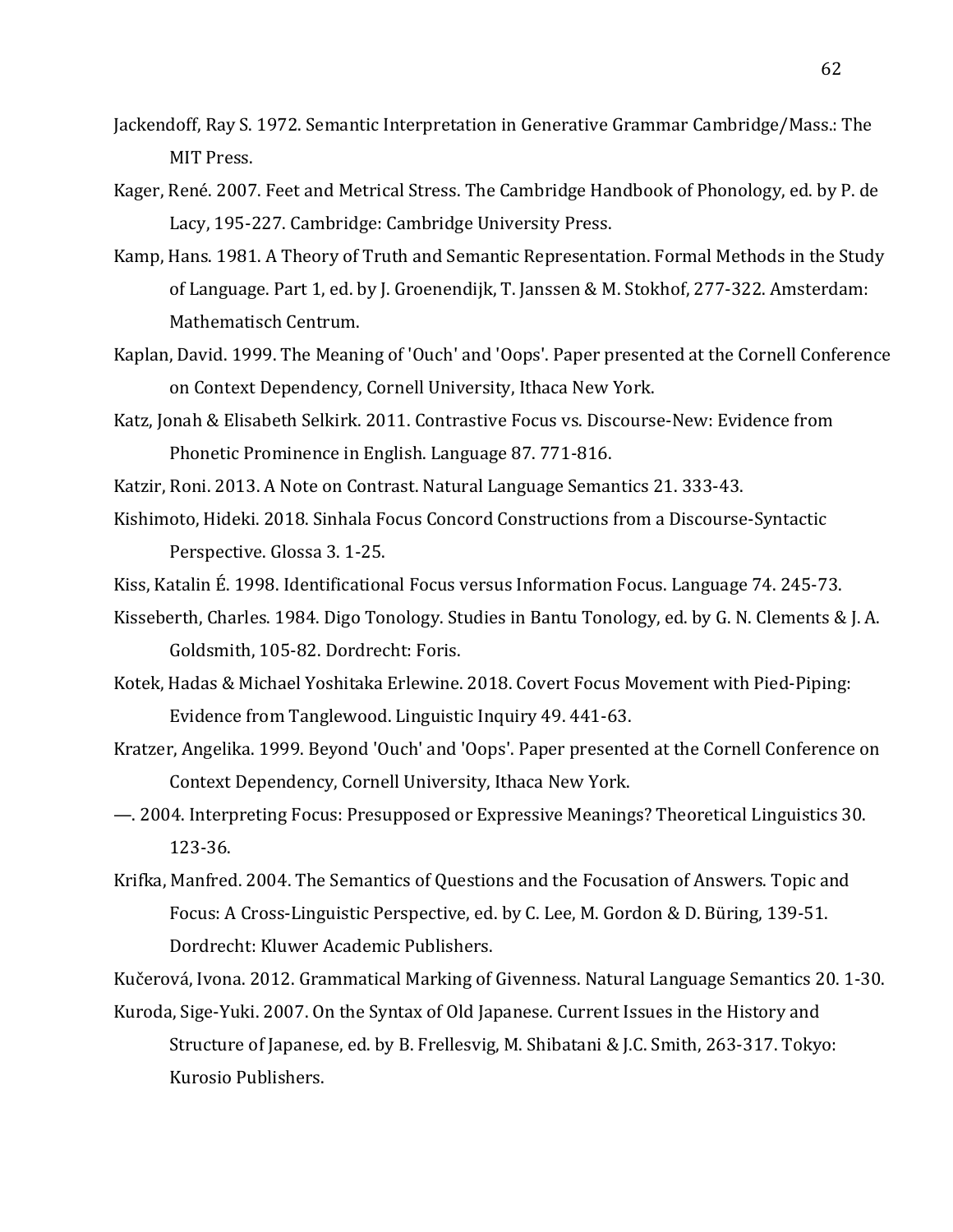Ladd, Robert D. 1980. The Structure of Intonational Meaning. Evidence from English Bloomington & London: Indiana University Press.

—. 1996. Intonational Phonology Cambridge: Cambridge University Press.

- $-$ . 2008. Intonational Phonology. Second Edition. Cambridge: Cambridge University Press.
- Lahiri, Utpal. 1998. Focus and Negative Polarity in Hindi. Natural Language Semantics 6. 57-125.
- Lakoff, George. 1971. Presupposition and Relative Well-formedness. Semantics. An
	- Interdisciplinary Reader in Philosophy, Linguistics, and Psychology, ed. by D. D. Steinberg  $&$ L. A. Jakobovits, 329-40. Cambridge: Cambridge University Press.
- Liberman, Mark & Janet Pierrehumbert. 1984. Intonational Invariance under Changes in Pitch Range and Length. Language Sound Structure, ed. by M. Aronoff & R. Oehrle, 157-233. Cambridge/Mass.: The MIT Press.
- Liberman, Mark & Alan Prince. 1977. On Stress and Linguistic Rhythm. Linguistic Inquiry 8. 249-336.
- McCarthy, John & Alan Prince. 1999. Faithfulness and Identity in Prosodic Morphology. The Prosody Morphology Interface, ed. by R. Kager, H. van der Hulst & W. Zonneveld, 218-309. Cambridge: Cambridge University Press.
- Molnár, Valéria. 2001. Contrast from a Contrastive Perspective. Paper presented to the ESSLLI 2001 Workshop on Information Structure, Discourse Structure and Discourse Semantics, Helsinki, 2001.
- Neeleman, Ad & Kriszta Szendröi. 2004. Superman Sentences. Linguistic Inquiry 35. 149-59.

Nespor, Marina & Irene Vogel. 1986. Prosodic Phonology Dordrecht: Foris.

- Pierrehumbert, Janet & Mary Beckman. 1988. Japanese Tone Structure Cambridge/Mass.: The MIT Press.
- Pierrehumbert, Janet & Julia Hirschberg. 1990. The Meaning of Intonational Contours in the Interpretation of Discourse. Intentions in Communication, ed. by P. Cohen, J. Morgan & M. Pollack, 271-311. Cambridge/Mass.: The MIT Press.
- Potts, Christopher. 2003. The Logic of Conventional Implicatures: UC Santa Cruz.
- Prince, Alan & Paul Smolensky. 1993. Optimality Theory: Constraint Interaction in Generative Grammar. Unpublished manuscript. Rutgers University & University of Colorado at Boulder.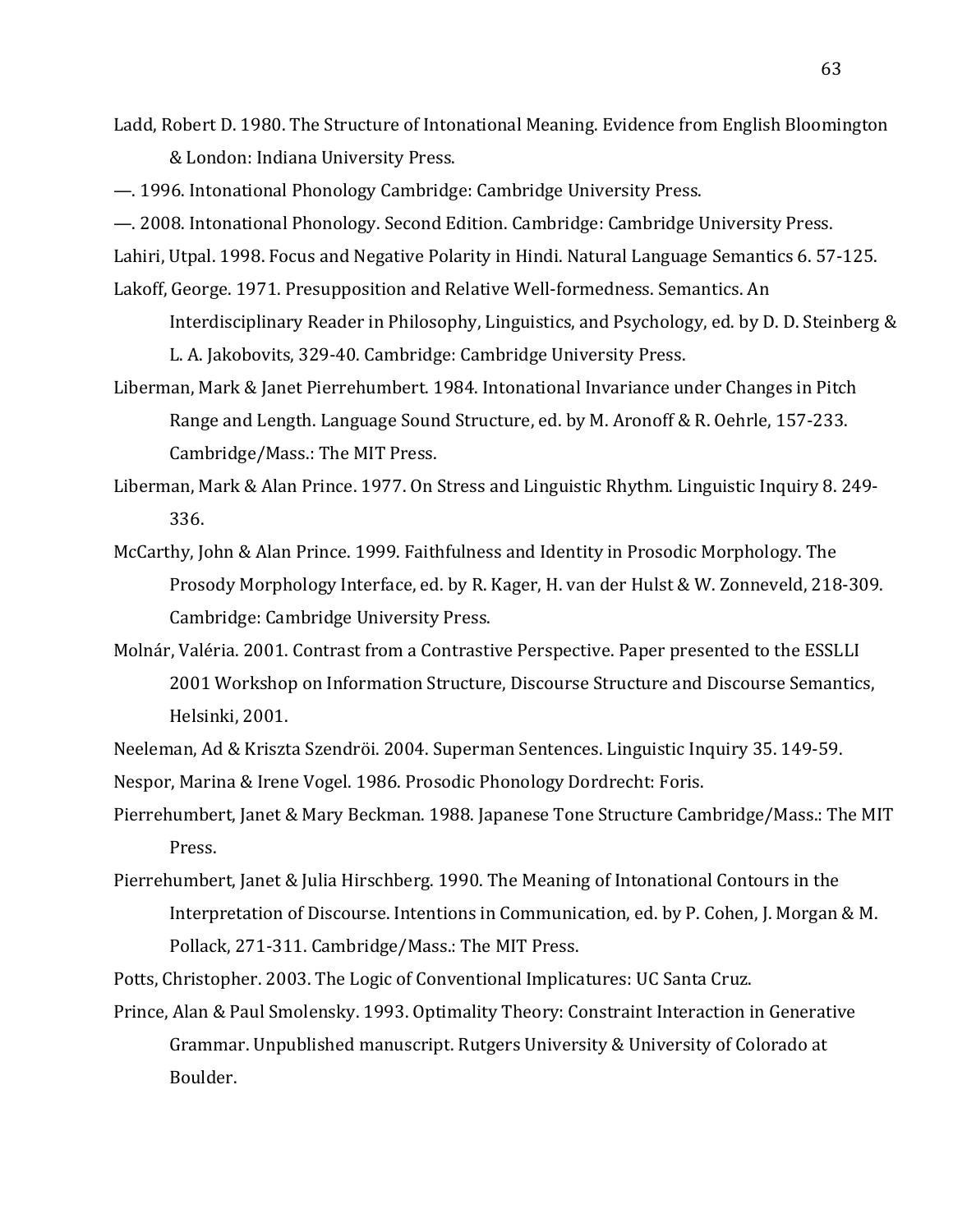—. 2004. Optimality Theory: Constraint Interaction in Generative Grammar. Oxford: Blackwell Publishing.

Prince, Ellen. 1978. A Comparison of *Wh*-Clefts and *It*-Clefts in Discourse. Language 54. 883-906.

- Reinhart, Tanya. 2006. Interface Strategies: Optimal and Costly Computations Cambridge/Mass.: The MIT Press.
- Rialland, Annie & Stéphanie Robert. 2001. The Intonational System of Wolof. Linguistics 39. 893-939.
- Rizzi, Luigi. 1997. The Fine Structure of the Left Periphery. Elements of Grammar, ed. by L. Haegeman, 281-337. Dordrecht: Springer.
- Roberts, Craige. 1996. Information Structure: Towards an Integrated Formal Theory of Pragmatics. OSUWPL Volume 49: Papers in Semantics, ed. by J. H. Yoon & A. Kathol, 91-136.
- $-$ . 2012. Information Structure: Towards an Integrated Formal Theory of Pragmatics. Semantics & Pragmatics 5: article 6. 1-69.
- Rochemont, Michael. 1986. Focus in Generative Grammar Amsterdam: John Benjamins Publishing Company.
- $-$ . 2013. Discourse New, Focused, and Given. Approaches to Hungarian. Volume 13: Papers from the 2011 Lund Conference, ed. by J. Brandtler, V. Molnár & C. Platzack, 199-228. Amsterdam: John Benjamins Publishing Company.
- 2013. Discourse New, F-Marking, and Normal Stress. Lingua 136. 38-62.
- —. 2016. Givenness. The Oxford Handbook of Information Structure, ed. by C. Féry & S. Ishihara, 41-63. Oxford: Oxford University Press.

Rooth, Mats. 1992. A Theory of Focus Interpretation. Natural Language Semantics 1.75-116.

- —. 1996. On the Interface Principles for Intonational Focus. Proceedings of SALT VI, ed. by T. Galloway & J. Spence, 202-26. Ithaca, New York: Cornell University.
- —. 2015. Representing Focus Scoping over New. NELS 45, ed. by T. Bui & D. Özyıldız, 1-15. Amherst, Massachusetts: GLSA.
- —. 2016. Alternative Semantics. The Oxford Handbook of Information Structure, ed. by C. Féry & S. Ishihara, 19-40. Oxford: Oxford University Press.
- Schwarzschild, Roger. 1993. The Contrastiveness of Associated Foci. Unpublished manuscript. Rutgers University.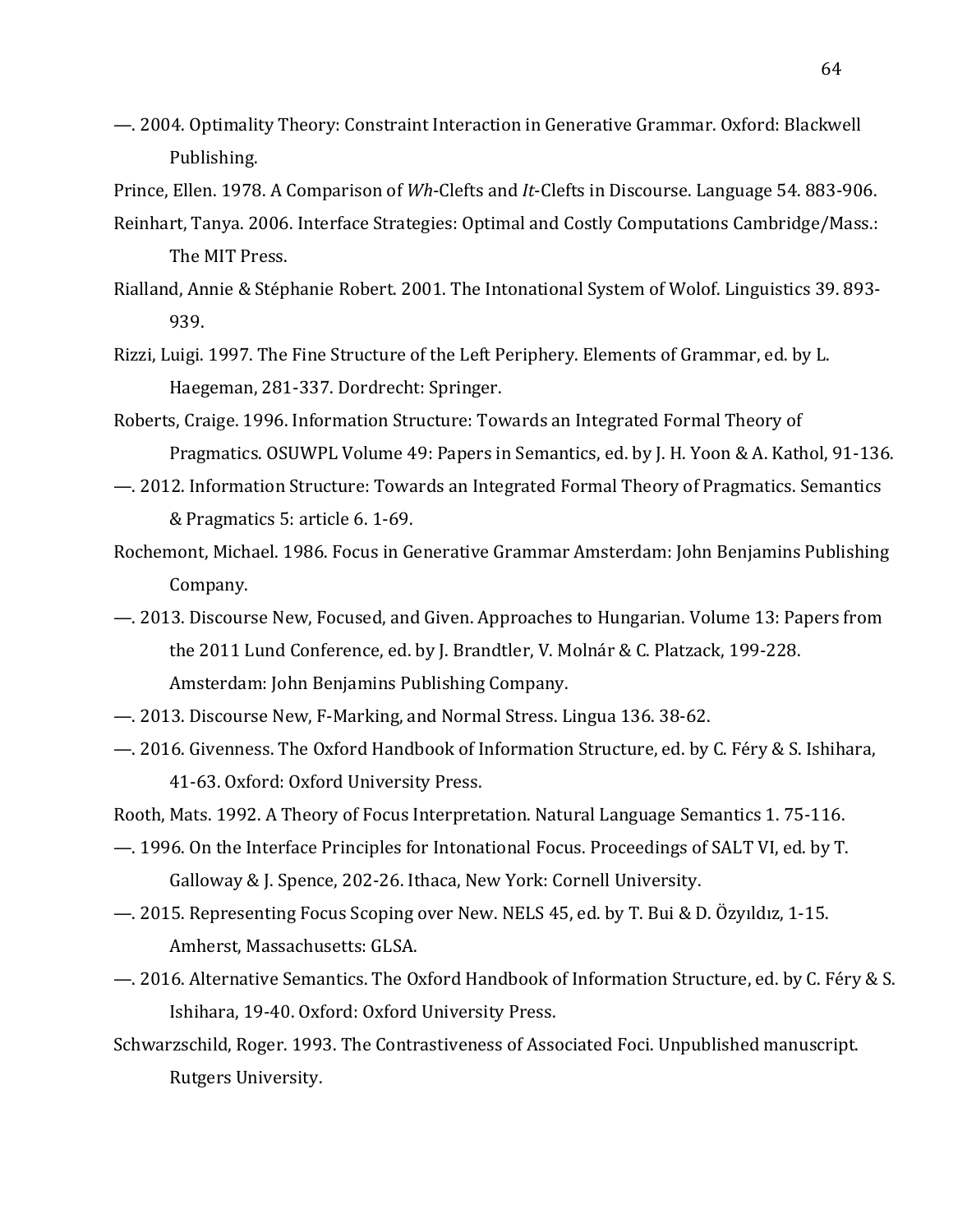- $-$ . 1999. GIVENness, AvoidF and Other Constraints on the Placement of Focus. Natural Language Semantics 7. 141-77.
- Selkirk, Elisabeth. 1984. Phonology and Syntax. The Relation Between Sound and Structure Cambridge/Mass.: The MIT Press.
- 1986. On Derived Domains in Sentence Phonology. Phonology 3. 371-405.
- $-$ . 1995. Sentence Prosody: Intonation, Stress and Phrasing. The Handbook of Phonological Theory, ed. by J. A. Goldsmith, 550-69. Oxford: Blackwell.
- —. 2002. Contrastive FOCUS vs. Presentational Focus: Prosodic Evidence from Right Node Raising in English. Paper presented to Speech Prosody 2002: Proceedings of the First International Prosody Conference, Aix-en-Provence, 2002.
- 2007. Contrastive Focus, Givenness, and the Unmarked Status of Discourse-New. Interdisciplinary Studies on Information Structure, ed. by C. Féry, G. Fanselow & M. Krifka, 125-45. Potsdam: Universitätsverlag Potsdam.
- $-$ . 2008. Contrastive Focus, Givenness, and the Unmarked Status of "Discourse-New". Acta Linguistica Hungarica 55.1-16.
- —. 2011. The Syntax-Phonology Interface. The Handbook of Phonological Theory. 2nd Edition, ed. by J. A. Goldsmith, J. Riggle & A. Yu,  $435-84$ . Oxford: Wiley.
- Selkirk, Elisabeth & Seunghun J. Lee (eds) 2015. Constituency in Sentence Phonology. Thematic issue of Phonology 32(1).
- Shattuck-Hufnagel, Stefanie, Mari Ostendorf & Kenneth Ross. 1994. Stress Shift and Early Pitch Accent Placement in Lexical Items in American English. Journal of Phonetics 22. 357-88.
- Šimík, Radek & Marta Wierzba. 2015. The Role of Givenness, Presupposition, and Prosody in Czech Word Order: An Experimental Study. Semantics and Pragmatics 8. 1-103.
- Slade, Benjamin. 2018. History of Focus-Concord Constructions and Focus-Associated Particles in Sinhala, with Comparison to Dravidian and Japanese. Glossa  $3(1)$ : article 2. 1-28.

Spector, Benjamin. 2016. Comparing Exhaustivity Operators. Semantics and Pragmatics 9. 1-33.

- Szendröi, Kriszta. 2001. Focus and the Syntax-Phonology Interface: University College London PhD Dissertation.
- —. 2005. Focus Movement (with Special Reference to Hungarian). The Blackwell Companion to Syntax, ed. by M. Everaert & H. v. Riemsdijk, 270-335. Oxford: Blackwell.
- —. 2017. The Syntax of Information Structure and the PF Interface. Glossa 2(1): article 32. 1-28.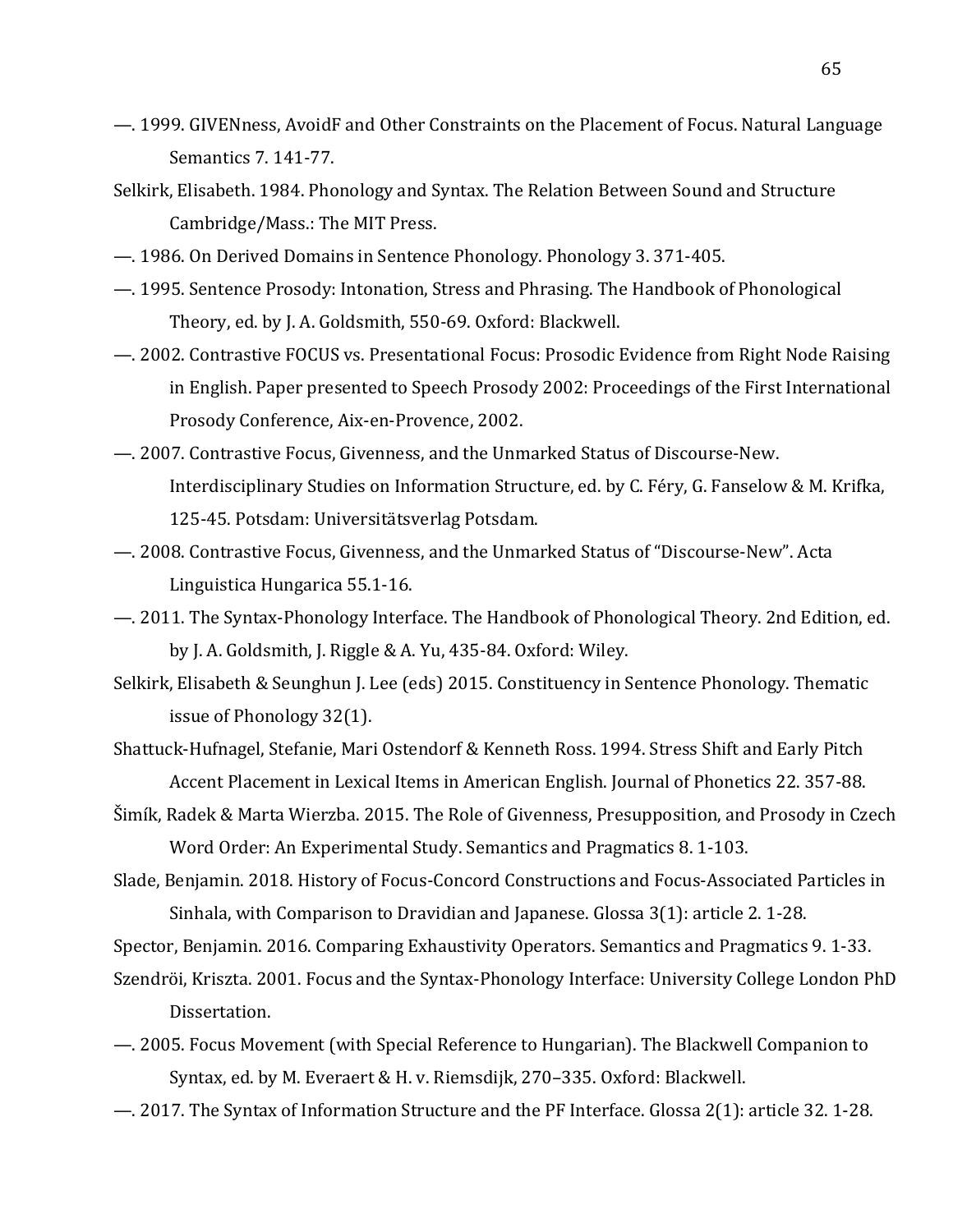Torrence, Harold. 2013. A Promotion Analysis of Wolof Clefts. Syntax 16. 176-215.

- Truckenbrodt, Hubert. 1995. Phonological Phrases their Relation to Syntax, Focus, and Prominence: MIT.
- $-$ . 1999. On the Relation between Syntactic Phrases and Phonological Phrases. Linguistic Inquiry 30. 219-55.
- 2004. Final Lowering in Non-Final Position. Journal of Phonetics 32. 313-48.
- —. 2006. Phrasal Stress. Encyclopedia of Language and Linguistics. 2nd edition, ed. by K. Brown, 572-79. Oxford: Elsevier.
- —. 2007a. The Syntax-Phonology Interface. The Cambridge Handbook of Phonology, ed. by P. de Lacy, 435-56. Cambridge: Cambridge University Press.
- 2007b. Upstep of Edge Tones and of Nuclear Accents. Tones and Tunes. Volume 2: Experimental Studies in Word and Sentence Prosody, ed. by C. Gussenhoven & T. Riad, 349-86. Berlin: Mouton.
- $-$ . 2016. Focus, Intonation, and Tonal Height. The Oxford Handbook of Information Structure, ed. by C. Féry & S. Ishihara, 461-82. Oxford: Oxford University Press.
- Vallduví, Enric. 2016. Information Structure. The Cambridge Handbook of Formal Semantics, ed. by M. Aloni & P. Dekker, 728-55. Cambridge: Cambridge University Press.
- Vallduví, Enric & Maria Vilkuna. 1998. On Rheme and Kontrast. Syntax and Semantics 29. The Limits of Syntax, ed. by P. Culicover & L. McNally, 79-108. San Diego: Academic Press.

Wagner, Michael. 2005. Prosody and Recursion: MIT.

- —. 2012. Focus and Givenness: A Unified Approach. Contrasts and Positions in Information Structure, ed. by I. Kučerová & A. Neeleman, 102-47. Cambridge: Cambridge University Press.
- Whitman, John. 1997. Kakarimusubi from a Comparative Perspective. Japanese/Korean Linguistics 6, ed. by H.-M. Sohn & J. Haig. Stanford: Center for the Study of Language and Information. Williams, Edwin. 1997. Blocking and Anaphora. Linguistic Inquiry 28. 577-628.
- —. 2012. The Locality of Focusing and the Coherence of Anaphora. Contrasts and Positions in Information Structure, ed. by I. Kučerová & A. Neeleman, 148-74. Cambridge: Cambridge University Press.
- Yip, Moira. 2002. Tone Cambridge: Cambridge University Press.